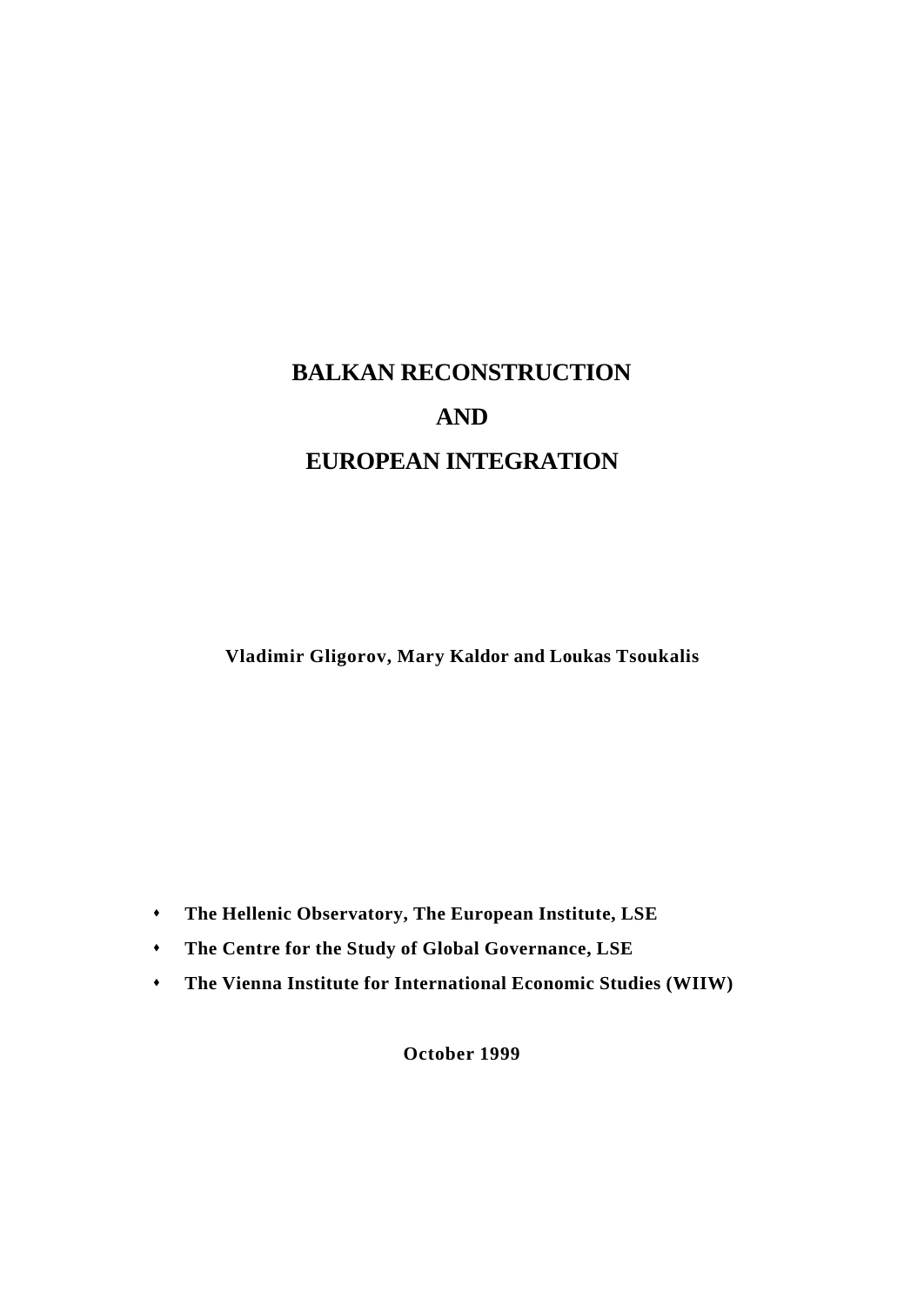- **\*** Vladimir Gligorov is Senior Research Economist at the Vienna Institute for International Economic Studies. Author of *Why do Countries Break Up? The Case of Yugoslavia* (Uppsala, 1994).
- **\*** Mary Kaldor is Director of the Global Civil Society programme at the LSE. Her latest book is *New and Old Wars: Organised Violence in a Global Era* (Polity, 1999).
- s **Loukas Tsoukalis** is Venizelos Professor and Director of the Hellenic Observatory at the European Institute of the LSE. Author of *The New European Economy* (OUP), several editions and translations into other European languages.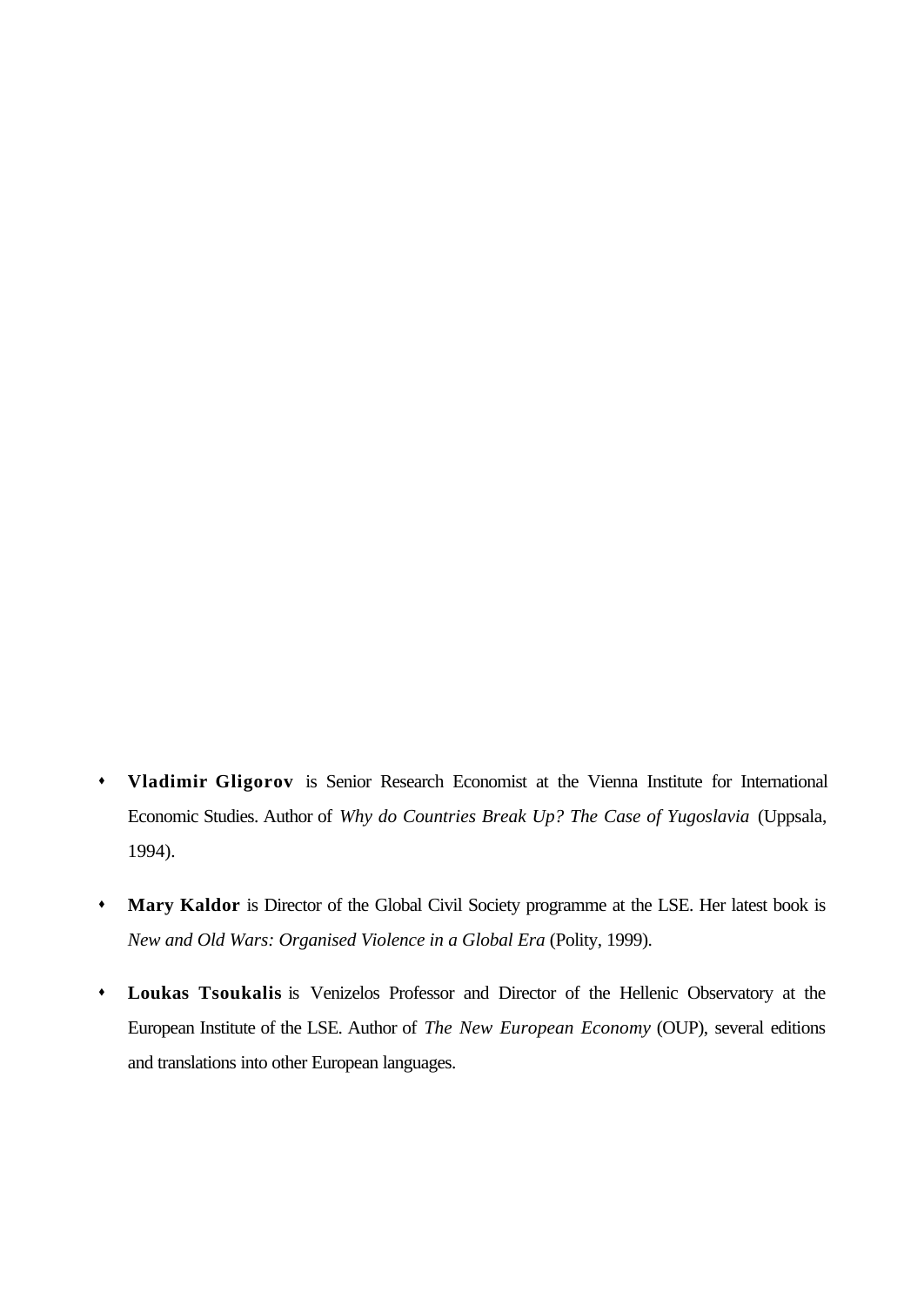## **Preface**

This paper is the product of a collaborative effort by the Hellenic Observatory of the LSE, the Centre for the Study of Global Governance (LSE) and the Vienna Institute for International Economic Studies (WIIW). It draws on ideas and discussions generated at a brainstorming meeting held in Vouliagmeni (Greece) on 8-10 July 1999. We are grateful to all those who participated, and also to those who commented on earlier drafts. (See Annexe for list of participants).

Special thanks are due to Professor Michael Landesmann and Dr Vesna Bojicic for the substantial contribution they made to the writing of this paper. We also would like to acknowledge the contributions of Dr Othon Anastasakis and Ms Daphne Papahatzopoulos who wrote background papers.

For the organisation of the conference and its follow-up, we would like to thank Athina Markomichelaki, Vivian Politou and Aimee Shalan. They did an excellent job.

Last but not least, we acknowledge with gratitude the generous financial support provided by the Ministry of Foreign Affairs of Greece and the MacArthur Foundation which made the Vouliagmeni conference possible. We are particularly grateful to Mr George Papandreou, Minister of Foreign Affairs of Greece, for his personal support and for the inspiring opening speech he made at the conference.

We are, of course, entirely responsible for the analysis and value judgements expressed in this paper which cannot do justice to the wide diversity of views held by the large number of people associated with our project.

V. Gligorov, M. Kaldor, L. Tsoukalis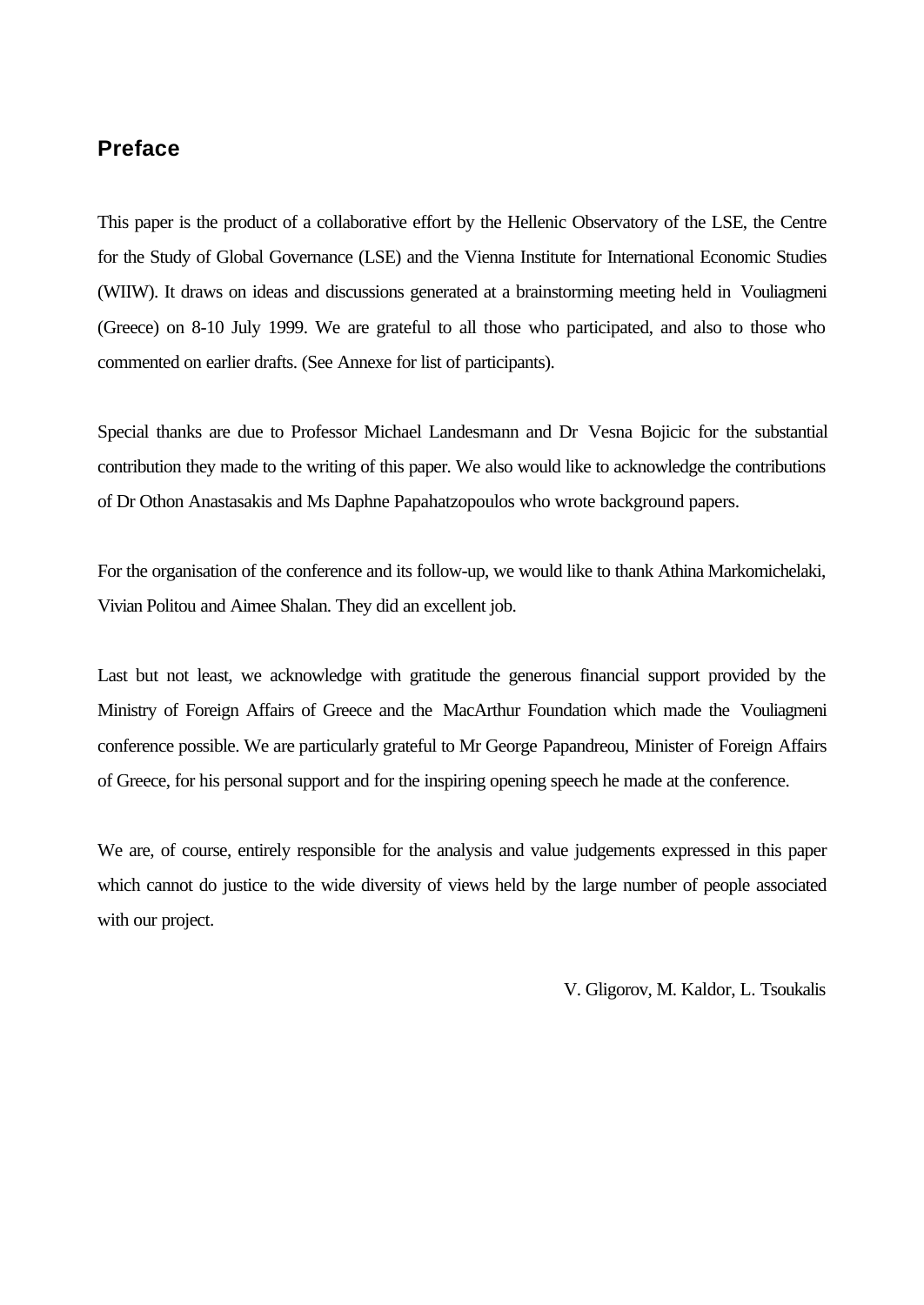## **Table of Contents**

| $\bf{I}$     |              |                                                                                         |
|--------------|--------------|-----------------------------------------------------------------------------------------|
| $\mathbf{I}$ |              |                                                                                         |
|              | II.1         |                                                                                         |
|              |              |                                                                                         |
|              |              |                                                                                         |
|              |              |                                                                                         |
|              | II.2         | Main Features of the Political Economy of the Balkan region10                           |
|              |              |                                                                                         |
|              |              |                                                                                         |
|              |              |                                                                                         |
|              |              |                                                                                         |
|              |              |                                                                                         |
|              |              |                                                                                         |
| Ш            |              |                                                                                         |
|              |              |                                                                                         |
|              |              |                                                                                         |
|              |              |                                                                                         |
|              |              |                                                                                         |
|              |              |                                                                                         |
|              | <b>III.3</b> |                                                                                         |
|              |              |                                                                                         |
|              |              |                                                                                         |
| $\mathbf{I}$ |              |                                                                                         |
|              |              |                                                                                         |
| V            |              |                                                                                         |
|              |              |                                                                                         |
|              |              |                                                                                         |
|              |              | Annex II - List of Participants (Meeting held in Vouliagmeni, Greece, 8-10 July 1999)54 |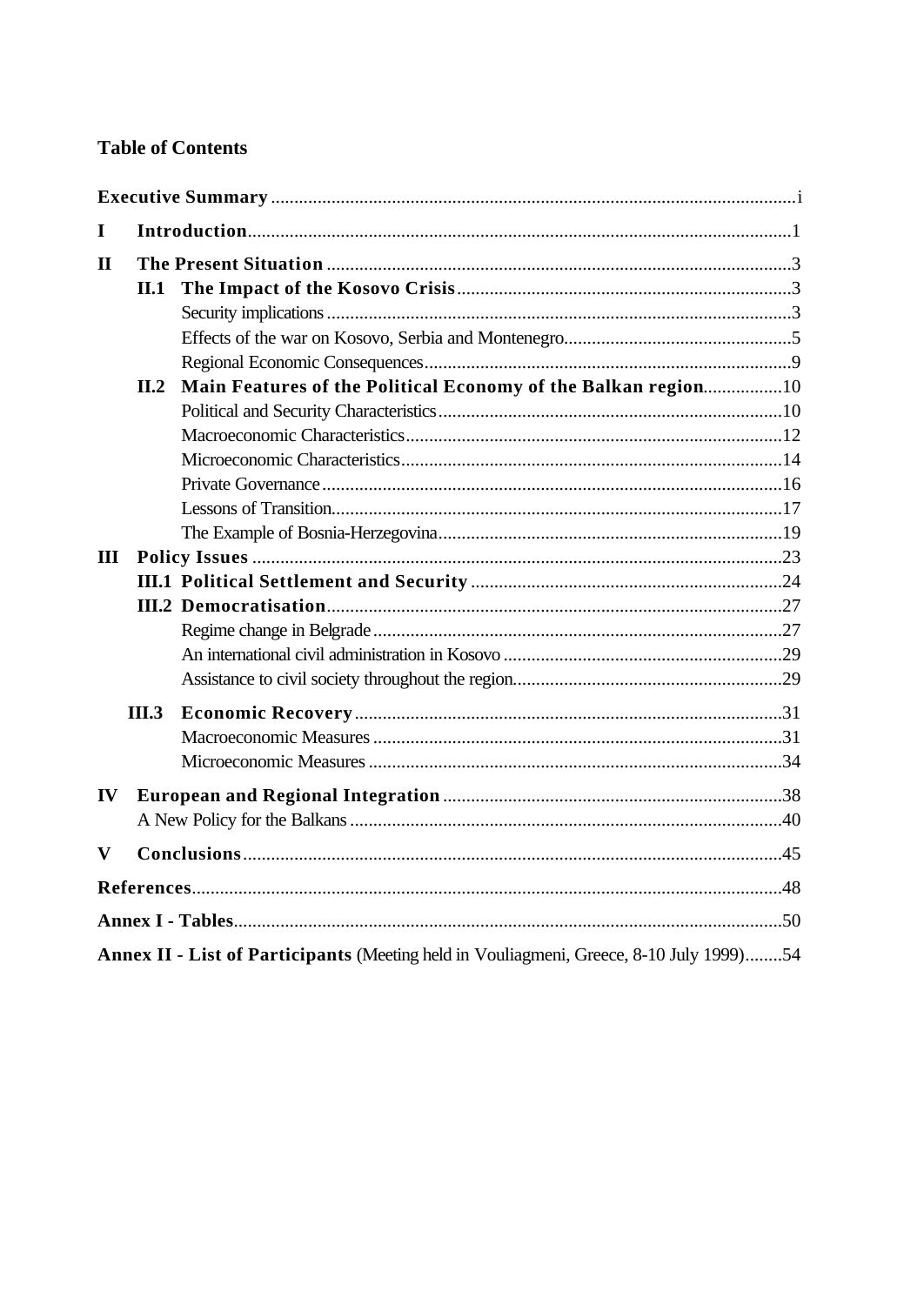## **Executive Summary**

The process of ever deepening and widening integration in Europe, in which the EU has functioned as the main vehicle as well as a catalyst, contrasts sharply with the disintegration experienced in the Balkans during the 1990s. Balkanisation needs to be halted; and for this to happen, the international community, and the EU in particular, will have to assume greater responsibilities in direct co-operation with the peoples of the region.

The Stability Pact can provide the appropriate framework for the adoption and implementation of concrete measures aiming at stability, democracy and economic prosperity in the Balkans. This is the next stage which should be completed sooner rather than later.

This paper argues that reconstruction in the Balkans needs to be understood not just as physical and economic reconstruction but also as social and institutional reconstruction. It therefore combines an examination of security, political and economic issues, leading to the appropriate policy measures. The region is treated as a whole, although relatively more emphasis is placed on the Western Balkans which have been directly affected by the long and bloody process of dissolution of former Yugoslavia.

#### *The Present Situation...*

The aftermath of the war in Kosovo, has resulted in considerable political uncertainty in the whole area of the Western Balkans. This is further exacerbated by economic and social conditions which generate a vested interest in violence. The negative consequences of the war and the continuing political uncertainty tend to spill over in the wider region of the Balkans.

There are two major security problems in the Western Balkans today:

- no clear borders
- weak application of the rule of law

These are both closely related to the undemocratic character of regimes in the region. Formal democracy, through paper constitutions and relatively free elections, is not at all incompatible with what we refer to as 'soft totalitarianism'. The Milosevic regime in Serbia is a prominent example, although by no means the only one in the region. Democratic forces do exist; but they have been greatly weakened and marginalised in conditions of war.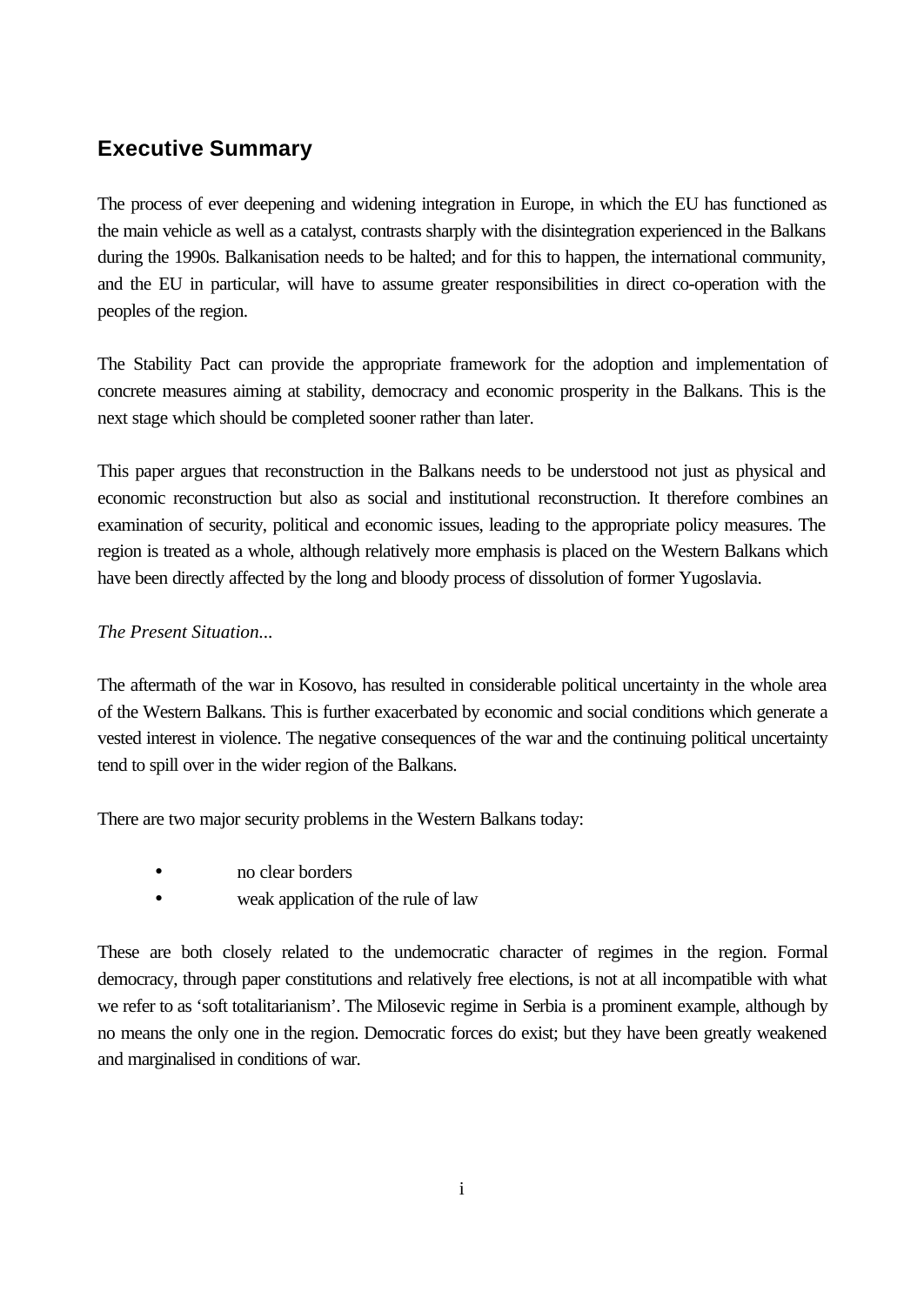On the economic front, there are important similarities among all the post-communist countries in the Balkans, despite the considerable diversity which is manifested, first and foremost, in levels of GDP. All transition countries in the Balkans are characterised by:

- unsustainable external deficits
- dangerously high levels of unemployment
- large and often unsustainable fiscal deficits
- low and spasmodic growth
- rapid de-industrialisation
- low credibility of the banking sector and the financial system in general
- slow and/or inefficient (indeed corrupt, in many cases) privatisation
- weak economic institutions and rules.

The economic performance of all transition economies in the Balkans has been worse than in Central Europe and the Baltic countries. The war in former Yugoslavia has undoubtedly had an important negative effect; but it has surely not been the only factor. The lack of political consensus and weak institutions have played a major role. The experience of post-communist transition in the Balkans suggests, among other things, that corporate governance can hardly function without proper functioning of public governance. The restructuring of state capacity should therefore be a central element in any reconstruction programme in the Balkans. A small state should not be confused with a weak state.

The experience of Bosnia-Herzegovina can provide some useful lessons in terms of the reconstruction effort likely to be undertaken by the international community, and the EU in particular, for the region as a whole in the context of the Stability Pact:

- The process of creating an economically and politically viable entity has proven to be long and painful. Even more so when the constitutional arrangements, most notably the multiple layers of government provided for by the Dayton agreement, tend to act as an impediment to reconstruction and development.
- Without the necessary conditions for private investment, both domestic and foreign, large inflows of foreign assistance lead to an aid dependent economy. This is clearly not sustainable. Availability of cheap credit and an active restructuring of existing enterprises are among the conditions necessary.
- The persistence of very high unemployment undermines political and social stability.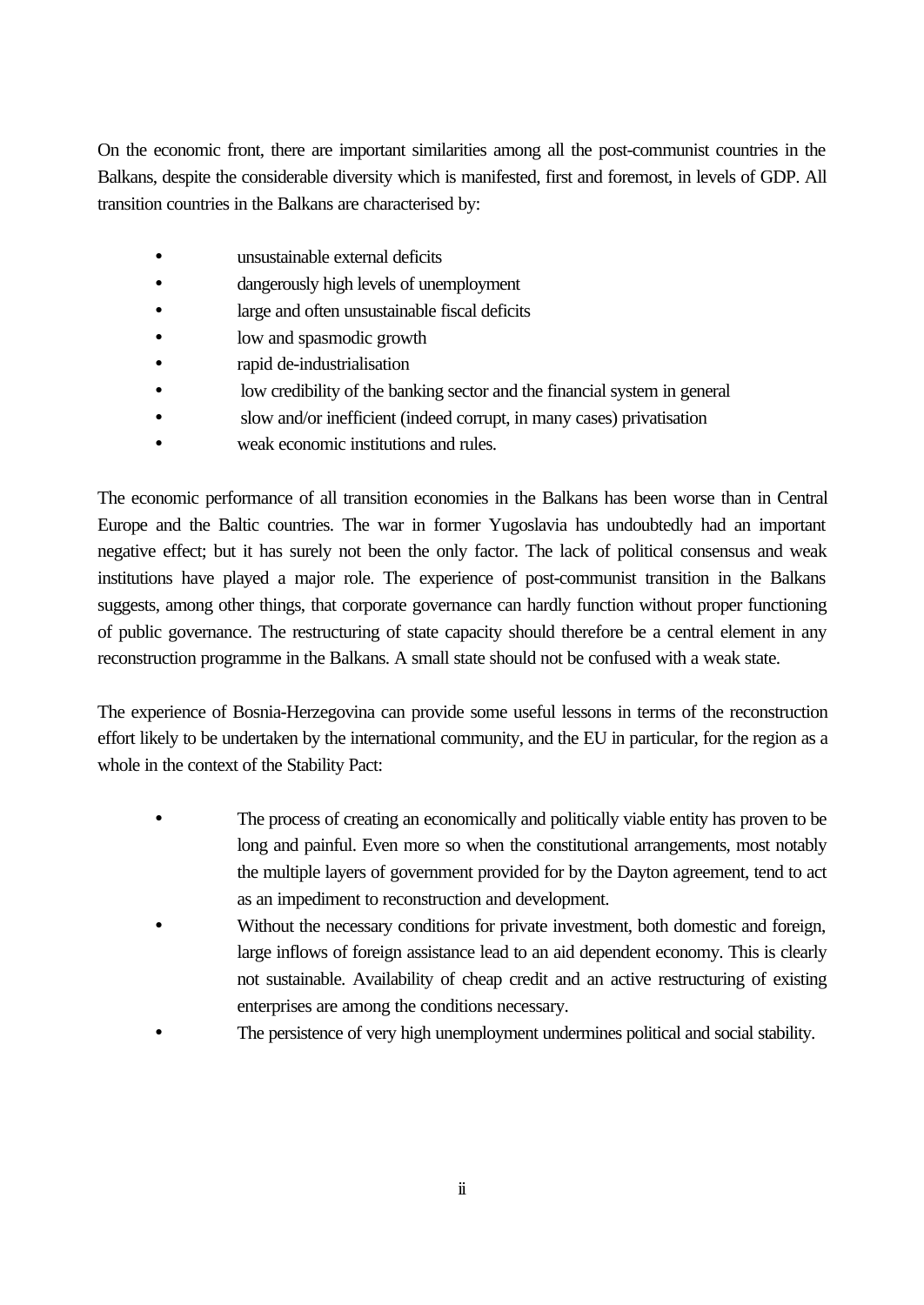#### *…And What Needs to Be Done*

Reconstruction in the Balkans needs to be perceived principally as a conflict prevention strategy, which should focus on restoring the rule of law as well as strengthening the process of democratisation. The latter depends in turn on security, both physical and material: an atmosphere of fear and insecurity sustains extremist rulers and generates conflict.

For some time at least, security in the region will require the active involvement of the international community which should be expected to undertake both internal and external security tasks in Kosovo and Bosnia-Herzegovina, as well as elsewhere, if and when the need arises. This might well be in the form of an international civil presence or an OSCE security presence.

Temporary political arrangements, notably through the creation of 'hard' or 'soft' protectorates, are costly, especially in terms of reconstruction and sustainable economic development. Issues of status and borders in the Balkans need to be settled sooner rather than later; but they cannot be imposed from outside. Any number of solutions is indeed possible. What is absolutely crucial, however, is that a permanent political solution is both legal and legitimate: acceptable to the parties involved, the neighbouring countries and the international community. Unfortunately, the necessary conditions are not yet there; and they must be created gradually.

Reconstruction and regional co-operation in the Balkans requires the inclusion and active participation of Serbia. This means that a change of regime in Belgrade, combined with a deeper process of democratisation of Serbia, would have wider positive consequences for the region as a whole.

Through the use of selective sanctions and humanitarian assistance, the international community can do much to help in this direction. In order to do so, it needs to:

- distinguish between the regime and Serbian society
- provide help directly to democratic forces and representatives of civil society
- adopt a wide definition of humanitarian assistance which, while sidelining the central government, should help to minimise human suffering, especially during the difficult winter months.

The creation of a democratic and safe society - safe for everybody including, of course, the Serb minority – should be the aim for Kosovo. The UN has a very difficult task ahead of it. It should focus on the provision of security, minority rights, the organisation of elections, and support for civil society. The process of democratisation in the Balkans will require the strengthening of civil society, which is generally underdeveloped in the countries of the region. This will be one way of countering the pervasive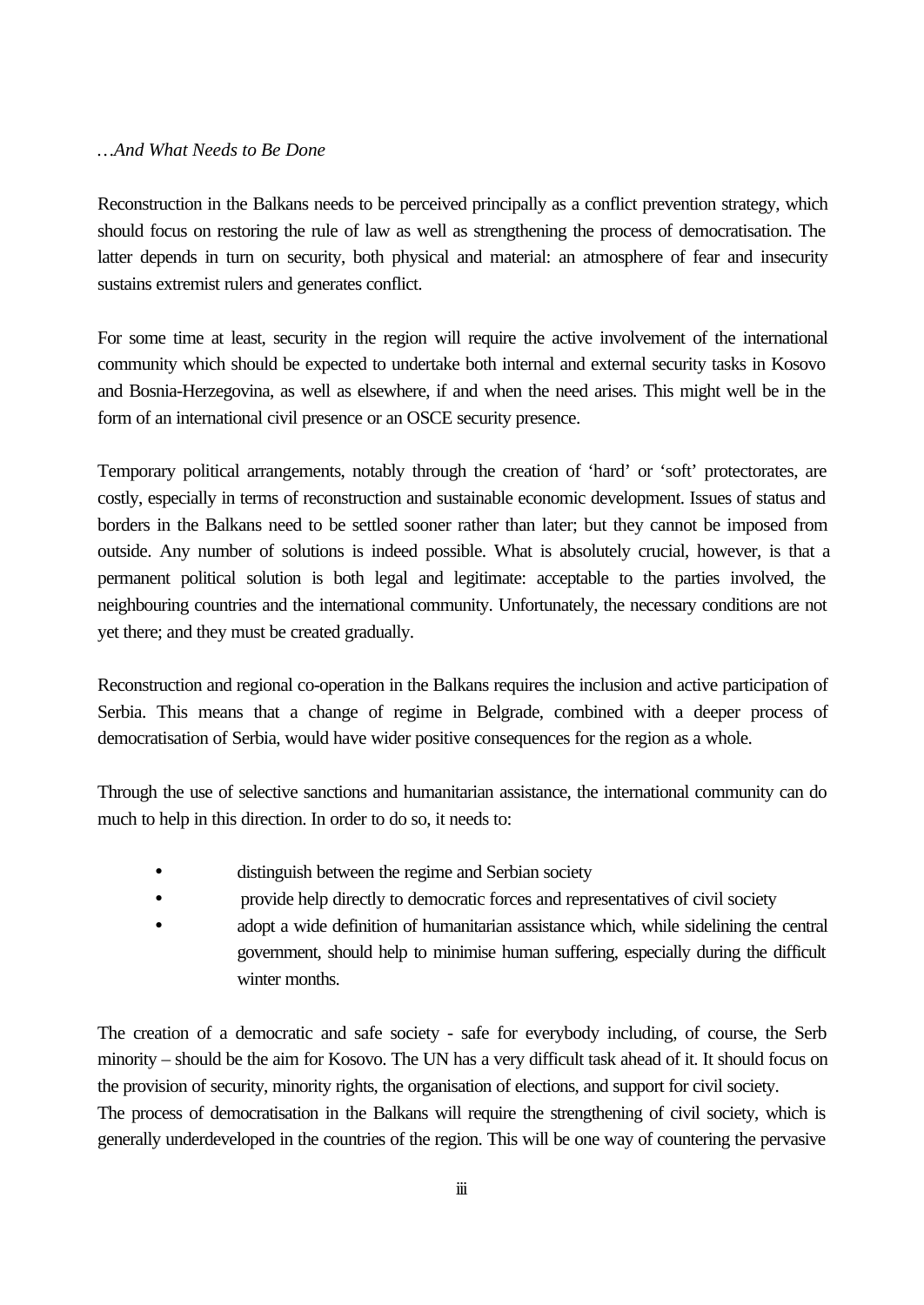tendencies of authoritarianism, extreme nationalism and criminalisation, which have become dominant elements in recent years.

Priorities for assistance to civil society throughout the region as a whole should include:

- investment in education, extensive reform of curriculums and the integration of higher education institutions in European networks of co-operation
- the development of independent mass media
- devolution of power and the strengthening of government at the local level
- the creation of appropriate regional forums for co-operation among entrepreneurs and trade unionists
- assistance to NGOs
- support for religious institutions in their advocacy of tolerance and their opposition to extreme forms of nationalism.

Economic recovery in the post-communist Balkans and the progressive integration of all the countries of the region into the European system present major challenges. There are no easy or simple solutions. Policy makers need to tackle, among other things, the dramatic decline, or even disappearance, of productive capacity; the small size of markets, whether national or even regional; and the high level of investment risks. The formulation of economic policy in the countries concerned will need to take some important factors into consideration.

Monetary policy should aim, first and foremost, at a low nominal and real interest rate, which should be convergent over a reasonable period of time, to that of the EU. Experience with currency boards is very mixed. A serious deflationary risk is involved. If central banks were to tie their hands, euroisation would then be preferable, especially if accompanied by domestic financial reforms and external financial aid.

**Exchange rate policy**, in conjunction with monetary policy, should aim at an optimal mix between exchange rate and interest rate flexibility in order to deal with internal and external shocks. Support for the export sector as a prime motor of development and integration into the EU should be a major consideration. Thus, fixed exchange rates (and euroisation) should ideally be long-term targets achieved after a period of transition and adjustment in order to avoid an excessive real appreciation of domestic currencies.

**Fiscal policy** should aim at lower and thus sustainable budget deficits. Taxes should be simple, business- and employment-friendly as well as convergent with the EU, and VAT should be progressively adopted. The long term sustainability of social security arrangements should be high on the agenda.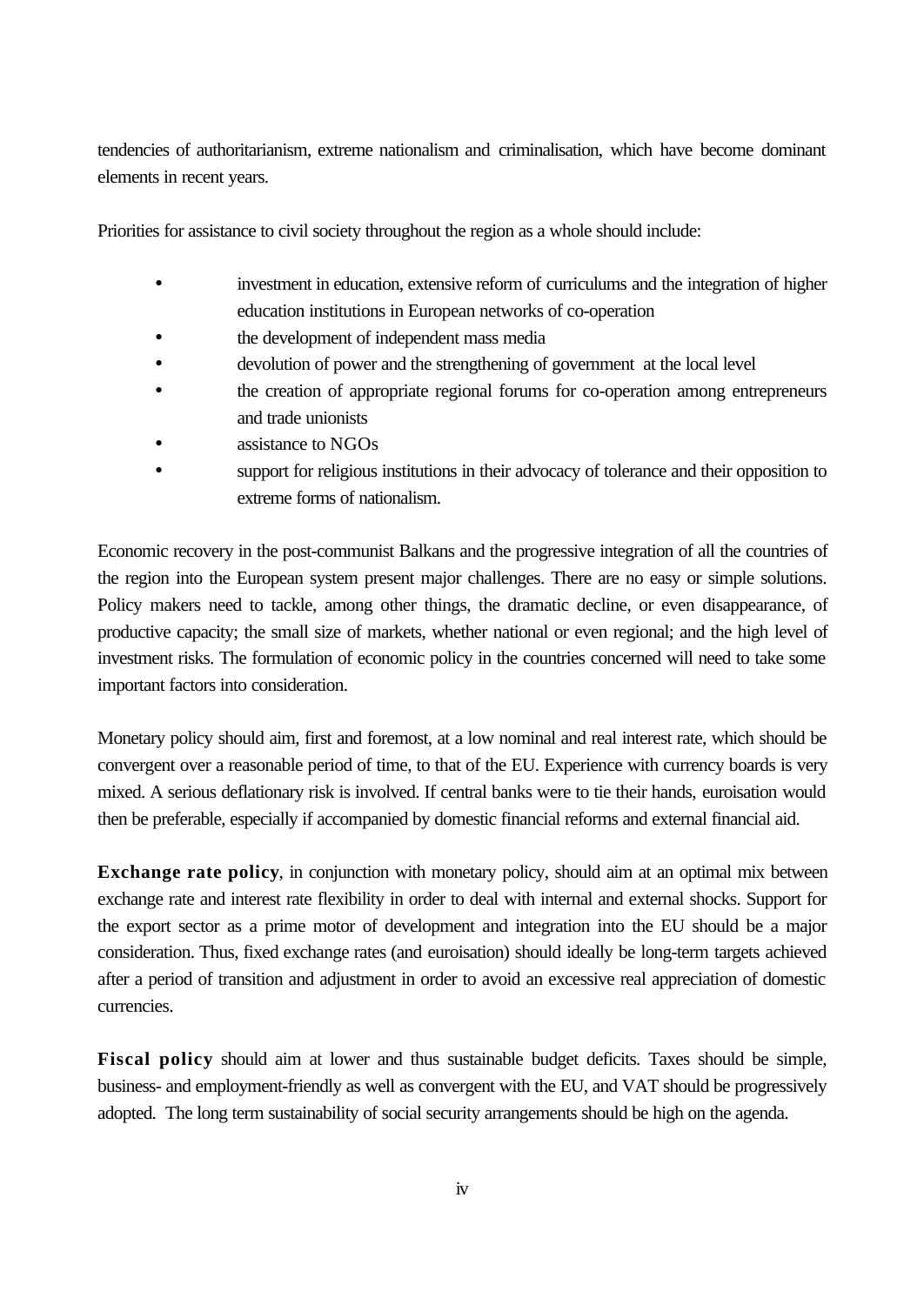**Trade liberalisation** should extend both towards the EU and all the other countries of the region. There should be an asymmetry in favour of Balkan countries in any timetable of trade liberalisation with the EU. The protection of Balkan economies should as a rule not extend beyond 5-7 years and should aim to minimise special protection and rent-seeking in general. The main aims of trade policy should be allocational and developmental, not fiscal.

In view of the very high level of unemployment in the region, **labour market policies** will be essential. They will need to bring down barriers to employment, legalise black market employment wherever possible, and focus on training and development activities. Prime consideration should be given to tackling long-term and youth unemployment.

**Investment policies** need to address more effectively the persisting problem of high risk. They should be complemented by a more active restructuring of the industrial sector. Specific risks need to be identified and financial institutions set up in order to insure investors against these risks. This can be done either via the existing international financial institutions, through the European institutions or through a regional development bank that would be institutionally connected with the corresponding banks in Washington and Europe. Capital account transactions should also be liberalised gradually with the view of securing sustainable and long-term financial inflows rather than short-term capital movements.

Experience suggests that **financial reform** is of key importance for transition economies. Lessons can be learned concerning the methods and timing of bank restructuring and the sound development of other institutions of financial intermediation. Particular attention must be given to close monitoring and the setting up of regulatory agencies and to the building-up of the required expertise.

The process of reconstruction and development requires large investments in human and social capabilities. Significant resources should therefore be devoted to technical assistance and the building of institutions. External assistance will also be vital in supporting and reforming social security systems, which are close to collapse in virtually all countries in the region.

The reconstruction of the Balkans will require close and effective co-operation between the international community and the peoples of the region. In this respect, the role of the European Union is absolutely crucial.

Until now, the action undertaken by the EU in the Balkans has been too little and too late. The more remote the prospect of membership, the smaller the influence the EU can exert on other European countries. This has been particularly true of its influence to date in the Balkans. And furthermore, given the underdeveloped nature of the Common Foreign and Security Policy (CFSP), when the guns began to sound in the region, the EU had little or nothing to say.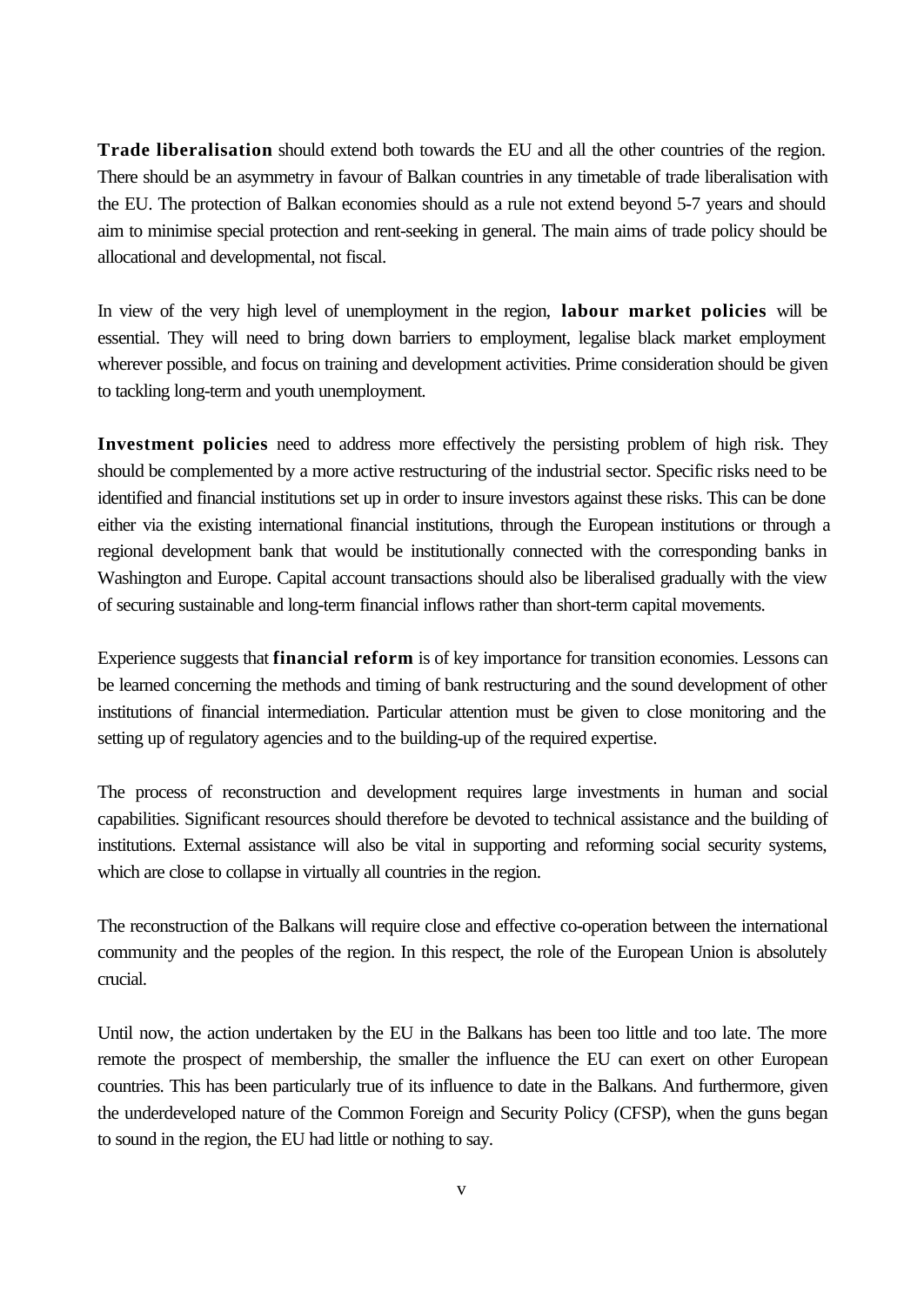This needs to change. Helping to create the conditions for security, democracy and economic prosperity in the Balkans should be a high priority for the Union. Reconstruction should also be intimately linked with the progressive integration of all the countries in the region into the European system, leading to full membership of the EU. This will inevitably be a lengthy process during which the EU will require:

- **political will**
- financial resources
- innovative ideas.

Key elements of the EU strategy for the Balkans may include the following:

- generosity and flexibility combined with conditionality and continuous monitoring
- a regional approach compatible with differential treatment of countries as a means of rewarding success, as long as this is based on generally applicable and transparent rules
- Progressive integration into the EU together with increasing co-operation at the regional level in the Balkans, viewed as mutually reinforcing processes.

In more concrete terms, EU policy towards the Balkans may include some of the following components:

**Trade liberalisation**: immediate tariff-free access for industrial exports from the region accompanied by a generous increase in agricultural export quotas, culminating in complete liberalisation. Balkan countries should be offered a relatively short transition period to liberalise trade with the EU. As regards intra-regional liberalisation, this could take effect more or less immediately.

Progressive **regulatory alignment** with the EU, viewed as part of institution building in the countries concerned and also as part of the necessary adaptation prior to full membership. It should not, however, end up imposing too high an economic cost for producers, especially in the early stages.

**Euroisation** could have considerable symbolic significance as a way of linking the Balkans with EMU. However, it should not happen immediately and without some important pre-conditions having been fulfilled. Otherwise, it would risk adding yet another heavy constraint on economic development for the countries of the region.

**Economic aid** should be an integral part of the package to be offered by the EU to all the countries in the region. Annual transfers of the order of 3-5 billion euros for the whole area of the post-communist Balkans should be within the limits of the financial perspectives extending to the year 2006. The **European Agency for Reconstruction** should have its responsibilities extended to the wider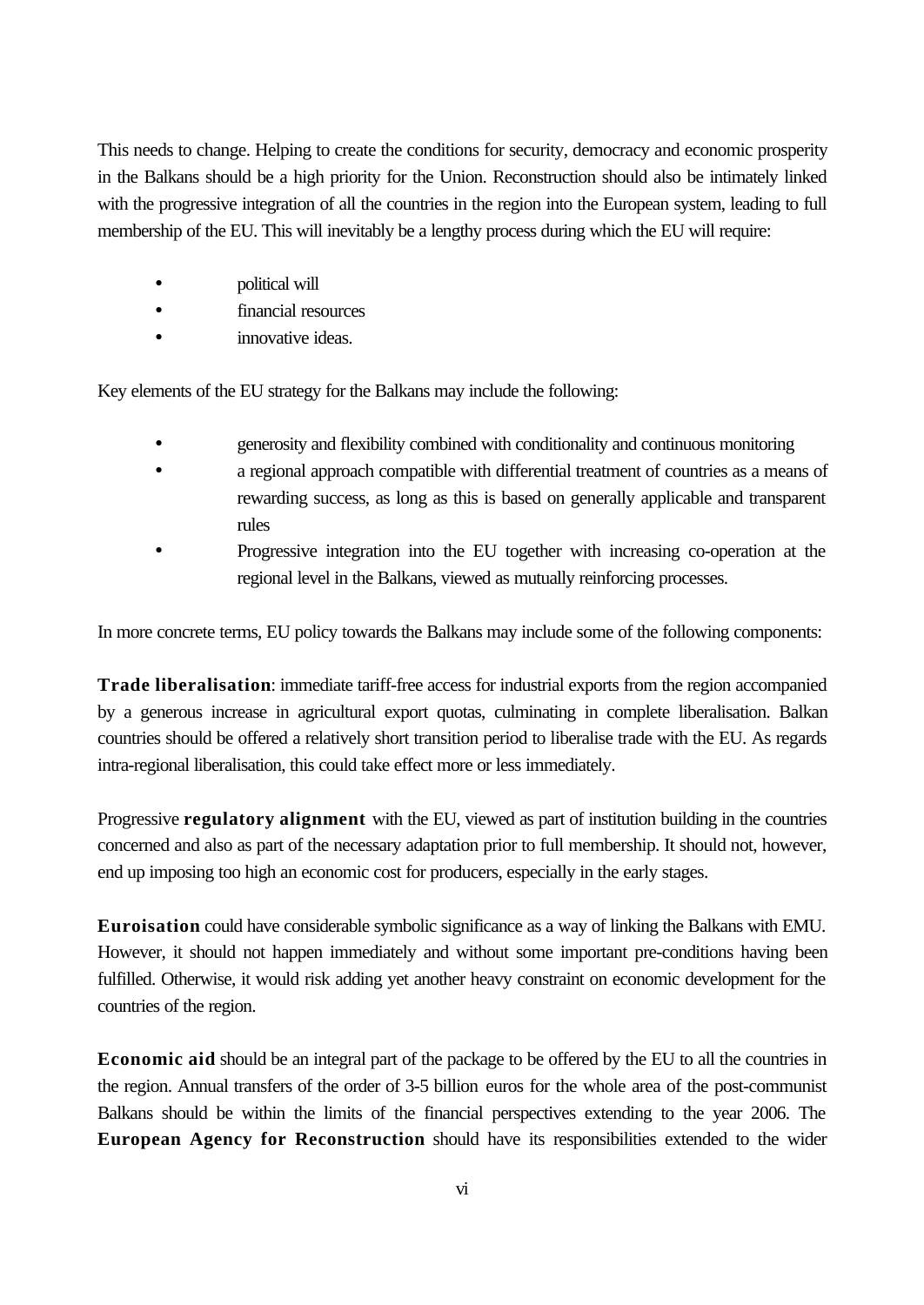region of the Balkans. It should also acquire a co-ordinating role among all the other donor institutions involved in order to ensure the efficient use of resources.

An indicative list of priorities for EU economic aid may include:

- investment in public infrastructure
- restructuring of the financial sector
- encouragement of private investment and the generation of new employment
- institution building
- development of civil society and NGOs
- promotion of Balkan co-operation, starting with areas of low politics.

Co-operation between the EU and the countries in the Balkans should extend to **justice and home affairs**, including notably visas and immigration as well the fight against organised crime and drug trafficking.

Last but not least, EU policy towards the Balkans should include a strong **institutional dimension**, with two different but closely interconnected elements, notably the bilateral (between the EU and individual countries), and the regional.

In conclusion, the reconstruction of the Balkans constitutes a major challenge for the international community, the European Union as well as the peoples of the region, who will be, of course, most directly affected. Reconstruction has different dimensions, physical and economic as well as social and institutional. Concentrating on one at the expense of the others would undermine the whole process. On the other hand, the reconstruction of the Balkans can only make sense if it is directly linked to the progressive integration of all countries in the region into the European system, leading eventually to membership of the EU. And this should be coupled with ever closer co-operation at the regional level.

**\* \* \* \* \* \* \* \* \* \***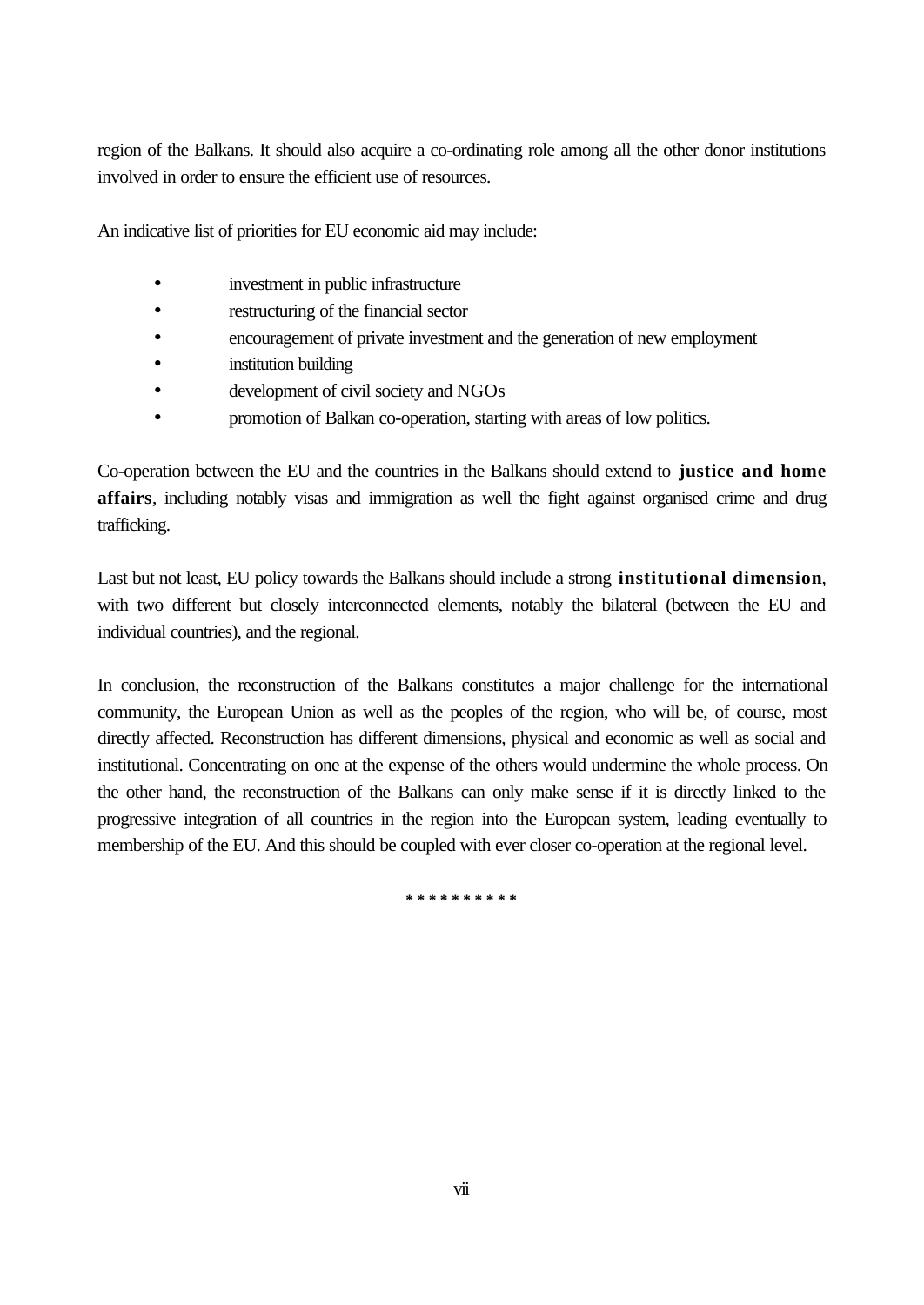## **I. Introduction**

The 1990s have witnessed the unfolding of a new process of Balkanisation, that is to say, a process of seemingly endless conflict and ever smaller states and political units in this much troubled region of Europe. In contrast to the dominant trends towards integration in Western and Central Europe, the Balkans are characterised by fragmentation, war and economic decline. The process of Balkanisation poses significant security risks to the international community – the violence that characterises the region has a tendency to spread, through refugees, criminal networks, and through a nasty form of nationalism. Above all, it deprives the citizens of the region of responsive and responsible political systems as well as viable economic opportunities.

There is growing awareness that this process of Balkanisation will not in the end prove to be selfstabilising and a growing consensus that the international community will have to take greater responsibility for the region. In particular, there is a need to find ways to counter the process of fragmentation through integrating the region as a whole into the rest of Europe. This is the thinking behind the Stability Pact, announced at the European Council meeting in Cologne on June 10, 1999, and the various proposals for some kind of 'Marshall Plan' for the region. It goes, of course, without saying that stability, democracy and economic prosperity cannot simply be imported from outside. The international community, and the EU in particular, can help by providing the framework, the incentives, pecuniary or otherwise, as well as the technical advice needed. Still, the main responsibility for the stabilisation, democratisation and economic development of the Balkans will continue to lie with the peoples of the region.

The Stability Pact, undoubtedly, offers a way forward if the Balkan region is to break out of the cycle of violence and disintegration. But it is also fraught with difficulties. In this paper, we investigate the problems in different fields – security, politics and economics – and we try to develop an innovative approach towards the region that is distinct from previous experiences both of post-war reconstruction and of transition from communism.

The term 'reconstruction' tends to presuppose a decisive political settlement, as was the case after World War II. In the Balkans, this has not yet happened. Borders and sovereignty continue to be contested in several parts of the region. Indeed, the extreme nationalism that led to conflict in former Yugoslavia is, at the same time, nurtured by conflict. This kind of nationalism can be described as a social phenomenon involving an unhealthy alliance between nationalist leaders, various paramilitary and criminal gangs as well as parts of the security services – an alliance that thrives on instability and periodic violence. It could be described as a form of criminalisation in which laws and social norms are routinely violated over a whole range of activities. War crimes, human rights violations, looting and pillaging are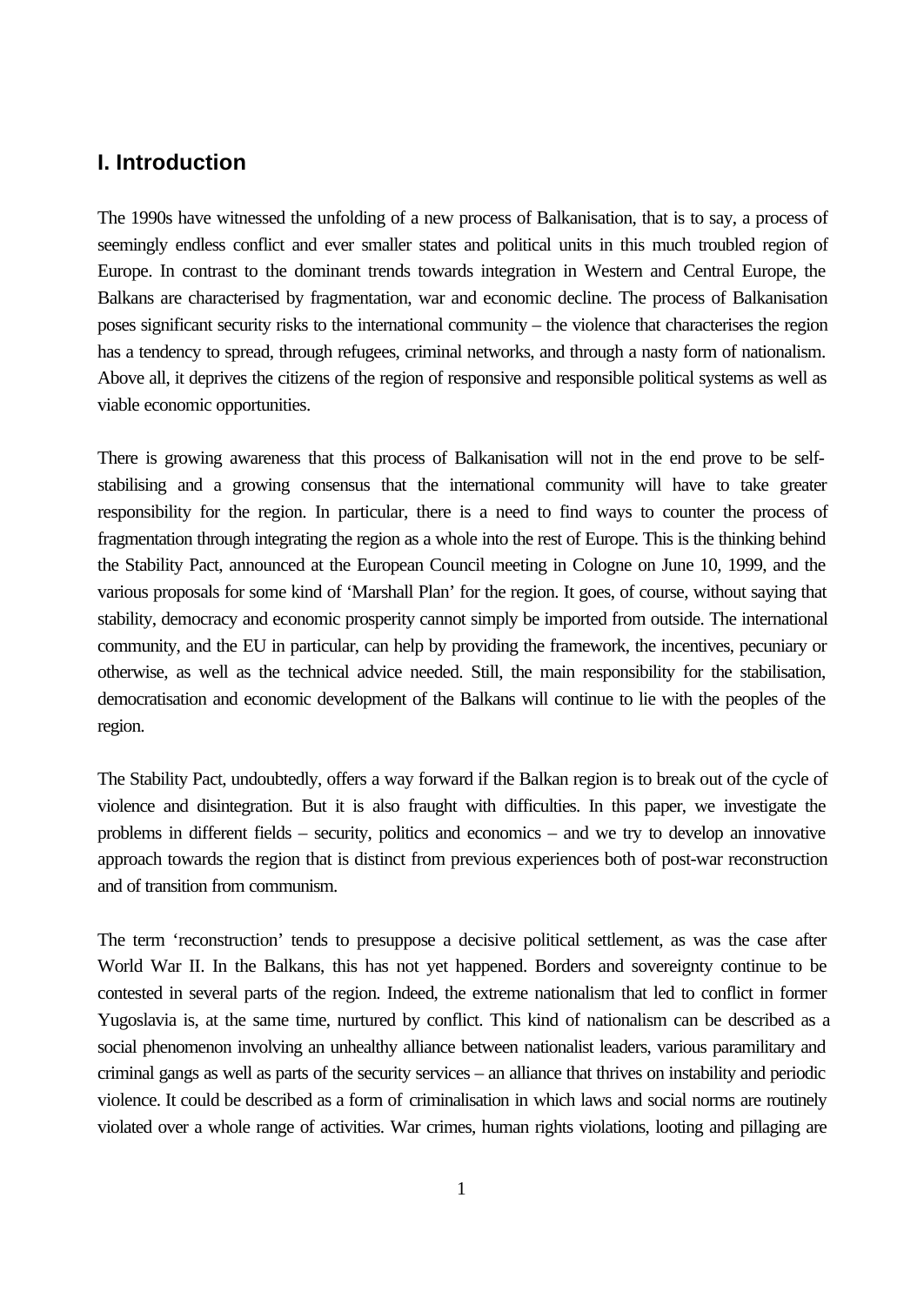the extreme, albeit frequent, manifestations of this kind of criminalisation. But there is also widespread corruption, clientelism, as well as petty theft, illegal trading, and black marketeering.

In this context, reconstruction has to be understood not only as physical and economic reconstruction but also as social and institutional reconstruction. Indeed, the former is impossible without the latter. The primary goal of reconstruction, we argue, is restoration of the rule of law. This applies in all fields. In the case of security, it means that political agreement according to international principles has to supplant the use of violence in solving conflicts and that legal instruments must replace military instruments. In the case of politics, it means respect for human rights and for the establishment of a secure environment in which individuals can freely participate in political life. And in the economic field, it means creating opportunities for legitimate ways of earning a living, in particular, productive employment.

This understanding of reconstruction has implications for the way we think about transition. Reconstruction cannot mean restoration of what existed previously; it must involve transition to democracy and a market economy. However, as we argue, standard recipes for transition are inappropriate unless accompanied by other measures. Thus, several studies of Balkan reconstruction advocate trade liberalisation and even euroisation of the region (see, for example, CEPS, 1999). While we agree with many of the measures advocated, we believe that they may lead to further economic decline and criminalisation, unless accompanied by measures aimed at reforming the political and economic laws and institutions and at stimulating the productive economy.

In this paper, we treat the region as a whole, although we place greater emphasis on the countries more directly affected by the war in former Yugoslavia. We argue in favour of a regional approach to be adopted by the international community and the EU in particular aiming at the progressive integration of all the countries of the Balkans in the European system, of which the EU constitutes by far the most important part. Integration in Europe should proceed in parallel with regional co-operation/integration, the two processes being mutually reinforcing.

In the Balkans, there is always a problem with definitions: how people define themselves and how they are defined by others. In this paper, we define the Balkans to include all the successor republics of former Yugoslavia, Albania, Bulgaria and Romania. To all intents and purposes, Slovenia has already defined itself out of the region. It would, however, be advisable to include Slovenia in several projects of regional co-operation; and the same could apply to Hungary. The Republic of Moldova could also be added to the list, although this may involve a sensitive political decision concerning a country of the CIS. Last but not least, Greece and Turkey are also part of the Balkans: the former having been a full member of the EU since 1981, and the latter with a long and rather turbulent history of institutional relations with the Union. The EU is therefore already present in the region. The regional approach advocated in this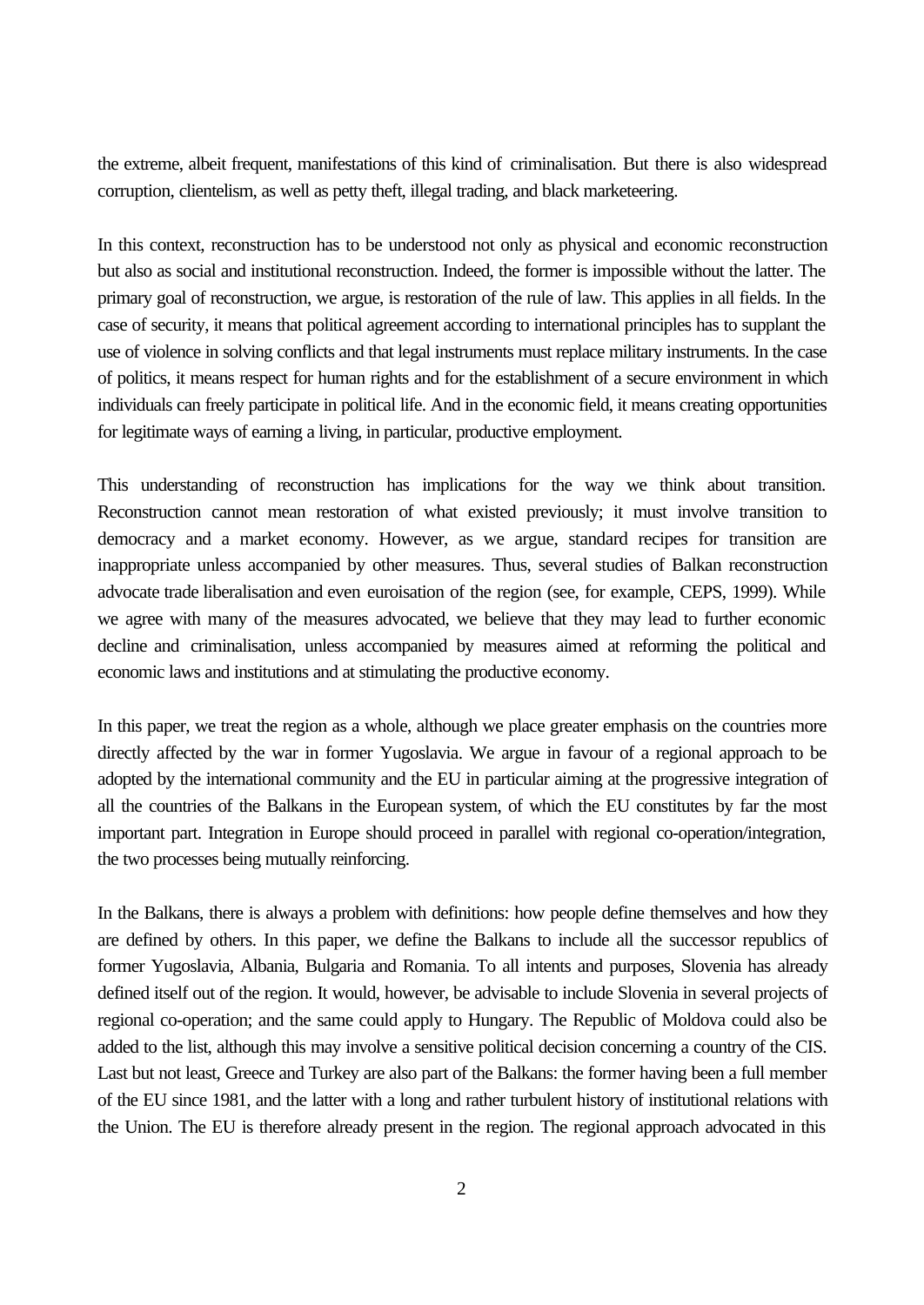paper will concentrate on the former communist countries of the region, with the EU as an active participant in the reconstruction of the Balkans, although the involvement of other countries of the wider region and the international community at large will, of course, also be strongly desirable.

Multilateralism is not incompatible with the differential treatment of countries based on particular needs and also on progress registered with respect to goals jointly defined. The aim should be to provide the instruments and incentives for reconstruction and integration, but not to proceed at the speed of the slowest. Thus, countries which are already considered eligible for accession to the EU - or even ready to start accession negotiations - should have absolutely nothing to fear from a regional approach aiming at reconstruction and integration for the region as a whole.

The regional approach advocated in this paper will, however, be very difficult without significant change in Serbia. While the current regime in Serbia is not solely responsible for all the disasters of the last few years, it is very difficult to envisage any form of what might be called debalkanisation, unless it includes Serbia. Therefore, this paper pays special attention to the situation in FR Yugoslavia.

In this paper, we examine the impact of the Kosovo crisis, the main features of the Balkan political economy and the lessons of transition, including the lessons of reconstruction in Bosnia-Herzegovina. This examination of the present situation in the Balkans is followed by our proposals for a new approach towards the region, including external security, democratisation, as well as macro- and microeconomic policy. The next section concentrates on European and regional integration. It is followed by conclusions.

## **II. The Present Situation**

## **II.1 The Impact of the Kosovo Crisis**

#### *Security Implications*

The entry of NATO and other troops into Kosovo and the United Nations Security Council's authorising an international civil presence in Kosovo did not amount to a resolution of the conflict over Kosovo. There remains considerable uncertainty not only about the future of Kosovo but about the future of the whole region; several important issues continue to be contested and are, indeed, flash points for further tension. Many of these issues were sparked by the crisis over Kosovo. They include: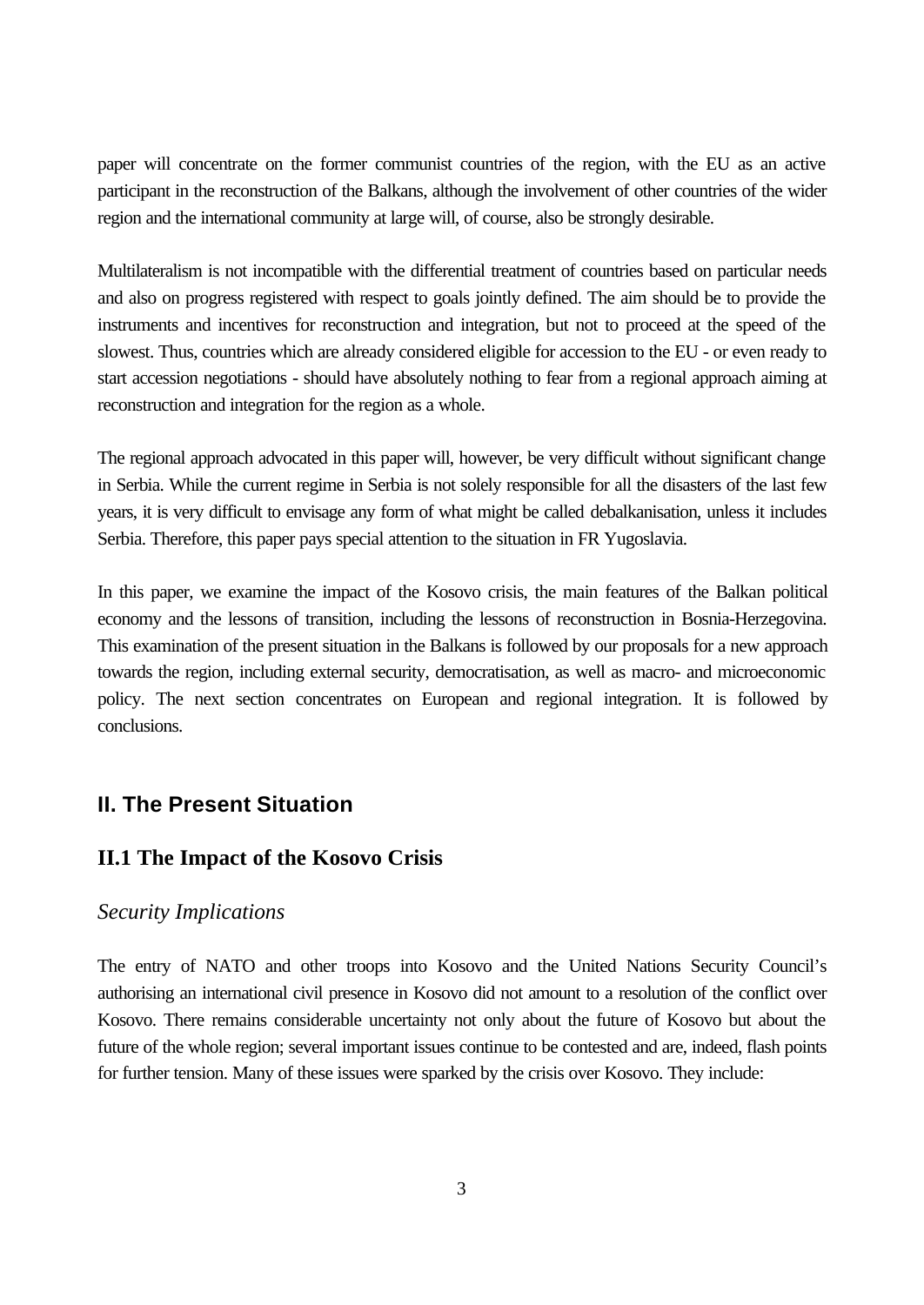- The future of Kosovo itself. The UN Security Council resolution 1244, according to which KFOR entered Kosovo, provides both for 'substantial self-government' of Kosovo and at the same time, reaffirms the sovereignty and territorial integrity of the Federal Republic of Yugoslavia. Thus Kosovo's future status remains unresolved. KFOR has been unable to prevent the flight of Serbs and other minorities, especially Roma, from Kosovo; those few Serbs that remain are confined to enclaves or divided cities like Mitrovica which could constitute a permanent source of tension. KFOR has also been unable to prevent the influx of criminal gangs from Albania, who also contribute to instability. In the medium and long-term, a peaceful resolution depends on whether the UN administration and KFOR are able to provide conditions of 'normality' in which the energies of the Kosovar population can be directed towards reconstruction and democratisation and respect for minorities.
- The future of the Milosevic regime in Serbia. New forms of opposition have developed as a result of the way Milosevic handled the war in Kosovo. These include the Orthodox Church which was openly critical of ethnic cleansing in Kosovo, reservists who have not yet received wartime pay, the families of war victims, as well as Serbian refugees from Kosovo who are hidden from public view. Despite pressure from the international community, the political opposition remains divided. There are, at the time of writing, new proposals for a non-political government of experts which could replace Milosevic and organise elections, and many individuals and groups appear to be mobilising in support of this concept. The possibility of a civil war in Serbia, especially in Szandjak or Voividina, or of new conflicts in neighbouring countries cannot be ruled out as long as Milosevic tries to defend his political position using the instrument of instability, as he has done previously.
- The situation in Montenegro. Montenegrin society is polarised between those who support the process of democratic reform and those who remain loyal to the Milosevic regime. This division crosses most groups in society – political parties, the government, the security forces, and even families. The war provided an opportunity for a comeback by the pro-Milosevic groups that had been defeated in the elections. It also strengthened the conviction of many in the group favouring democracy, whose voices are becoming increasingly louder, that Montenegro cannot long remain hostage to the policies of Milosevic. At the end of August, the Montenegrin government put forward a proposal for redefining the relationship with the government in Belgrade, including a separate currency for Montenegro; so far, there has been no official reply. Tension currently centres around the presence of the Yugoslav Army in Montenegro which has not been reduced in size since the end of the conflict, and the proposal by the Belgrade government to establish a federal police force to counter the Montenegrin police force which is loyal to Djukanovic. Thus, developments in Montenegro, and the future of FR Yugoslavia, are very much linked to the process of democratisation in Serbia.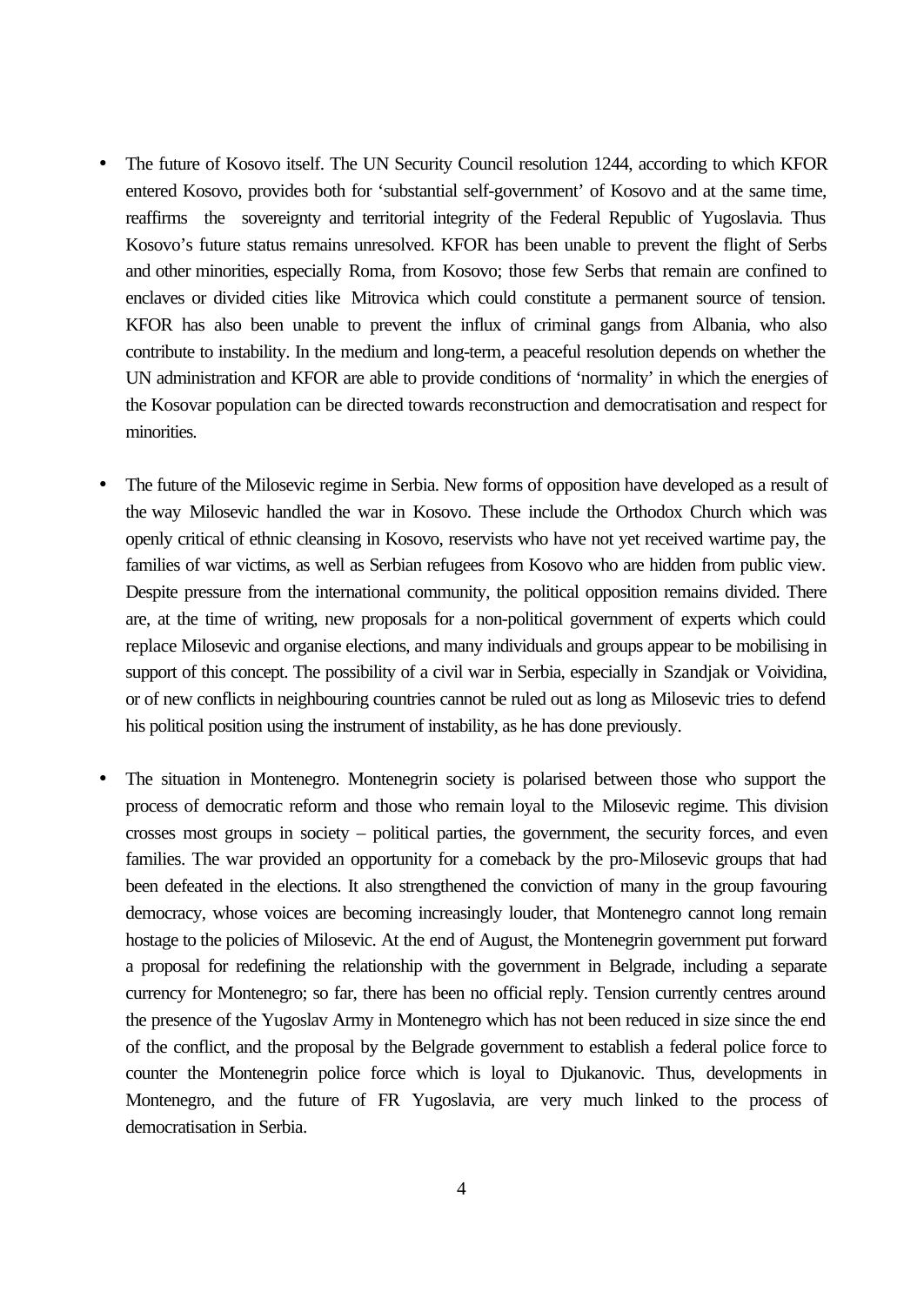- The fragility of FYR Macedonia. Both the swelling of the Albanian population as a result of the huge influx of refugees, and the opposition to NATO bombing by the Slav population has been highly destabilising. The tension has been eased by the return of refugees to Kosovo, nevertheless the viability of the state remains in question.
- Continued tensions in Bosnia-Herzegovina. NATO actions were strongly opposed by the Serbian population. Some Serbian nationalists referred to the bombing as 'criminal aggression' and even hinted at the possibility of military action against NATO forces in Republika Srpska. The influx of refugees (Serbian draft dodgers and Muslims from Sandzjak), the cutting of economic links with FR Yugoslavia, and the recruitment of paramilitary forces to fight in Kosovo, all contributed to increased polarisation between those who favour the eventual partition of Bosnia and those, including the Prime Minister Dodik, who see the future of Republika Srpska as dependent on closer ties with the Federation.
- The absence of rule of law in Albania. Ever since the crisis of 1997, the Albanian state has been fragmented and unable to control the lawlessness of Albanian society and the widespread presence of organised gangs, especially in the Northern stronghold of former President Berisha.

Moreover, these contested issues have to be situated, in a set of social conditions typical of 'new war economies' which have been accentuated during the Kosovo crisis (Kaldor, 1999). The factors that generate a vested interest in violence include: high unemployment and high levels of criminality; extremist politicians whose power depends on an atmosphere of crisis; clan-based familial arrangements with long traditions of so-called heroic acts to be emulated and humiliations and tragedies to be avenged; the availability of surplus arms as a result of the failure to control arms caches built up during the Cold War period and the flourishing black market; and the existence of independent or private militias or paramilitary groups.

Furthermore, these social conditions cannot be contained geographically. The factors which are conducive to violence spread across borders via the black market and arms trade, through sanction busting, through refugees and minority groups, as well as through paramilitary and criminal networks. Thus local issues interact with broader tensions in the region as a whole, for example, between Greece and Turkey, and also broader international tensions between East and West.

#### *Effects of the war on Kosovo, Serbia, and Montenegro*

A number of estimates of the economic costs of the war in Kosovo, in Serbia and in Montenegro exist, but these are, as a rule, incomplete and the figures vary widely. For instance, the current official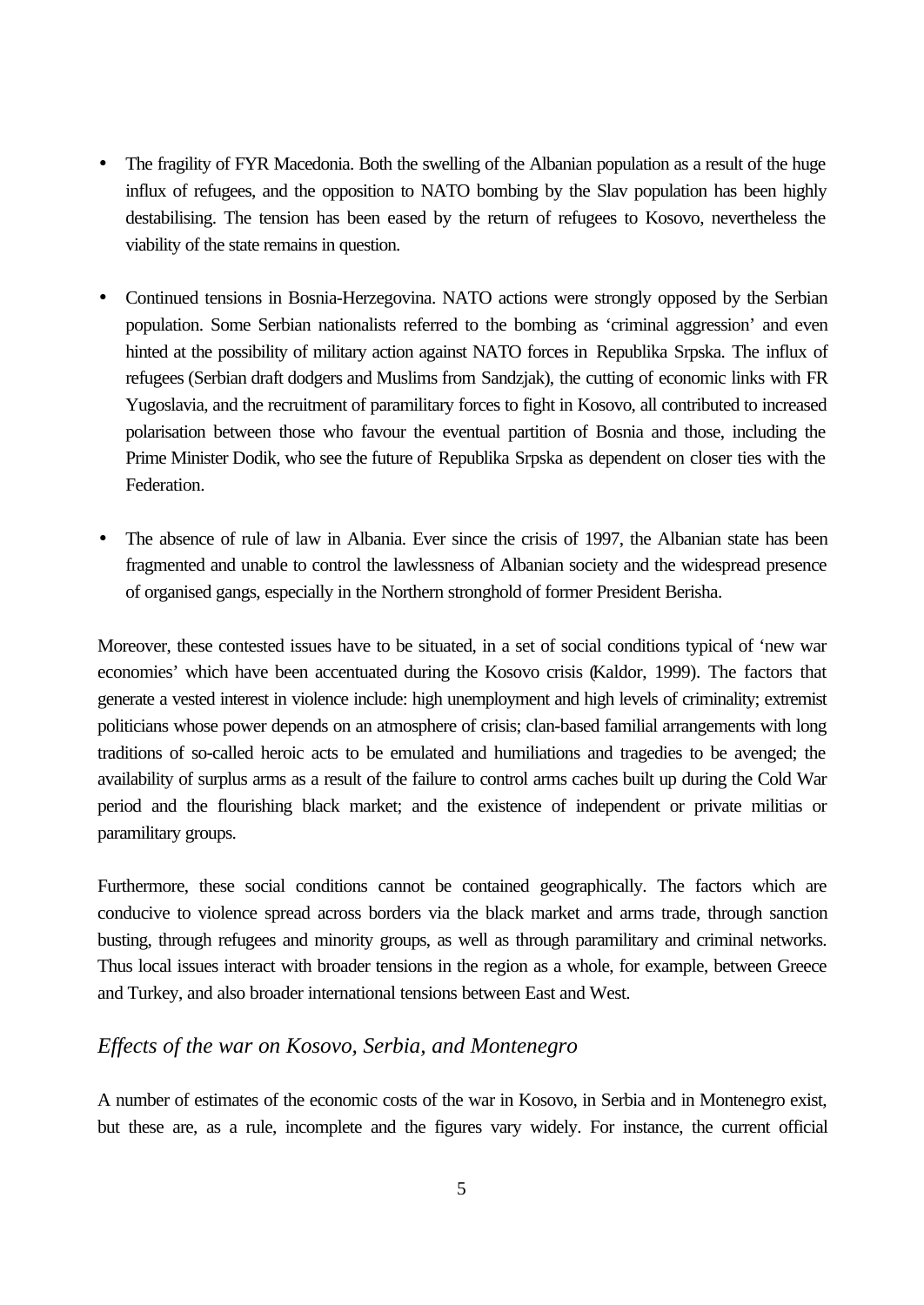Yugoslav projection for the decline of GDP this year is around 25% (it is not clear whether this includes Kosovo). Previously, official estimates put the decline at around 40%. Similar estimates of around 40% have been endorsed by the Group 17 in Belgrade and by the Economist Intelligence Unit. The Belgradebased Institute of Economic Sciences has put the expected decline at around 35%. The same goes for all other estimates of current economic activities.

The estimates of physical damage vary considerably too. This is due to the lack of information available and also for methodological reasons, that is to say in considering what is and what is not to be included as 'damages'. The World Bank has commissioned a study to determine the (physical) damages in Kosovo and the outcome is an estimate of about USD 1.2 bn. Estimates of the costs of similar damages in the rest of Yugoslavia vary from less than USD 1 bn (Group 17) to USD 3-4 bn from a number of international observers to USD 30 bn from official sources.

The estimates of costs in the wider sense of lost wealth, lost GDP and losses that are the consequence of opportunity costs vary widely too. The early estimate by the Group 17 has the sum total of costs and losses at around USD 30 bn. The Economist Intelligence Unit has come up with the figure of around USD 60 bn. Some EU and World Bank officials have mentioned the figure of USD (or Euro) 30 bn, but these refer to reconstruction costs and not to damages and losses as such. Obviously, these figures are quite speculative and it is not really clear what they are supposed to mean<sup>1</sup>. Moreover, estimates of the costs of the war do not seem to bear much relation to estimates of the requirements for reconstruction. The first donor conference on Kosovo held at the end of July 1999 estimated about two billion US dollars in pledges for reconstruction costs.

It is perhaps more useful to try to describe the current economic situation in qualitative rather than quantitative terms, relying on little more than anecdotal evidence. Available reports on Kosovo indicate that agricultural activity has resumed throughout a large part of the province. The same goes for trade and some services. However, whatever industrial production there once was has not seen a revival. The reasons for this stagnation appear to be the following:

l

<sup>1</sup> Some of the calculations of the losses amount to the determination of the opportunity cost of the conflict in Kosovo. Mostly, the loss of GDP over the one that would have been achieved is taken to stand for the opportunity cost of the conflict. This definition of the opportunity cost is incomplete because for the opportunity cost to be well-defined the full set of alternatives should be considered. For instance, one way to calculate the opportunity cost of the conflict in Kosovo is to calculate the long-term growth rate before and after the conflict, e.g., on the basis of the one or the other version of the classical or new growth theory. Then, the difference between the two streams of GDP that they generate would be the opportunity cost of the conflict in Kosovo. In that case, however, it could be argued that the growth rate before and after the conflict should be the same, in which case the cost would be infinite. So, and this is the point being made here, this way of calculating the opportunity cost is not very enlightening.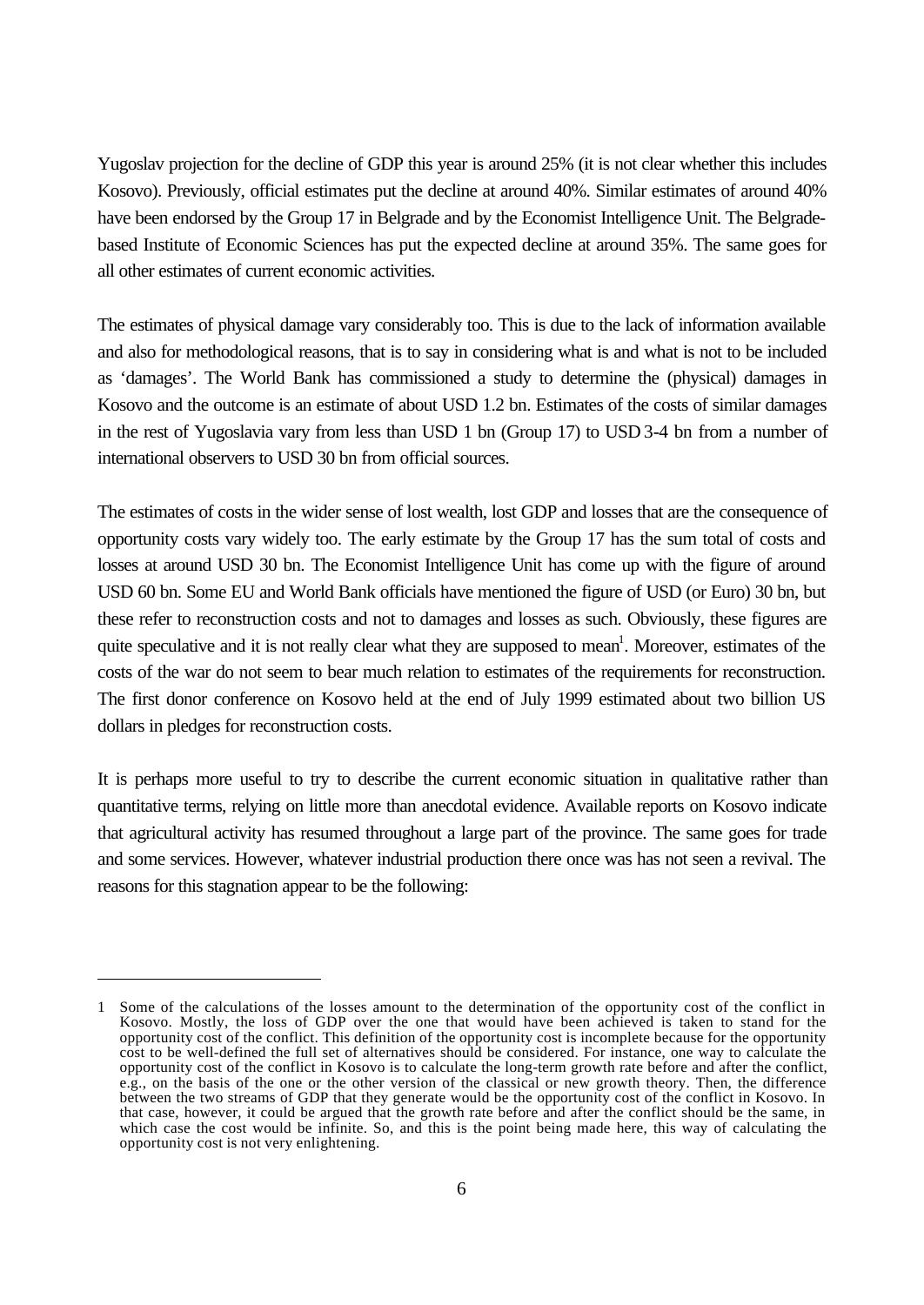First, some of the industry has been damaged and its reconstruction is not a matter of first priority. Second, there are serious problems with the determination of ownership. More generally, the entire legal structure is non-existent, which makes the rehabilitation of industrial production difficult. Third, there are problems with management: in many cases the managers of the firms were Serbs who have either fled or have been dismissed in one way or another, so it is not clear who is to run the companies in Kosovo. Fourth, the traditional markets have become inaccessible: Kosovo was formerly integrated into the economy of Serbia and Yugoslavia; new markets are yet to be found and this will take time<sup>2</sup>.

However, the most serious problem is the lack of a political, legal and administrative infrastructure. Laws are yet to be written, and their enactment will have to wait for the creation of a political structure. Even when this is done, there will be the problem of implementation. It will take at least a year for some kind of order to be established.

Moving from Kosovo to Montenegro, the current economic situation there is much easier to describe, though again, little more than anecdotal evidence can be relied on. The damages of the NATO bombing campaign to the physical assets of Montenegro have been comparably small. Losses in GDP have been significant however, especially in trade and services, e.g., in tourism. However, Montenegro has received some financial help from the EU and the USA and has thus been able to lessen the pain of economic hardship on the population. Thus, pensions and wages are almost twice as high in Montenegro than in Serbia and are paid more regularly; there are no shortages of gasoline or of other goods; and finally, economic activities are conducted much more freely since Montenegro never introduced the laws of war economy that were introduced in Serbia.

Unlike Montenegro, the economic situation in Serbia is almost dramatic. During the conflict in Kosovo and for a few months after it ended, prices were kept under control so that inflation in the first half of the year was around 15%. In August, some prices were liberalised and some were corrected (e.g., the price of gasoline). The government is having difficulty meeting its obligations, especially to the army and pensioners, and has therefore been printing money, though not in an uncontrolled manner. Nevertheless, with the GDP shrinking, the increased money supply has led to the depreciation of the Yugoslav dinar which has increased pressure on prices. So, inflation has been picking up strongly in September and October amounting to more than 10% per month.

The Serbian government faces a difficult task in the coming months. It must find a way do as much as possible in order to restart at least some industrial activity. It must also find a way to ration goods such as gasoline, electricity, and heating. And finally, it must find sources for budget revenues. Since foreign

l

<sup>2</sup> Some data on the economy of Kosovo can be found in Mustafa, 1998. See also Mustafa, 1999.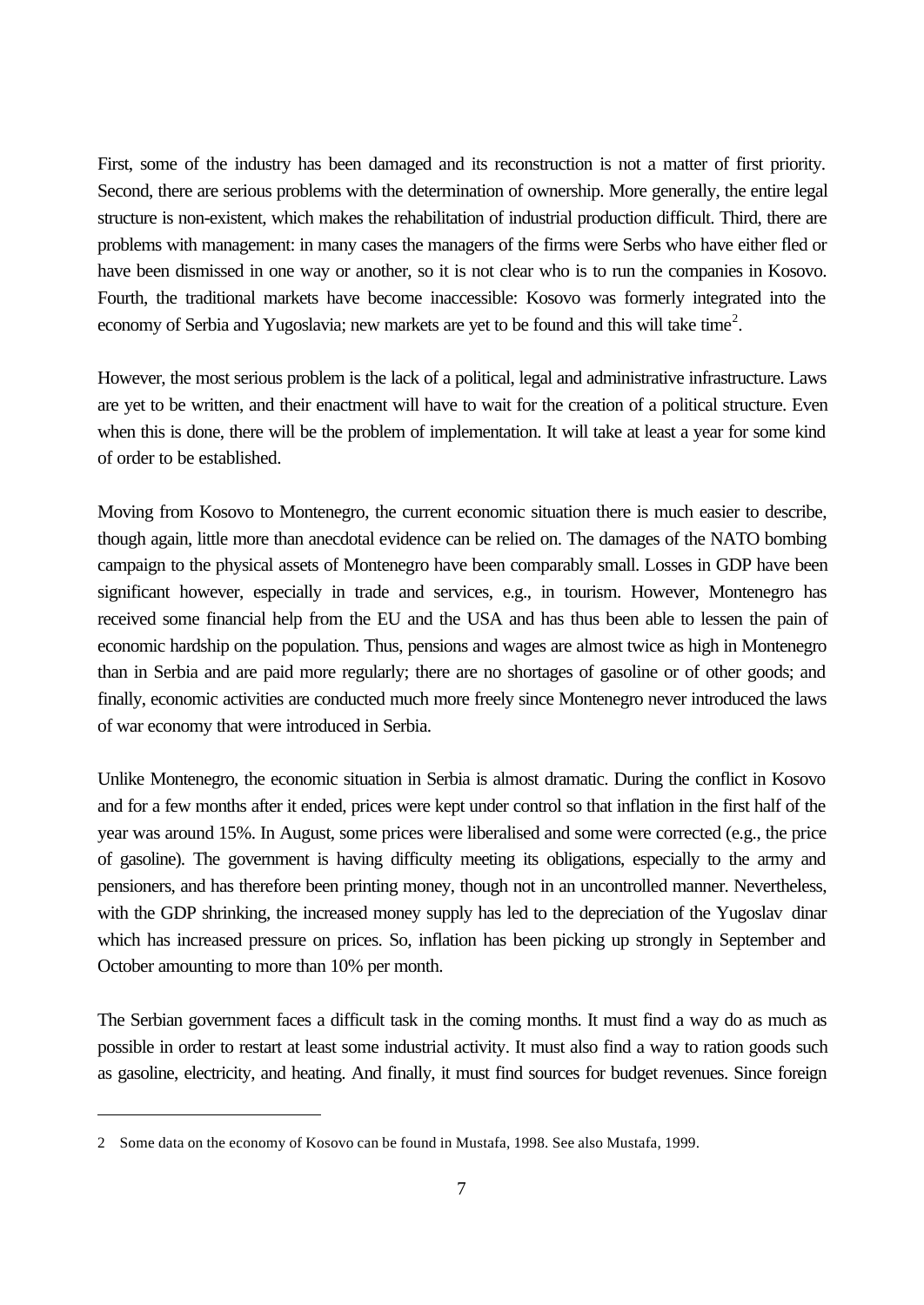finances are unavailable and the domestic financial system bankrupt, this will be a tough act to perform. Its immediate goal is to survive through the coming winter.

Anecdotal evidence suggests that the people in Serbia are indeed preparing for an adjustment to a significantly lower level of welfare. The government is planning to ration electricity and heating, so the majority of the population is planning to use coal and even wood to cook food and to heat apartments. The tariffs on goods such as second-hand cars, cigarettes and a number of other items that used to be smuggled, have been lowered. This indicates that, for the time being, the government has given up on the domestic production of these goods. More generally, except for some emergency repairs of the infrastructure, no significant economic reconstruction is possible. Thus, the emphasis is on the supply of food for the winter and on electricity, i.e., on survival. No significant revival in production and employment is planned or expected.

Slightly more structured anecdotal evidence suggests that the price level in Serbia fell significantly during the war. Given that inflation was subdued while the Yugoslav dinar continued to depreciate, prices were very low if calculated in German marks. Even the price of imported goods was often lower than abroad, indicating that many of the goods had been imported some time ago and their price had not been fully adjusted because of the low purchasing power of the population. In general, the price level in Belgrade for the most commonly used items found in the stores was roughly about a third of that in Austria for instance. If the price of services is included, the price level can be halved again. So, a rough estimate could put the price level in Belgrade at one-fifth or one-sixth of that in Austria. Prices in the countryside are of course even lower. This is not surprising since the average wage in Serbia has fallen to about DM 80 and is expected to fall further. The current acceleration of inflation may not reverse this significantly, because the depreciation of the dinar is speeding up too.

With incomes low and foreign finances unavailable, imports have decreased significantly. The official expectation is that imports will contract by almost 60% this year while exports will fall by about 50% (Yugoslav Survey, 1999). The trade deficit is expected to be more than halved (compared with 1998). This deficit will not be much smaller as a share of GDP because the latter is also expected to be almost halved this year. Therefore, the external equilibrium will be very difficult to sustain. The fall in imports as well as in exports will make it all but impossible for economic activity to recover any time soon.

All in all, the current economic situation in Serbia is grave. Work and business are scarce, money is in short supply, and reconstruction and recovery cannot be expected within the existing economic and political framework. The government is promising that it will work miracles, but the population is readying itself for a protracted period of hardship.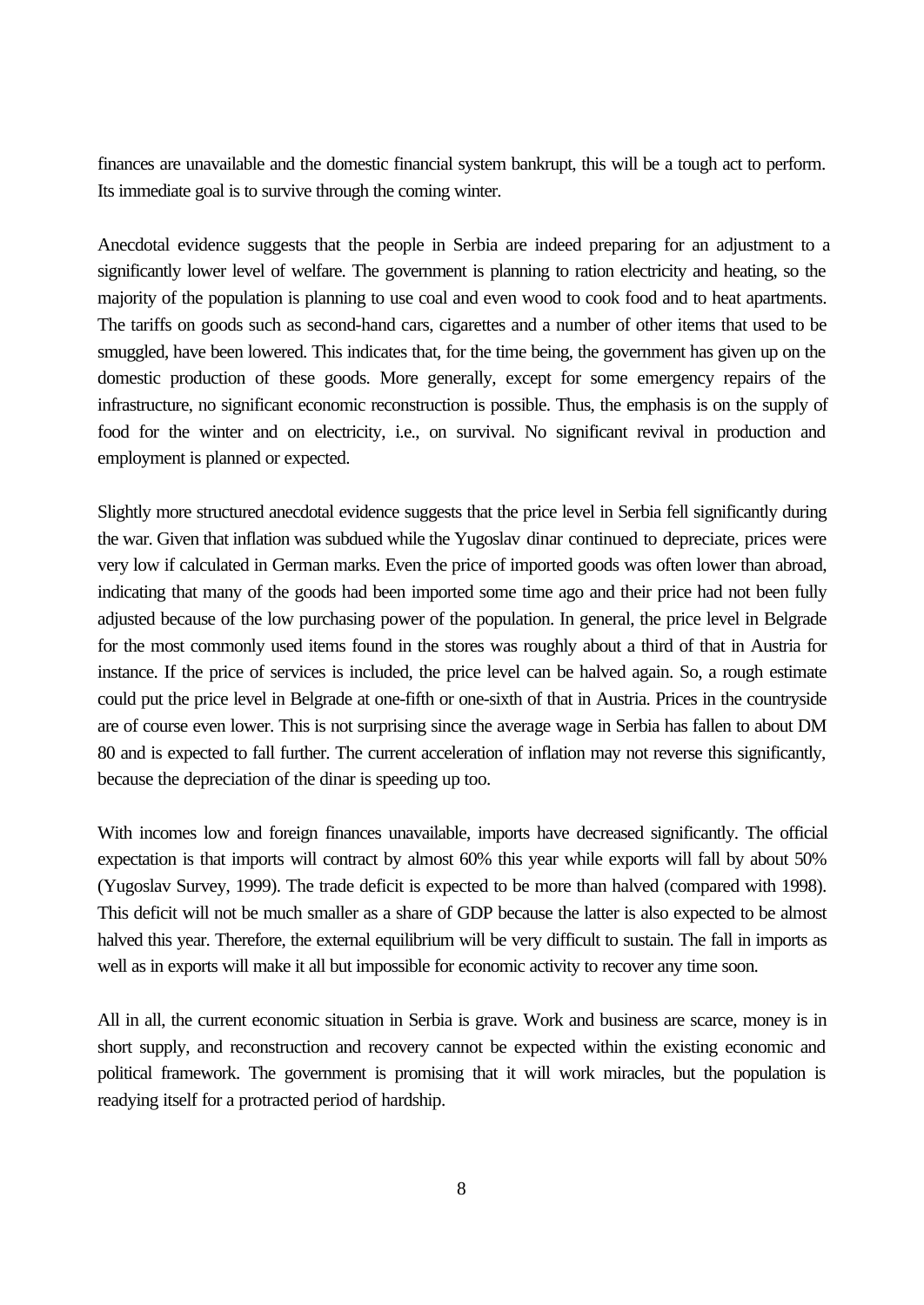#### *Regional Economic Consequences*

The Kosovo crisis has had a significant economic impact on neighbouring countries and on the region as a whole. This has manifested itself principally in three ways: (i) costs of refugees and other costs directly connected with the war, (ii) losses in income and output due to falls in foreign trade, consumption and investment, and (iii) stability and development costs.

Initially, there were expectations that refugees would pose a long-term problem. However, it turned out that the repatriation process was swifter than anticipated, therefore the consequences for the countries in the region may prove to be negligible; although the problem of emigration from the whole region is a long-term and important one. Indeed, if the situation in Serbia continues to deteriorate, significant pressure on emigration to neighbouring countries and beyond may be expected. This, of course, would reach a level of crisis were civil war to erupt in Serbia, a possibility not to be dismissed altogether. In the case of both situations developing simultaneously (i.e. lack of positive political change and civil war), the consequences for the region in terms of the large movements of population may be quite significant.

Other important and enduring consequences are those associated with the worsening conditions for production, trade and investment. Trade in goods and services (e.g., tourism) have been affected significantly and these effects may, in some cases, be felt for quite some time due to the slow recovery of the Serbian market and the higher transportation costs through Serbia (both via land routes and via the Danube). Although data for the first half of 1999 is still not available for all countries, the preliminary assessment points to the widening of trade deficits of goods and services in Bulgaria, Croatia and Bosnia- Herzegovina. On the other hand, the merchandise trade deficit in FR Yugoslavia and FYR Macedonia is smaller because of the larger falls in imports than in exports. Trade and current account deficits of Hungary are increasing, but this is only marginally influenced by the Kosovo crisis. The development of Romanian external balances is ambiguous and also minimally affected by the Kosovo crisis.

With the worsening of economic circumstances, consumption, both private and public, has been adversely affected in a number of countries. The budget deficit in FYR Macedonia has deteriorated dramatically. The deficits in Albania and Bosnia-Herzegovina were already significant before the Kosovo crisis. The central government budget in Croatia is also under severe pressure, though the influence of the Kosovo crisis in this particular case is not decisive. The fiscal situation in Bulgaria is sure to deteriorate because of poor growth performance, to which the Kosovo crisis contributed. Other countries in the region have fiscal problems that are largely unconnected to the Kosovo crisis.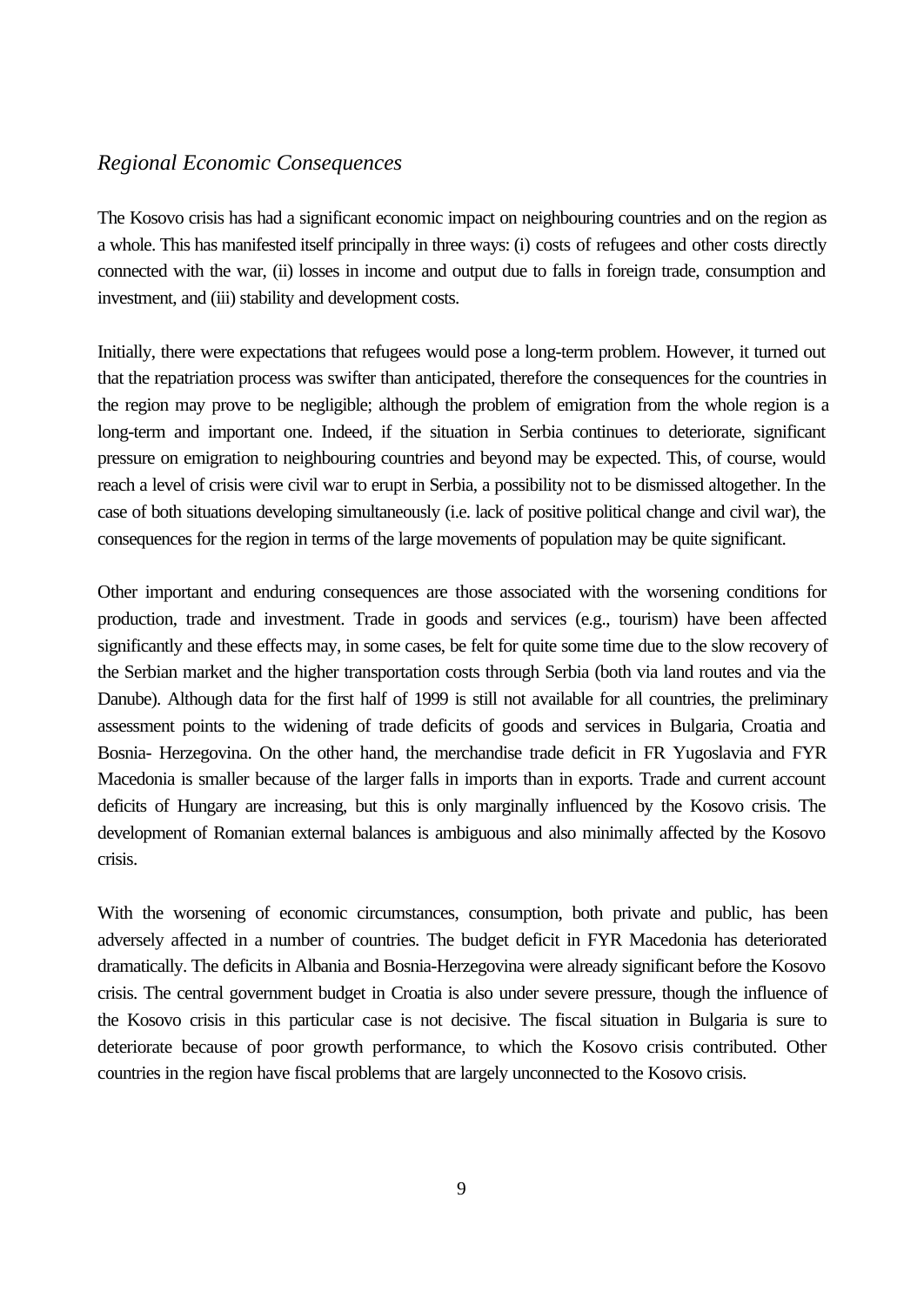Finally, investment, especially foreign investment, has become even more scarce, which has aggravated the business conditions in the region. Again, data is hard to come by, but it is certain that more or less everything regarding foreign investments in the Western Balkans is on hold. In Bulgaria and Romania the situation is somewhat ambiguous since it is not yet clear whether some of the foreign investment planned will be realised before the end of the year.

The most enduring consequences may be those connected with the overall macroeconomic stability and with the speed of the reforms necessary for the region to move towards sustained growth. All of the countries in the region (Croatia, Bosnia-Herzegovina, FR Yugoslavia, FYR Macedonia, Albania, Bulgaria and Romania) have weak macroeconomic and even weaker microeconomic indicators. On the macroeconomic side, they run large trade and current account deficits (Bulgaria was an exception until this year), large or significant budget deficits and have high or catastrophic levels of unemployment. On the microeconomic side, they have weak or collapsing financial sectors, weak and bankrupt enterprise sectors and weak and corrupt public and private governance. Thus, most of the countries in the region are either coming out of a crisis, are in crisis or are falling into one. All of these problems tend to become aggravated, if growth disappoints or turns negative. According to various estimates, the marginal contribution of Kosovo in that respect (i.e., shortfall of GDP growth in 1999) ranges from 5% for F.Y.R Macedonia to 3% for Bosnia-Herzegovina (mainly in Republika Srpska), to 2% for Bulgaria and Albania, to 1% for Croatia and to 0.5% for Romania (and possibly also for Hungary). But the contribution to negative prospects for sustained growth may be much more important and enduring.

## **II.2 Main Features of the Political Economy of the Balkan region**

#### *Political and Security Characteristics*

l

There are two major security problems in the Balkan region – no clear borders and the absence of the rule of law. The responsibilities of the central governments and other political entities are often conflicting because conflicting territorial jurisdictions remain. This is the case both in Bosnia-Herzegovina and in Kosovo, but it will increasingly be the case in Montenegro and in Serbia, as well as in Albania and possibly FYR Macedonia. Indeed, large parts of the so-called Western Balkans<sup>3</sup> consist of states without clear borders. The efforts to secure borders around ethnically homogeneous territories through the techniques of population displacement and 'ethnic cleansing', have generated large numbers of refugees and displaced persons and laid the basis for long-term tensions in the region.

<sup>3</sup> As defined by the EU, the Western Balkans include Albania, Bosnia-Herzegovina, Croatia, FR Yugoslavia and FYR Macedonia.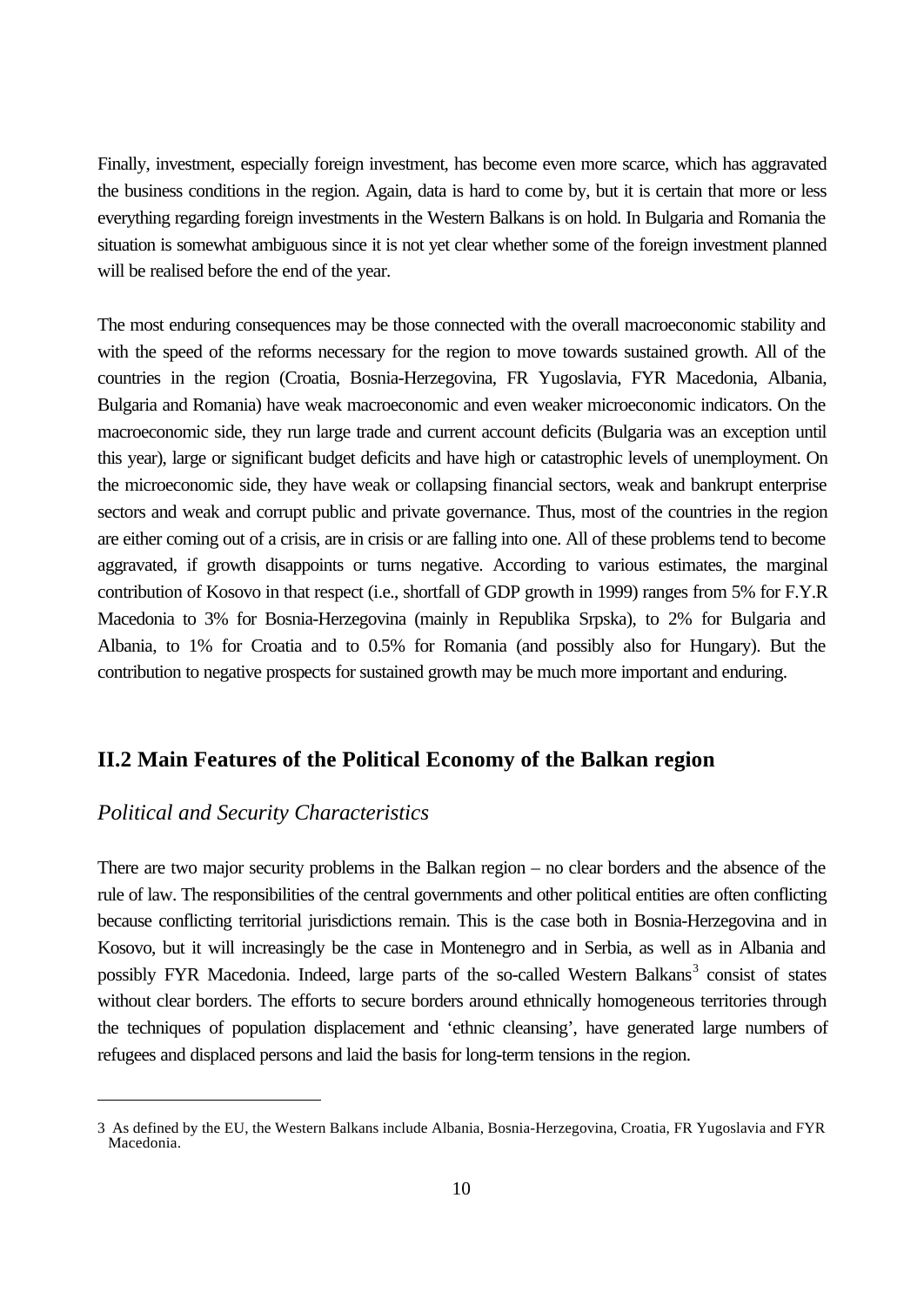Conflicting territorial jurisdiction is compounded by the weak or non-existent rule of law, both domestically and between states. Externally, there are no accepted mechanisms for the peaceful resolution of border disputes. Domestically, law enforcement and the judicial system (i.e. police and law courts), do not function effectively, if at all. Indeed, with the collapse of local political structures, the legal vacuum that has emerged has led to a certain degree of lawlessness throughout the whole region.

These security problems cannot be disentangled from the undemocratic character of regimes in the region. The rule of law is not just a matter of formal arrangements. Paper constitutions and democratic rules are important. But they have to be based on and upheld by norms and values that are widely accepted in society. In the former Yugoslav states, many of the elements of formal democracy and the rule of law do exist. Elections are held with competing candidates and virtually universal suffrage; there are paper commitments to European standards of human rights, free media, freedom of association, and rules for a market economy. There are, of course, some serious shortcomings in the formal arrangements, most notably the ethnic basis of constitutions. But the fundamental problem is the existence of ruling groups who fail to respect the underlying norms and values and who espouse exclusivist, nationalist politics.

Most important in this respect is the Milosevic regime in the Federal Republic of Yugoslavia and Serbia. It is true, as many people in Belgrade insist, that it is not only the Milosevic regime that is responsible for all the tragedies of the last few years. The Tudjman government in Croatia, the nationalists in Bosnia-Herzegovina, the KLA in Kosovo have also contributed to the unfolding of these terrible events. It is also true that the removal of Milosevic will not instantly lead to democratisation and respect for the rule of law. Milosevic is at the apex of a system of violence and political extremism that has entrenched itself in the Western Balkans through the mechanism of war. Nevertheless, a change of regime would unblock the process of democratisation. It would make possible policies and measures designed to strengthen the lawful and democratic elements in society, and it would have a knock-on effect on the neighbouring countries.

Throughout the region, nationalist parties came to power and have stayed in power through elections that, at least on paper, were democratic. Nevertheless, these elections took place within the framework of societies that had experienced what has been described as 'soft totalitarianism'. Although the former Yugoslavia was much more liberal than the communist regimes in the rest of Eastern Europe, the ruling party exercised control over most key aspects of everyday life – sources of livelihood, security, and propaganda. As in other Eastern European countries, there was no clear distinction between politics and economics. Many of these forms of control were inherited and adapted by the present regimes. Milosevic rules through networks of loyal people in the security services, in key economic positions, or in the electronic media, who are also connected to various paramilitary and criminal groups. His control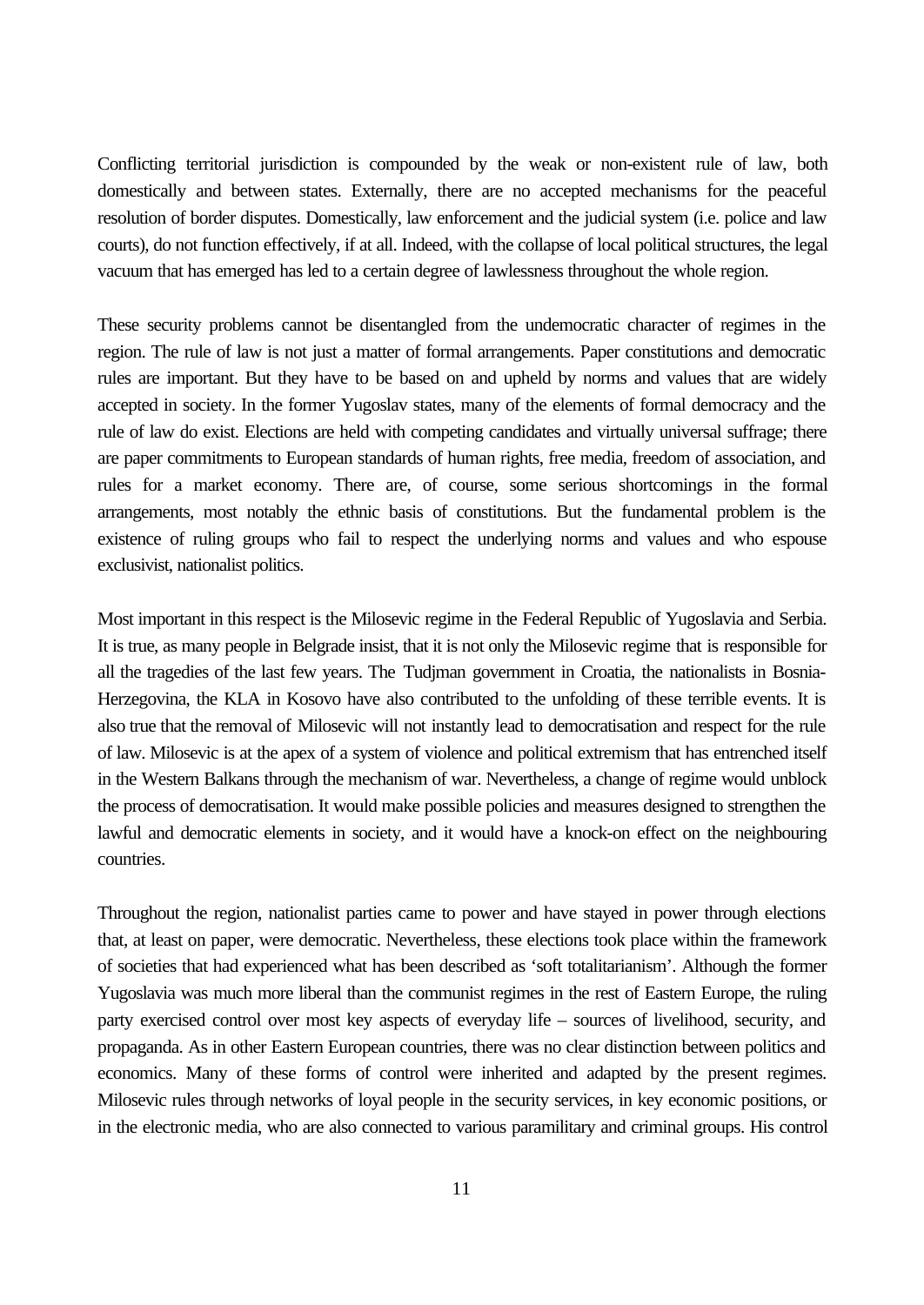is less absolute than the former communist regimes and, indeed, this may explain the need for violence and instability. But his position is strengthened by an authoritarian tradition that tends to support whoever is in power, by weak civil society especially outside major towns, by material and physical insecurity, and by a shared sense of being a victim rather than an accomplice in the disintegrative processes of the last few years. The system of rule is similar in other parts of former Yugoslavia, especially Croatia and Bosnia-Herzegovina and indeed undemocratic elements of this kind exist in all the post-communist Balkan societies.

There are, of course, alternative forces in society – individuals and groups who favour democratic reform. These are centred around independent media (mainly print and radio), NGOs and universities. These groups are greatly weakened and marginalised in conditions of war. Many educated people who form the backbone of these groups have left the region over the last few years. The Milosevic regime has introduced a number of measures to control NGOs and universities. Nevertheless, these groups may have more tacit support than is often assumed. The victory of opposition parties in Serbia in 1997 and the refusal of the regime to allow the newly elected parties to take power led to sustained demonstrations all over Serbia and the eventual capitulation of the government. Likewise, the election of a coalition of opposition parties, led by Djukanovic in Montenegro, has initiated a process of democratic reform in Montenegro. Similar positive developments in other parts of former Yugoslavia, include the sidelining of extreme Serbian nationalists in Republika Srpska and growing support for the Social Democrats in the Federation of Bosnia-Herzegovina, and the likelihood of a change of regime in Croatia after the next elections.

Elsewhere in the region, pro-democracy forces are much stronger. Bulgaria and Romania have managed to sustain the process of democratisation, despite great economic difficulties, and have also registered significant progress in the treatment of their own ethnic minorities, which may serve as an example for the other countries in the region. A fragile coalition of Slav Macedonian and Albanian nationalist parties in F.Y.R Macedonia has survived, for the time being, the after shock of the Kosovo crisis. On the other hand, in Albania the rule of law hardly exists and state power is extremely weak.

#### *Macroeconomic Characteristics*

The political characteristics of the region have profound implications for the management of economies. There are serious problems with public governance in all the Balkan countries. These have to do with the lack of responsibility, responsiveness, transparency and, going beyond internal politics, with the lack of regional and international co-ordination. These are all vital for a country or a group of countries that face major institutional and political reforms and changes and they are reflected in disequilibria of various types and in economic instability.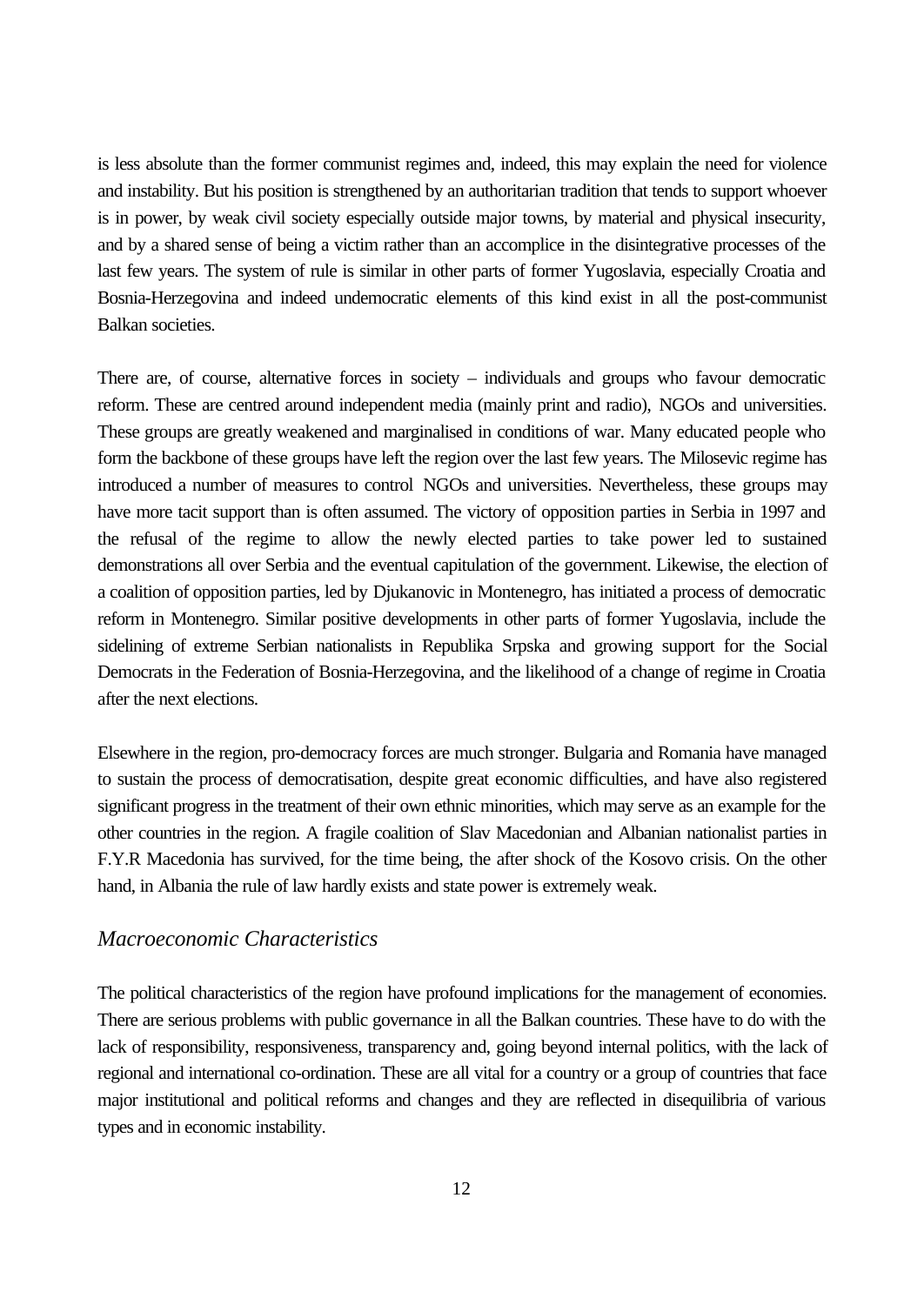The region, whether South-East Europe is considered or just the Balkans, is economically quite diverse. If only post-communist countries are considered, Gross Domestic Product (GDP) per capita ranges from 500 euros in some areas of Kosovo, Albania and Bosnia-Herzegovina to over 4500 euros in Croatia. If other Balkan and South-East European countries are added, the diversity increases. Thus generalisations should be attempted with caution. This is worth saying at the very beginning, because what follows will treat the similarities in the macroeconomic characteristics of most of the transition countries in the Balkans.

The similarities have to do with the persistence of macroeconomic disequilibria and with the instability of the process of transition, growth and development. Three macroeconomic disequilibria are most important:

- 1) *External disequilibrium*. All transition countries in the Balkans run significant, large or very large trade and current account deficits which are basically unsustainable (see also Table 1, Annex I). It is important to treat the issue of sustainability in more detail. In the longer run, the initial trade and current account deficits can be sustained if they are eventually going to be financed from increases in exports of goods and services. Otherwise, either imports will fuel consumption or production for import-substitution and the deficits will accumulate beyond the levels of sustainability. So, the external deficits by themselves are not an indication of a problem, however if they are not instruments of growth and development they will breed instability and crisis. In the Balkans, the transition economies seem to be running these kinds of unsustainable external deficits and have already gone through one or more exchange rate or banking crises or both.
- 2) *Internal disequilibrium*. All transition economies in the Balkans have significant, high or very high unemployment rates (Table 1). These range from about 10% in Romania to about 40% in Bosnia-Herzegovina. Employment is decreasing and unemployment is increasing practically everywhere. This is a consequence of the process of de-industrialisation that has been going on in the entire region. Again, there are significant differences between countries like Albania, where industry is almost non-existent, and countries like Romania or Croatia where industrial production has been downsized, but is still present. More important is the fact that the process of the closing down of industrial firms and enterprises in the region leads to an increase in employment in the shadow economy and even in agriculture. The contribution of agriculture to the GDP of almost every country in the region has increased (because agricultural production has shrunk less than both GDP as a whole and industrial production) and in a number of cases so has employment. Thus, the region is, from an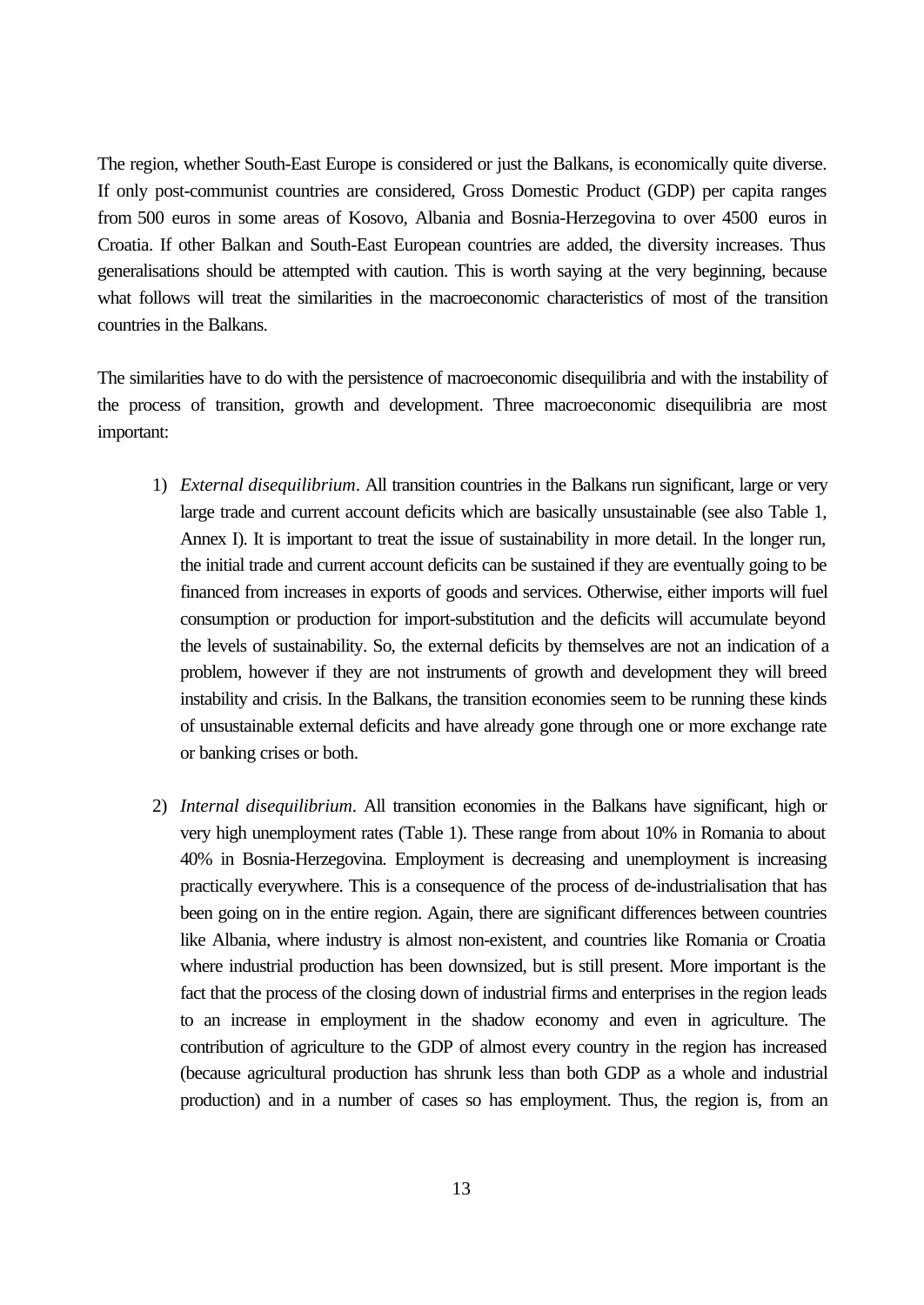economic point of view, a backward one that faces the task of embarking on the path of industrialisation.

3) *Fiscal disequilibrium*. Most of the transition economies in the Balkans run significant and often unsustainable fiscal deficits. In some cases, fiscal deficits do not appear to be an immediate problem, but this is often misleading. In fact, in most countries even those public obligations that are honoured would not be honoured if aid of some sort or were not forthcoming. The quality and the stability of public finances is an even more serious matter. Most social services are collapsing and significant public obligations towards certain segments of society are continuously being defaulted on. There are any number of problems with the efficiency and equity of public finances in the region, though the most fundamental is that the states in the region are practically bankrupt.

Macroeconomic disequilibria have contributed significantly to the lack of growth in the Balkans. All former communist countries in the region are still far behind GDP levels registered in 1989 (Table 1). Most of the countries in transition in the Balkans have gone through one or more episodes of instability or crisis. For instance, all of the successor states of former Yugoslavia have experienced an episode of hyper-inflation or of very high inflation. Most of the other countries in the region have also struggled with inflation and faced the spectre of hyper-inflation. However, even after prices stabilise, growth is either slow or often turns negative. At the moment, most of the region has a negative growth rate (exceptions are Albania and Bosnia-Herzegovina).

The reasons for this instability are to be found in the macroeconomic disequilibria described above, that have to be periodically corrected through crises, and external shocks that are hard to absorb. Obviously, macroeconomic stability, domestic and regional, would be helpful, but would not necessarily deliver sustainable growth and development. Reforms and changes would be necessary too. Here, there is a *circulus vitiosus*: the instability of growth influences negatively the sustainability of the political will to reform, while the lack of reforms undermines the economic growth. It is sometimes suggested that the circle can be broken after a major crisis, but this is not necessarily true in cases in which the economic prospects of a country depend significantly on regional stability; in which case a regional approach to stability and growth is required. This has proven difficult to forge in the Balkans, at least so far.

#### *Microeconomic Characteristics*

Growth is as much a microeconomic phenomenon as it is a macroeconomic one. Current microeconomic characteristics of the region have to do with structural changes, the financial system and the quality of institutions.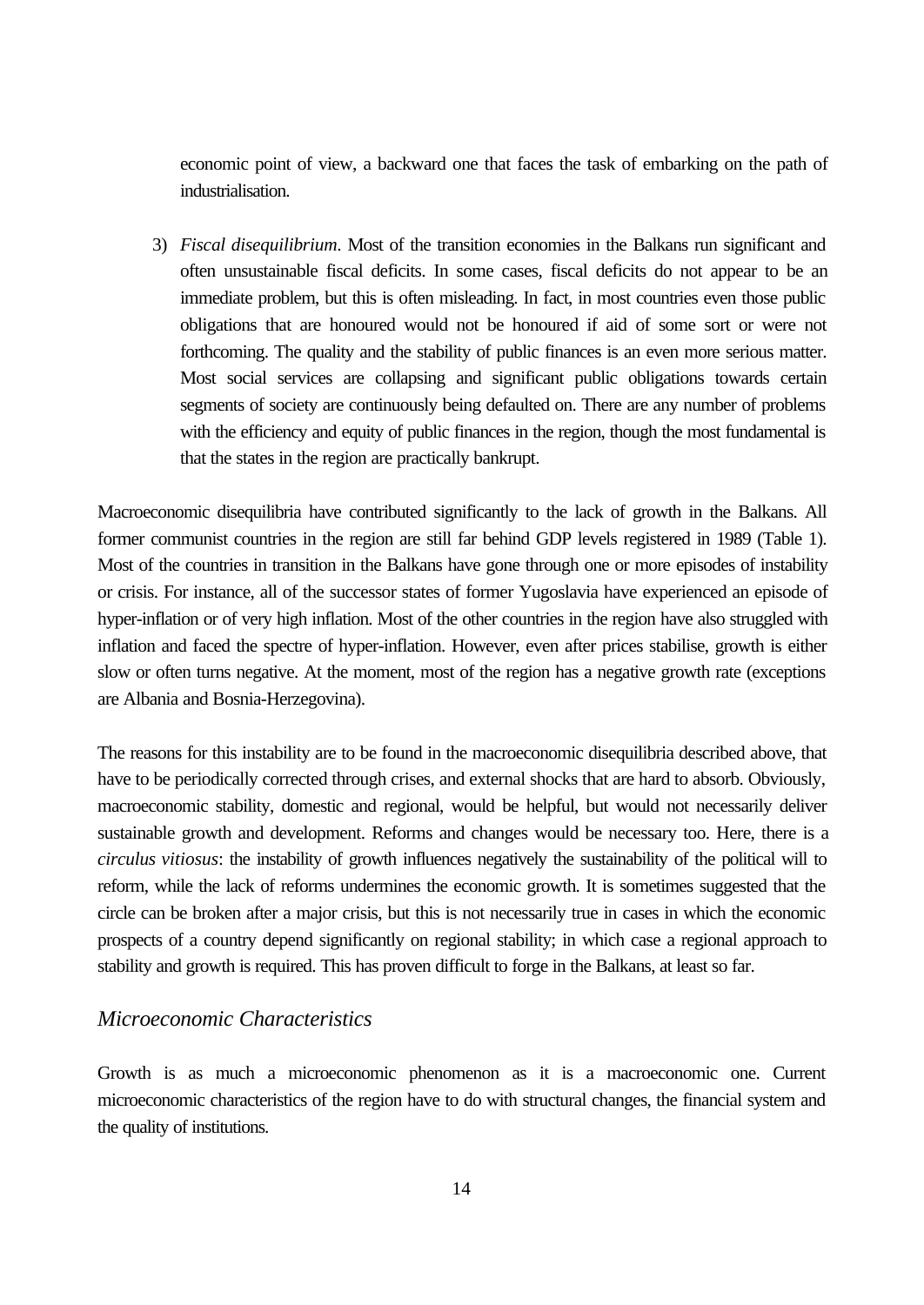- 1) *De-industrialisation*. Throughout the region the share of industrial production of total GDP has decreased and there has been an increase in the contribution of agriculture and services. Even these two sectors have gone through significant structural changes and adjustments which have to do with what can be also seen as a version of de-industrialisation, i.e., those types of agricultural production and services that are not dependent on industry or do not contribute all that much to industrial production have grown faster. In addition, de-industrialisation in the Balkans does not seem to be a transitory phenomenon. In many cases in which a recovery has occurred, that of industrial production has been less convincing and often unsustainable. Indeed, it is to be expected that the process of de-industrialisation will continue for some time and may in fact accelerate.
- 2) *Financial situation*. The banking sector throughout the region is in bad shape. The reasons for this are not the same in all of the countries concerned. For instance, in some of the countries of former Yugoslavia, the credibility of banks is low because they are in default on foreign currency savings. In other countries, the more familiar problem of accumulated bad loans is greater. In other cases still, there is the problem of moral hazard connected with the history of the rehabilitation programmes of banks by which the budget takes on the losses of the banking system. What goes for the banking sector also goes for the other financial institutions. Thus, the entire financial system needs to be restructured.
- 3) *Privatisation*. In the region as a whole, either privatisation is lagging or the privatisation programmes chosen have been more than usually inefficient and unjust. As a consequence, enterprises lack clear ownership structure which has negative consequences for corporate governance. The central problem is how to restructure enterprises and depoliticise the management of enterprises so as to take economic positions out of the control of politicians.
- 4) *Institutional problems*. Throughout the region the key economic institutions do not function properly. Private property is not protected, the rule of law is not strong, corruption is rife, shadow economy is significant. However, generalisations here are more dangerous than in other instances. Obviously the situation in Bulgaria, for example, is not the same as that in Albania. Still, general characterisation is useful in order to point to the fact that the institutional circumstances are such that it is not surprising that private governance is not well organised and efficient throughout the region. This has significant consequences for the way entrepreneurial and managerial skills are allocated and used.

Given the microeconomic circumstances, as described above, it is not surprising that the allocation of resources in the Balkans is not optimal and that greater effort is being put into the redistribution of resources than in their production. As a consequence, growth is disappointing. In addition, the process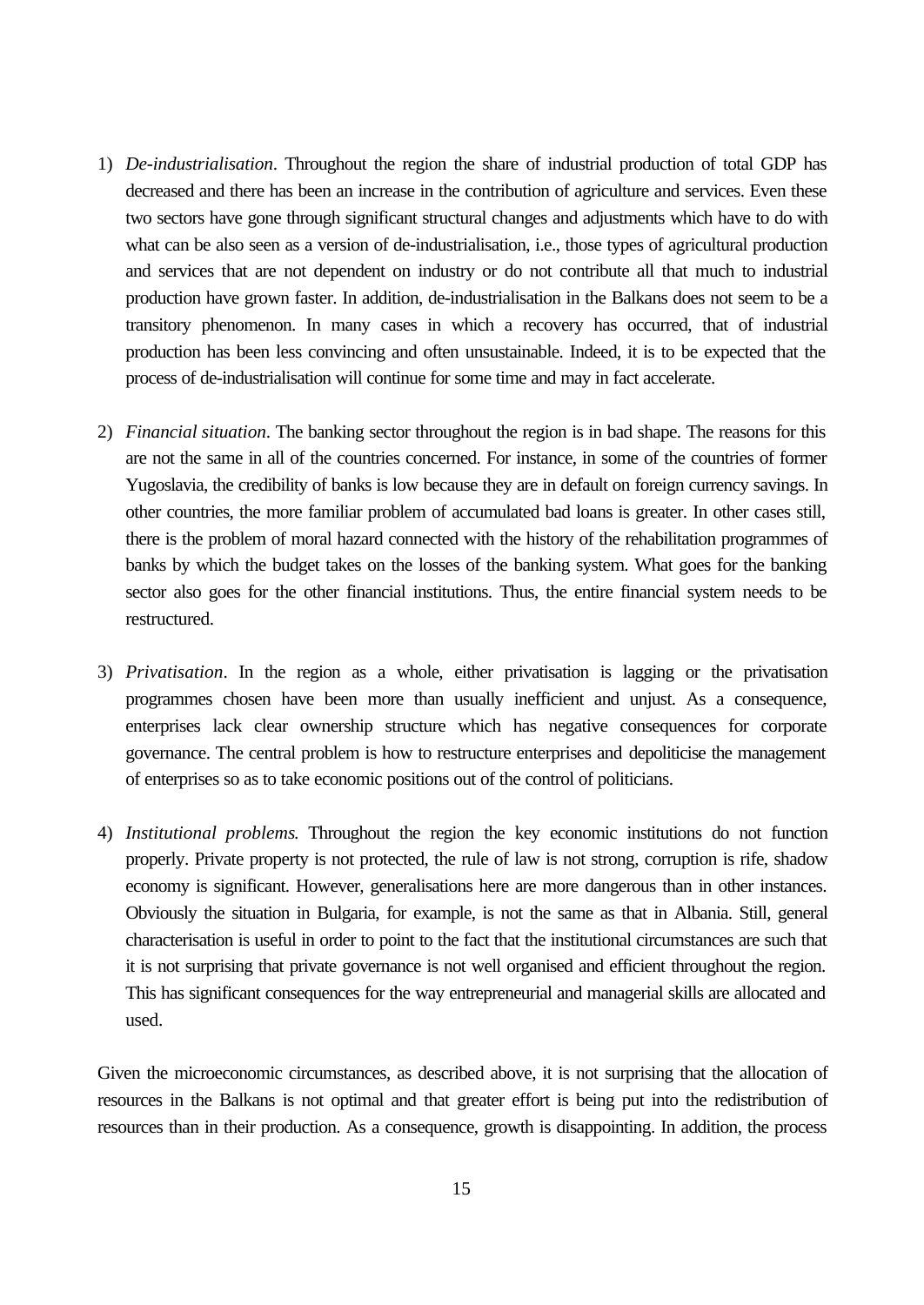of restructuring incited by this microeconomic set-up may lock the region onto a path of development which may be difficult to reverse.

#### *Private Governance*

Like public governance, private governance is deficient in a number of ways. Unlike during communism, current problems do not originate from 'soft-budget' constraints. Rather, they are caused by a number of institutional failures, some commonly present in 'emerging markets', some developmental. They could be called 'soft-legal' constraints. Some of these will be mentioned here:

- 1) *Soft contracts*. Probably the key deficiency of private governance is connected with the importance of contractual relations. Essentially, contracts are considered to be unilaterally renegotiable. From the theoretical point of view, such contracts are optimal only if there are no missing markets, now or in the future. In which case, of course, contracts would be self-enforcing (which is probably a *contradictio in adjecto*). In normal, not to mention emerging, market economies, this is not the case. Thus, the wide-spread practice of unilateral re-negotiation of contracts represents, in effect, the culture of default.
- 2) *Inverted principles and agents*. Due to the prevailing models of privatisation implemented in the region, unclear or perverted relations between principles and agents have emerged. This is mostly visible in cases in which management buy-outs play a significant role. In these cases, the managerial functions are not substituted with the owner's function. In other words, rather than maximising the value of the firm, new owners tend to maximise managerial returns. The latter can be achieved, in the short-term, at the expense of the former.
- 3) *Distorted competition*. Markets in the region are distorted in more ways than one. Without going into details, it is fair to say that markets are segmented, monopolised, plagued with discriminatory rules and, in any case, do not conform to even an approximation of the 'free entry and exit' criterion. This is the consequence of the unconvincing liberalisation and of the less than fair methods of privatisation that have been introduced.
- 4) *Lack of insurance*. One characteristic of the emerging economy in the region is, paradoxically, the lack of moral hazard. As institutions are weak and public governance deficient, institutions geared towards making business activities more secure and predictable are absent. Thus, the problem opposite to the one that characterises moral hazard (also present especially when it comes to the way the banking system operates) is quite pervasive. Rather than operating as if the risks are too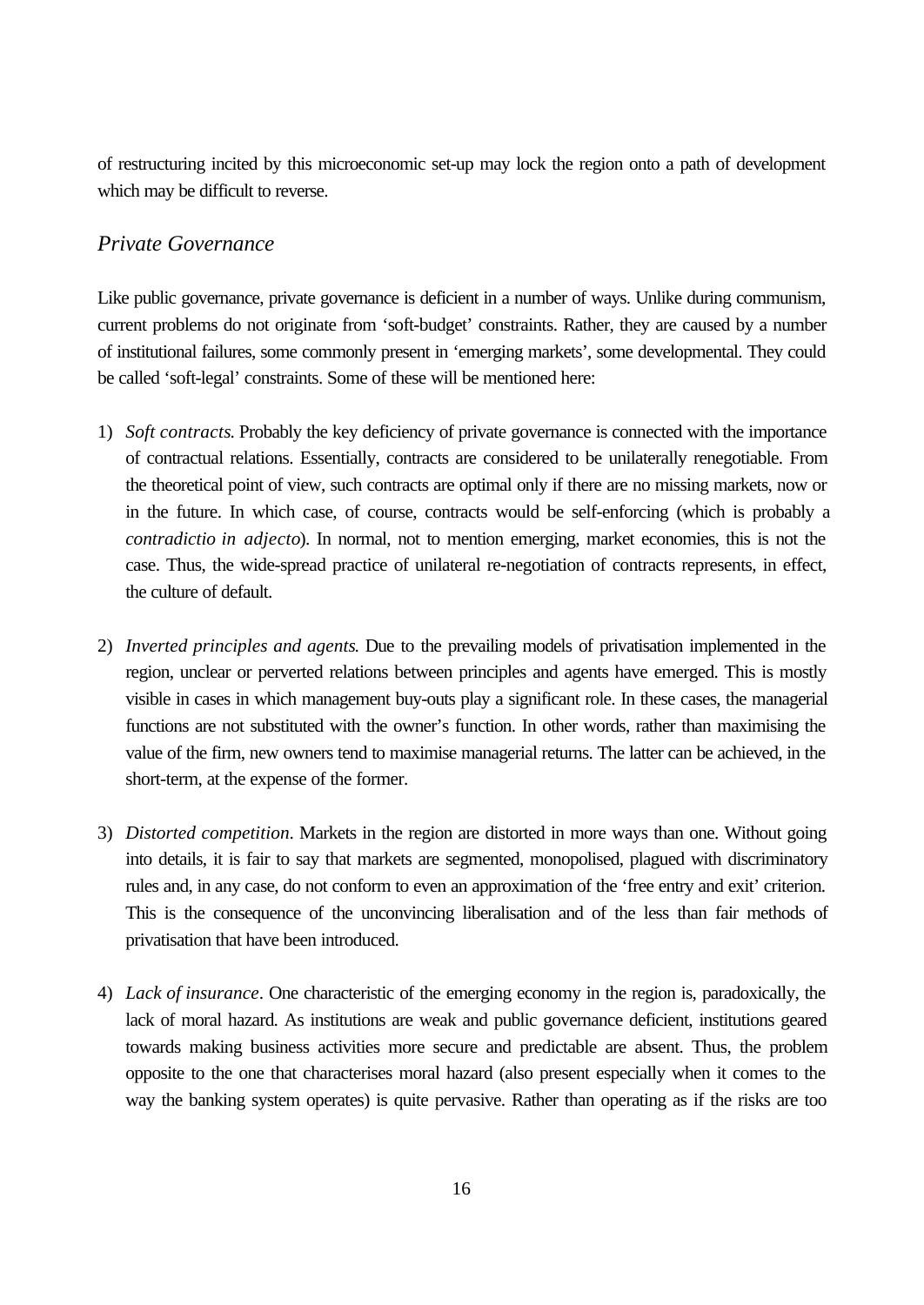low, the entrepreneurs have to operate as if the risks are too high. This lowers overall business activity.

#### *Lessons of Transition*

Any large scale aid programme has to take account of the lessons of transition over the last ten years, especially in Southeastern Europe. Transition was originally conceived in terms of a set of more or less standard recipes. In the political field, the emphasis was on the formal aspects of democracy, in particular, the introduction of elections. In the economic field, the emphasis was on liberalisation, stabilisation and privatisation.

What we have learned from the experience of post-Soviet and Balkan countries is that the political process of transition can be risky and turbulent. Elections that are held before the other prerequisites of democracy such as free media, active civil society and, above all a functioning rule of law are established, even if conducted relatively fairly, can contribute to instability, by providing a mechanism for legitimising extremist politicians. In Central Europe, many of these prerequisites do exist although the rule of law and civil society is weak in several countries. In those countries where a degree of pluralism preceded transition, for example Poland, Hungary or Slovenia, a democratic political culture is beginning to develop. Despite the decentralisation of the former Yugoslavia, a variety of factors including the authoritarian tradition in rural areas, the vacuum of political power at the federal level, the weakness of civil society and a widespread sense of insecurity arising both from unemployment and weak rule of law, led to the victory of extreme nationalists in the first democratic elections, who were able to hijack the political process.

In the economic field, transition has been successful in dismantling and, in some cases, depoliticising the inefficient state sector. And it has also provided the opportunity for the emergence of a more dynamic private sector. But inevitably, everywhere, the consequence of transition strategies has been a degree of de-industrialisation. In only a few countries, for example Poland and Slovenia, has the new private sector been able to generate sufficient productive opportunities to offset the decline of the state sector. In the vast majority of transition countries, national income is much lower than it was in 1989 and, nearly everywhere, unemployment is high.

The performance of the countries in the Balkans in the last ten years has been worse than in Central Europe and even the Baltic countries. The latter regions have superior macroeconomic and microeconomic characteristics and have grown faster, though the sustainability of their growth may still be an open question, at least for some of them. What have the more successful countries done well and what have the countries in the Balkans done wrong?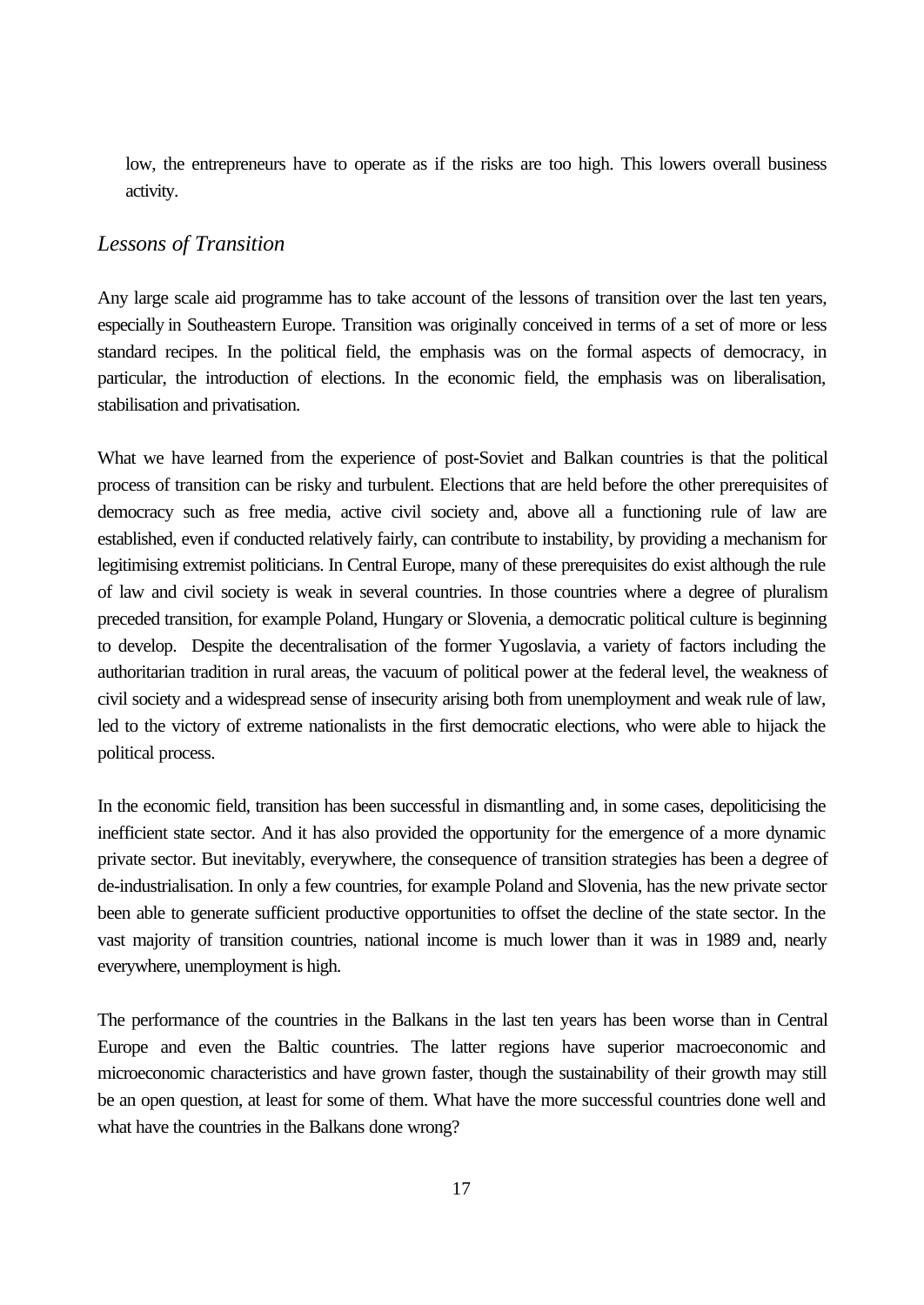Some of the differences have to do with the lack of public consensus around the goals of transition in comparison with countries like Slovenia, Hungary, the Czech Republic and Poland. Also, there was greater reluctance in the Balkan countries to break with the redistributive policies of the past. But probably the most important difference is, of course, the one that is the consequence of the security problems in the Balkans. The wars and the disintegration of Yugoslavia resulted not just in physical costs but losses of trade, the diversion of transport and consequent increase in transport costs, the spread of criminality associated with for example sanctions-busting or gunrunning, and the burden of refugees. In addition, there are security problems that originate with the collapse of the internal political order, as in the case of Albania in 1997.

These key differences led to delays in the introduction of the necessary changes as well as to reversals in policy decisions. Thus, transition in countries like Croatia and FYR Macedonia was postponed till late 1993 or early 1994 when they introduced their programmes for stabilisation. Bosnia-Herzegovina started to change only much later and still faces major problems and dilemmas, while in FR Yugoslavia there was a deliberate attempt to avoid the process of transformation. Similarly, though for different reasons, the transition in Bulgaria and Romania was delayed and in some sense is only just starting in earnest. Finally, the process of transition in Albania collapsed in 1997 and is still to pick up speed. Indeed, if the process of transition in the Balkans were to be evaluated in terms of the key areas of reform, it could be seen that:

- stabilisation has been the most easy to attain, though its sustainability is another matter
- liberalisation has been incomplete or very deficient. Indeed, the Balkans is the one region where the overall level of barriers to trade has increased significantly for one reason or another
- privatisation has been lagging and has been marred with a larger than usual lack of transparency, efficiency, and justice
- restructuring has mainly been passive, while active restructuring is sporadic or non-existent.

As a consequence of the key fundamental differences and of the delayed transition just described, the social and political fabrics of these societies have suffered considerably. As is commonly observed, the social capital in the Balkans is lower than in the more successful transition economies. Also, the level of legality, legitimacy and credibility are lower. From this, another important lesson of transition can be learned: *corporate governance can hardly function properly without the proper functioning of public governance*. Put differently, market institutions can hardly deliver efficiency if the political and legal institutions are distorted and dysfunctional.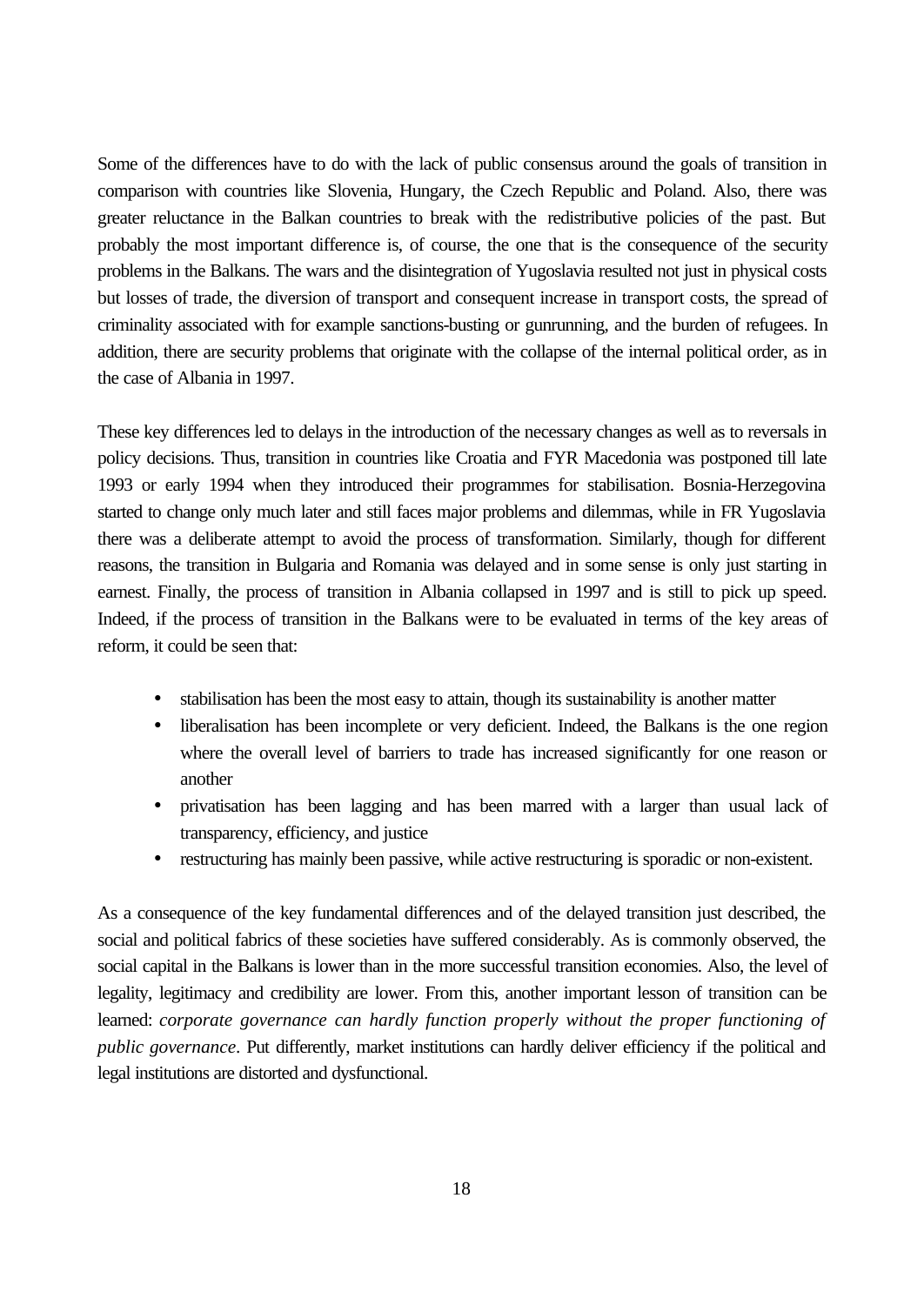Thus, restructuring state capacity needs to be central in the effort to transform the economic system of ex-socialist countries. The phenomenon of 'weak states' was among the principal causes of the collapse of these economies. Transition, with its emphasis on downsizing the government, has actually weakened the state – a 'minimal' state was sometimes confused with a 'weak' state. Socio-economic progress along market lines is only possible if there is an effective state capable of fulfilling its basic functions (The World Bank, 1997).

#### *The Example of Bosnia-Herzegovina*

Some of the lessons of transition discussed above were taken into account in the reconstruction effort that began in Bosnia-Herzegovina after the Dayton agreement. The World Bank, as the lead agency, did put an emphasis on institutional reform and institution building, although with some delay, and despite the very great difficulties of operating in the contested territory. Rebuilding economic management structures in line with the new constitutional arrangement for Bosnia-Herzegovina was one of the main tasks of the Priority Reconstruction Programme. Fiscal restructuring, aimed at restoring revenue raising capacity at all levels of government - central state, entities, cantons and municipalities - has been the centrepiece of the reform in Bosnia-Herzegovina. The World Bank has sponsored a fundamental tax reform and the reform of the customs system. However, the implementation of the reform has been very slow due to the obstructions by the local partners as well as the lack of administrative capacity in the relevant bodies. At the same time, the reforms, which would restructure and reduce public spending as well as improve expenditure management, have hardly begun.

Public spending is dominated by donor-funded reconstruction of physical assets, while locally raised revenues cover social sector recurrent expenditure and defence spending. Thus, the issue of fiscal sustainability, once donor assistance subsides, remains high on the agenda. There is a danger that a significant imbalance between revenue and expenditure might emerge, especially in the Federation where the progress in unifying the two still distinct economic systems inherited from the war leaves much to be desired. The public sector in the post-war economy is almost by definition bound to be large, given various claims for the restoration of basic services, while revenue collection capacity tends to lag behind. Furthermore, the new constitutional set-up of Bosnia-Herzegovina has installed multiple layers of government, which has resulted in the bloated, inefficient and often corrupt state apparatus, which poses too heavy a burden on the country's weak economy.

The Central Bank, which opened in August 1997, under the chairmanship of a foreign official, has strictly adhered to the rules of the currency board, which has brought inflation down. But contrary to expectations, currency stability, and hence increased confidence, have not translated into lower interest rates (they are prohibitively high as finance is scarce, and financial institutions remain fragile, in spite of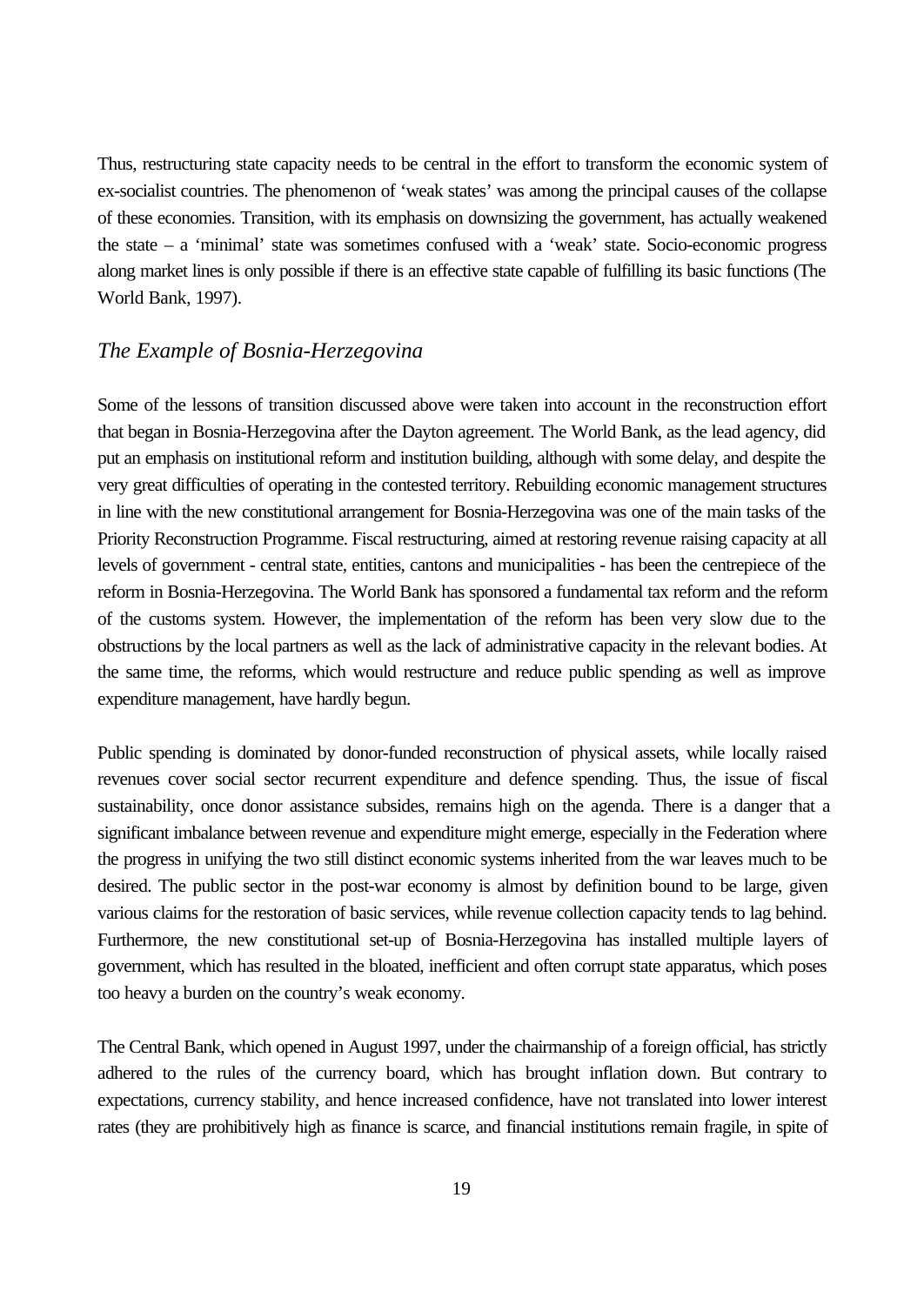improved banking supervision and technical assistance provided under the various donor funded schemes). High interest rates pose a strong constraint to the cash starved enterprise sector and economic revival remains subdued.

The internationally financed reconstruction programme has resulted in a strong surge in imports, which against the country's modest export capacity, has created the large trade deficit (import to export ratio was around 1:10 in mid 1999). It is estimated that some 90% of items for daily household consumption are imported. Exports are concentrated in few sectors, while three markets, i.e. Croatia, Slovenia and FR Yugoslavia account for around 50% of exports from Bosnia-Herzegovina. Fragile economic recovery and slow progress in economic reform suggest that the trade deficit is likely to remain large, and will continue to cause a large current account deficit. Weak external position could eventually undermine the currency board arrangement, which has so far been the mainstay of macroeconomic stability, and sap economic growth.

Bosnia-Herzegovina has inherited significant foreign debt from the former Yugoslavia. Although financial assistance in the framework of the post-war reconstruction has allowed the debt burden to increase only modestly, there is genuine concern over the country's debt-servicing capacity in the medium-term. Bosnia-Herzegovina has been given a substantial debt write-off – 85.5% by the London Club and 65% by the Paris Club of creditors. Even so, debt-servicing obligations were an issue in the formulation of the state budget in 1997 and 1998. This was so partly because of inability of the entities to come up with the funds needed, but also due to the constitutional arrangement whereby the central state is responsible for servicing the foreign debt incurred by the entities, which are in turn required to transfer their respective shares towards servicing the debt to the central budget. Servicing foreign debt is likely to remain problematic in the absence of a more substantial inflow of foreign direct investment.

Some other specific elements have been included in Bosnia-Herzegovina's reconstruction programme. The World Bank has initiated the creation of an investment guarantee scheme, which offers prospective investors the protection against the political risk of investment in Bosnia-Herzegovina, and a similar scheme exists under the auspices of the European Union. In spite of this incentive, foreign investment has been minimal, as Bosnia-Herzegovina continues to be perceived as high risk country with cumbersome and costly administrative, legal and fiscal constraints, which act as further deterrent to potential foreign investors. Bosnia-Herzegovina's market is too small to be particularly attractive to foreign investors anyway, and instability in the wider region has aggravated prospects of substantial foreign investment. An export promotion scheme is also being considered, aimed at reinvigorating foreign sales; but exportable items in the war ravaged economy are very few, and trade opportunities are restricted in the absence of a wider co-operation between the two entities.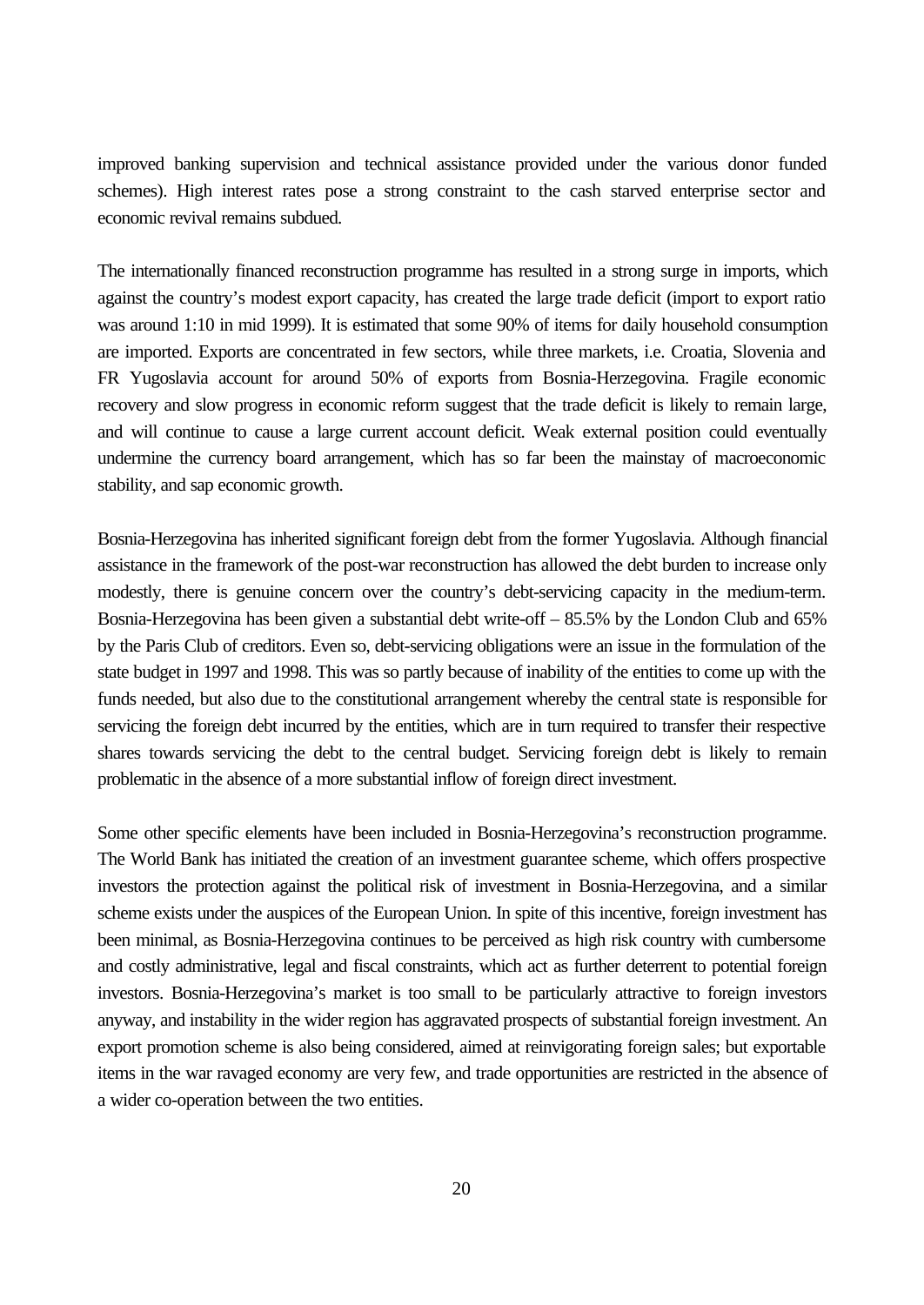Much of the initial strong post-war recovery has been reconstruction-led, while a widespread recovery of production, particularly in industry, which was the backbone of the pre-war economy both in terms of employment and output, has failed to materialise. Donor aid accounts for some 30% of official GDP; the capacity utilisation is estimated at 40% of the pre-war level and industrial output at around 25%. Unemployment in the country as a whole is around 40%, and in some areas exceeds 70%. One of the main reasons for the lack of widespread recovery has to do with the fact that restructuring of the existing production capacity has been much downplayed in the context of reconstruction in Bosnia-Herzegovina.

Transitional theory suggests that short-term growth effects should come from the improved allocation of resources and better use of under-utilised capacities. In the context of an economy whose productive capacity is to a great extent physically destroyed or technically obsolete, with broken supply networks, lost markets and inadequate skills, and where the institutional framework is inadequate, it is difficult to see how this process can be triggered without a systematic approach. Politics continues to take primacy over economic considerations, which additionally complicates the potential for restarting some viable production capacity. These enterprises are in the meantime subjected to further deterioration and erosion of skills with serious implications on employment levels and balance of payment.

The experience of transition in other ex-communist countries confirms the leading role of the new private enterprise sector in economic recovery. But in the post-war Bosnia-Herzegovina, where early and strong economic recovery, and job creation in particular, are of paramount importance in securing stable peace, the emerging private sector, typically small and micro-service enterprises, cannot accomplish this task. The internationally sponsored reconstruction programme has been built around a vision of Bosnia-Herzegovina as a service based economy. Compared with the inherited economic base, this implies a wholesale structural change, requiring huge financial and human resources and a fairly long time horizon. Given that one of the main reasons of prolonged economic decline prior to the war was precisely the inability of the economy to adjust to changes related to the emergence of new technologies, a developmental task on the scale that such a structural change would require is simply not possible in the specific context of post-war Bosnia-Herzegovina.

Transition in this context requires a much more creative approach to these issues, especially since the experience of other countries in Central and Eastern Europe suggests that the pace and sustainability of the economic recovery continues to be largely dependent on the recovery of manufacturing (Boone, Gomulka and Layard, 1998). The experience of Bosnia-Herzegovina suggests that the issue of transition towards sustainable market based economy is not simply a question of recovering and improving the utilisation of the existing production capacity, but of rebuilding the production base of the economy. This is a process that takes time, substantial resources and an appropriate set of policies.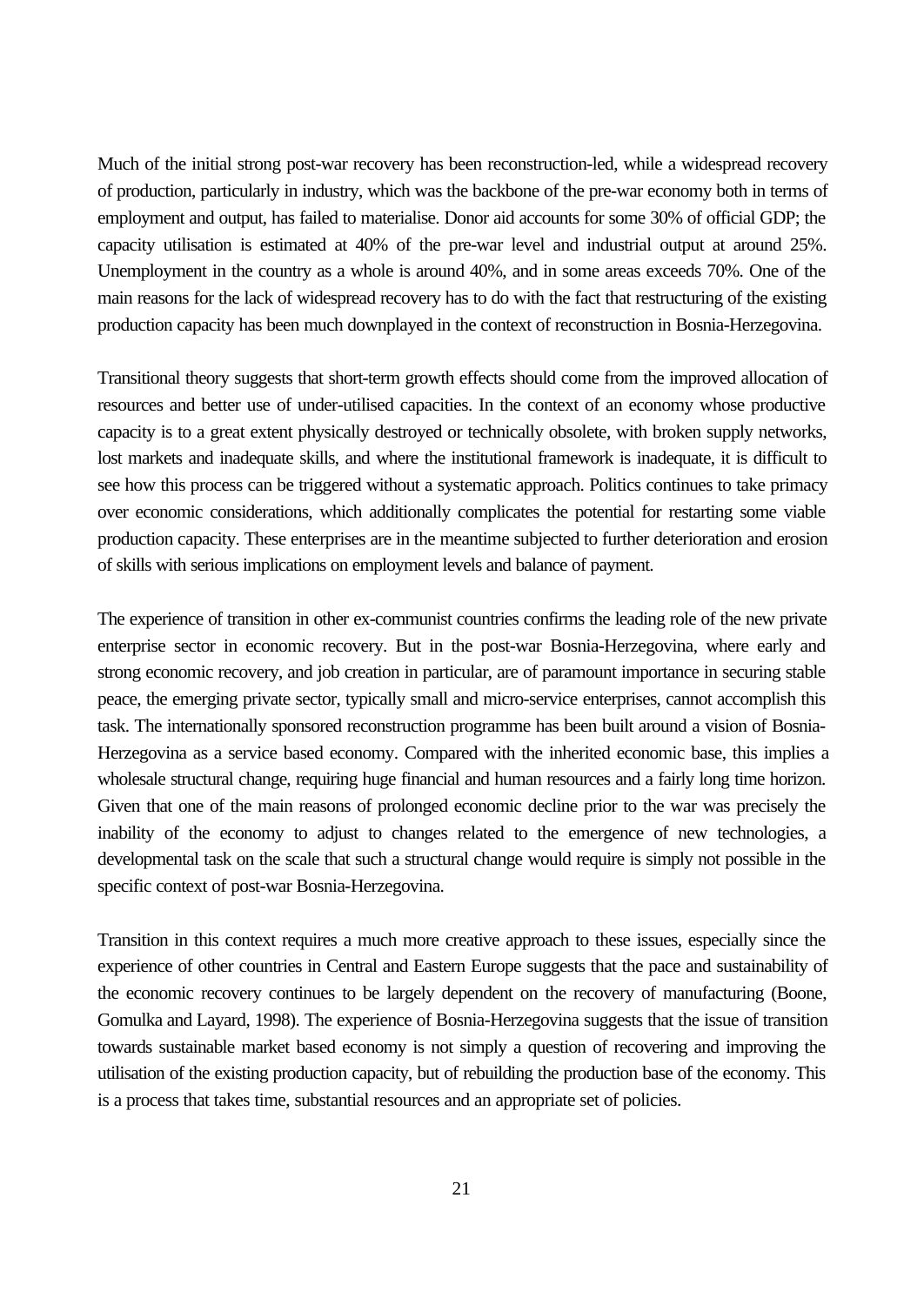As in other transition countries, privatisation is taken to be the key for restructuring the economic base of Bosnia-Herzegovina. Most donors have made it clear from the start that only the private sector could benefit from the reconstruction assistance. But at the same time, privatisation has become primarily a political issue, taken out of the context of reconstruction and transition as such. The passage of relevant legislation was delayed and privatisation in both entities only started in 1999. However, there are still many problems in the functioning of the relevant institutions, prospective buyers are few and far between, which combined with the politicisation of the entire process, is likely to prolong the sale of state assets. The dominant focus of the reconstruction programme on supporting private, almost exclusively small and medium enterprises, has been particularly harmful to large industrial enterprises, which were once the main source of employment and output.

Unemployment remains one of Bosnia-Herzegovina's main problems, which threatens to undermine whatever progress has been achieved in stabilising the country after the war. Unemployment is particularly high among refugees and displaced persons. The reconstruction programme, besides its general effect on restarting economic activity and employment, has also included targeted programmes which were supposed to generate both temporary and permanent employment. Targeted programmes, such as public works, micro-credit lines to industry and agriculture, have generally resulted in modest and largely short-term employment. In the absence of a widespread recovery, the overall job generation effect of the reconstruction programme has fallen short of needs.

Most of the new jobs are linked to reconstruction and public administration. Very few jobs have been created through manufacturing, since most of the schemes have bypassed this sector dominated by the large state owned enterprises. Public administration is the only sector where the number of employees exceeds the pre-war figure, which puts additional strain on already precarious public finances. Restricted opportunities for productive employment of a large number of demobilised soldiers, which is likely to increase with further cuts in defence expenditures, is of particular concern for its potential security implications. Given the complexity of the economic situation in Bosnia-Herzegovina, and the fact that economic reforms needed to sustain growth take time, much greater attention should have been given to the issue of job generation in the context of economic reconstruction and transition.

In spite of the novelties of the reconstruction programme, which build on some of the experiences of transition in other ex-socialist countries, and an amount of aid judged to be the highest per capita in recent history, Bosnia-Herzegovina is far from being a sustainable economy and society. Its economy is donor dependent, and the presence of international military and police force is still indispensable for keeping peace and order in the country. Institutions are weak or non-functioning. There is a lack of political consensus at the local level on the key issues of economic reform as well as the implementation of other aspects of the peace agreement, which are the key blocks in rebuilding Bosnia-Herzegovina as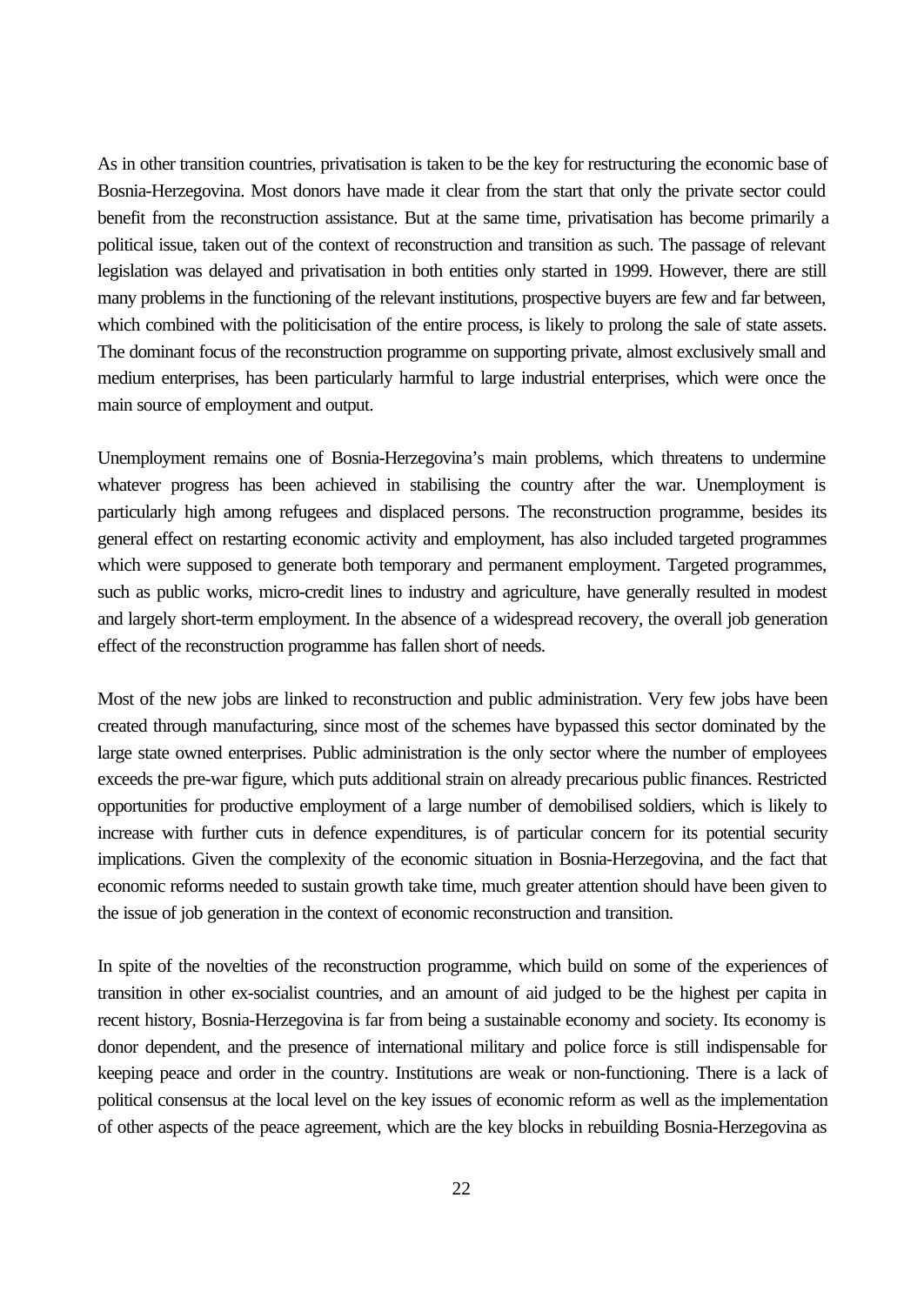a unified state. Constitutional arrangements set out in the Dayton peace agreement have proved to be an impediment to reconstruction and development. The reconstruction programme itself has been based on a traditional perception that development is essentially a financial and technical matter, which combined with the transition policy prescriptions, has failed to deal with the key obstacles to economic and societal normalisation. As a consequence of all this, continuous and concerted pressure of the international community remains essential for sustaining the reconstruction momentum as well as safeguarding peace.

## **III. Policy Issues**

Reconstruction in the Balkans has to be conceived not as a post-conflict strategy, as was the case after World War II, but as a conflict prevention strategy. The key to conflict prevention in this part of the world is, as has already been stressed, restoration of the rule of law both as it applies externally to relations between states and as it applies internally to everyday life. The pervasive tendencies for clientelism and criminalisation which dominate societies in the region, have to be countered by a system based on respect for law and democratic participation and which can provide a framework for the rejuvenation of the formal economy.

Indeed, restoration of the rule of law is paradoxically both the precondition and goal of any reconstruction effort. There will be no material improvement in the region without a clear legal framework for a market economy and without the eventual elimination of the dominance of the shadow economy. But it is difficult to conceive of the restoration of the rule of law without democratisation, that is to say, without the existence of political regimes that accept the rules within which democracy operates, in particular the notion that conflicts have to be managed in a non-violent way. However, the process of democratisation in turn depends on security both physical and material; it is the atmosphere of fear and insecurity that sustain extremist rulers and generates conflict.

In our view, this vicious circle can only be broken through simultaneous efforts in the fields of security, democratisation and the economy. There are 'islands of hope' in the Balkans – regions or localities or groups of people who are struggling to create a sense of political or economic normality. The challenge is how to build up democratic alternatives to the criminal systems generated by war and nationalism. In this paper, we place particular emphasis on a change of regime in Serbia. Although a change of regime in Serbia does not amount to democratisation, it could help to unblock the situation and allow the beginnings of a process in which improvements in security contribute to political loosening, which in turn would allow for positive developments in the economy. In what follows, we consider each of the main fields in turn; and then discuss what this means for EU strategy.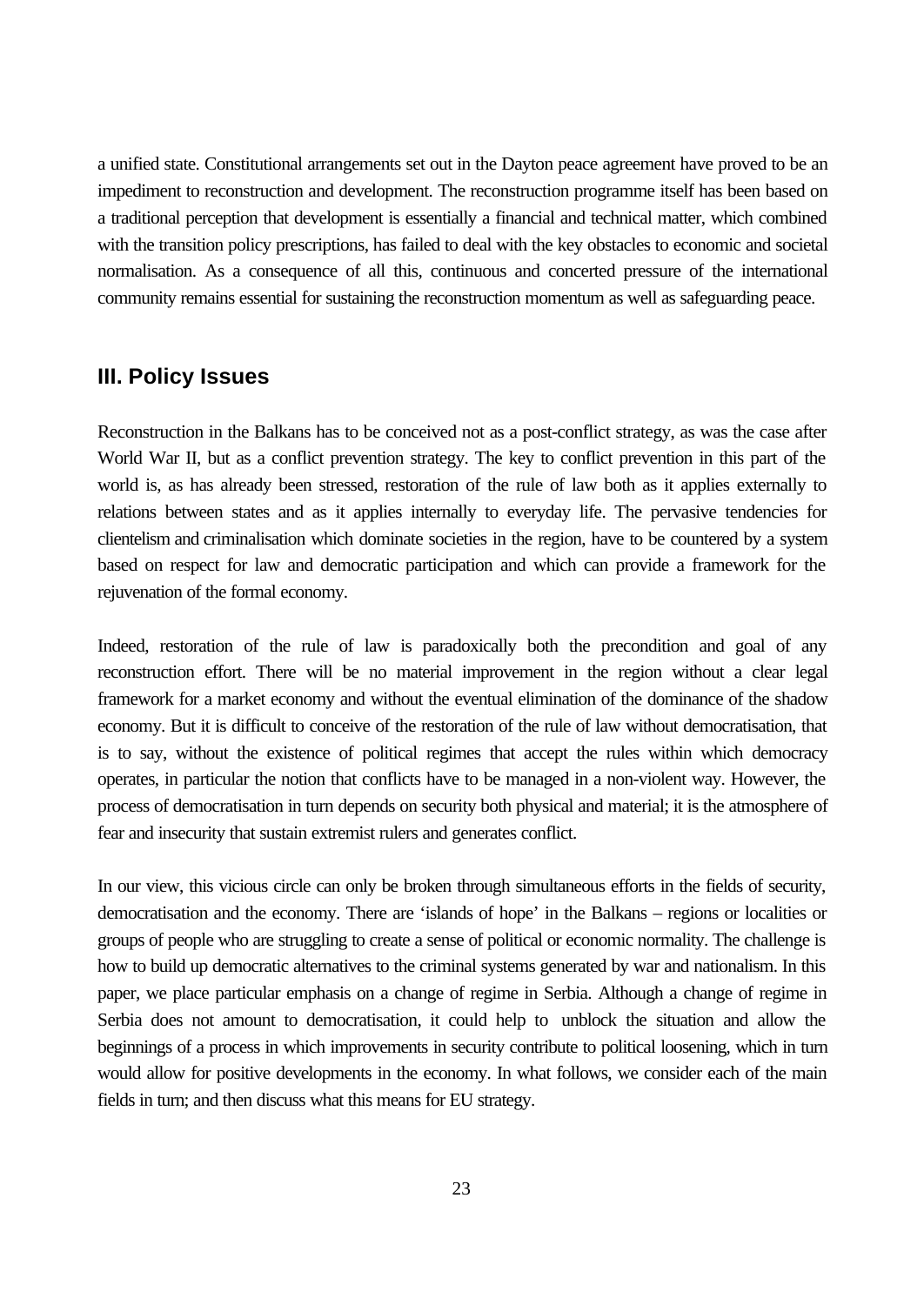## **III.1 Political Settlement and Security**

Perhaps the most salient feature of the current situation in the Balkans is the gap in the provision of security, both external and internal. For the time being, that gap can only be filled by the international community.

Up to now, it is possible to distinguish broadly two approaches that have been adopted by the international community. One is the so-called realist approach that focuses on the issues of borders and external security. The realist approach aims at solving problems from above and focuses on borders and external security. The policies adopted place the emphasis on pressure on states or warring parties. They include top-down diplomacy, backed by threats of bombing or sanctions and/or conditionality attached to aid. One variant of the realist approach envisages a solution based on the creation of ethnically homogeneous states and various forms of partition and/or power sharing. Another variant, which is favoured by the United States and is therefore dominant, treats Serbia as a 'rogue state' to be excluded from the international community. Neither variant is able to provide a basis for long-term stability. Both variants leave important sections of society excluded and dissatisfied – refugees in the first case and Serbs in the second – and neither copes directly with the underlying social conditions.

An alternative approach could be described as the humanitarian approach where the problem is perceived primarily as a problem of human rights and of legitimacy. Efforts to protect people, through for example safe havens or humanitarian corridors, to assist the return of refugees, or to support civil society are typical of a humanitarian approach. A humanitarian approach combines 'top-down' policies with 'bottom-up' measures. The emphasis is on the establishment of a transnational rule of law which could provide the basis for agreements about borders and status, and which would combine external and internal security. What does such an approach entail in the current situation?

- 1) The international community has to make it clear that it is willing to stay in the region as long as it takes to reach a permanent political agreement. This applies both to Kosovo and to Bosnia-Herzegovina and, if necessary, also elsewhere. Moreover, it also has to make it clear that it is ready to deploy troops to underwrite a future agreement.
- 2) The international community has to assist with internal as well as external security tasks. This could mean that troops have to undertake policing jobs, or that additional international police are sent, or that reform of local police and judiciaries are undertaken with the assistance of the international community.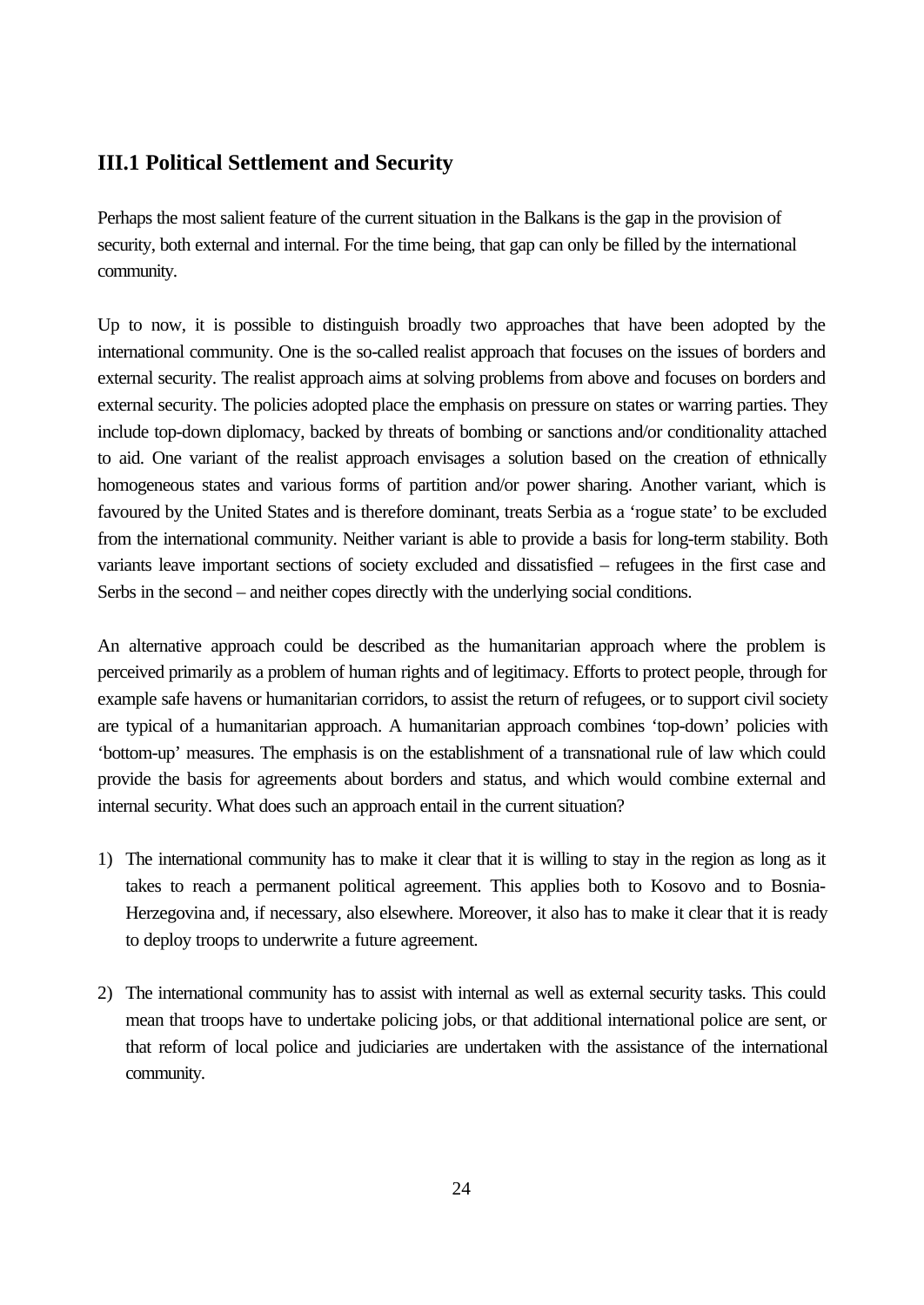- 3) The international presence in FYR Macedonia and also Montenegro may need to be strengthened, as long as there is an explicit request by the governments concerned. This could also be an international civil presence or an OSCE security presence.
- 4) As part of the Stability Pact, the international community needs to develop proposals for common security arrangements for the region as a whole which would encompass overall reductions in military spending, co-operation among armed forces, civilian control of public security services, elimination of paramilitary groups and other private security forces, control of the arms trade, particularly small arms, and common institutions for conflict resolution.
- 5) Such security arrangements could be envisaged within an international co-operative framework that includes both NATO and Russia. One possibility is to build on the Partnership for Peace agreements that have been signed between NATO and several countries of the region and to supplement these agreements with a multilateral approach that includes Russia. Another possibility is to establish a Balkan Helsinki process within the framework of OSCE.

There are currently some 80,000 NATO troops in the region, including 30,000 SFOR troops in Bosnia-Herzegovina, between 32,000 and 35,000 KFOR troops in Kosovo, and a further 10,000 troops in FYR Macedonia and 5,000 in Albania in support of the Kosovo operation. There are also Russian troops as well as troops from neutral countries in Bosnia and Kosovo. These troops, especially in Bosnia-Herzegovina and Kosovo, do reduce the risk of another war as long as they remain in the region. However, they see their role primarily as one of providing external security. Thus the main task in Bosnia-Herzegovina is to separate opposing forces and to control heavy weapons. Although they arrest war criminals, they do not undertake what are traditionally internal security roles; they do not protect returning refugees or help to provide conditions conducive to refugees returns – this is considered to be the job of the police. In Kosovo, the troops are supposed to demilitarise the KLA and protect minorities but they have not been effective in this role so far. They are likely to be most effective in preventing the return of Serbian forces. Thus the presence of outside troops tends to freeze the conflicts that are the immediate reason for war but, as yet, they have failed to cope with the underlying social conditions that lead to violence.

The temporary arrangements that characterise the security situation in the Balkans are, of course, expensive and uncertain. Within this framework, which includes 'hard' and 'soft' protectorates, the prospects for reconstruction and sustainable development are inevitably weak. The issues of status and territory do have to be resolved. But they have to be resolved by the local actors. The international community cannot impose a solution from above, but it can help provide a long-term framework within which these issues can be resolved. One of the main errors of the international community up to now has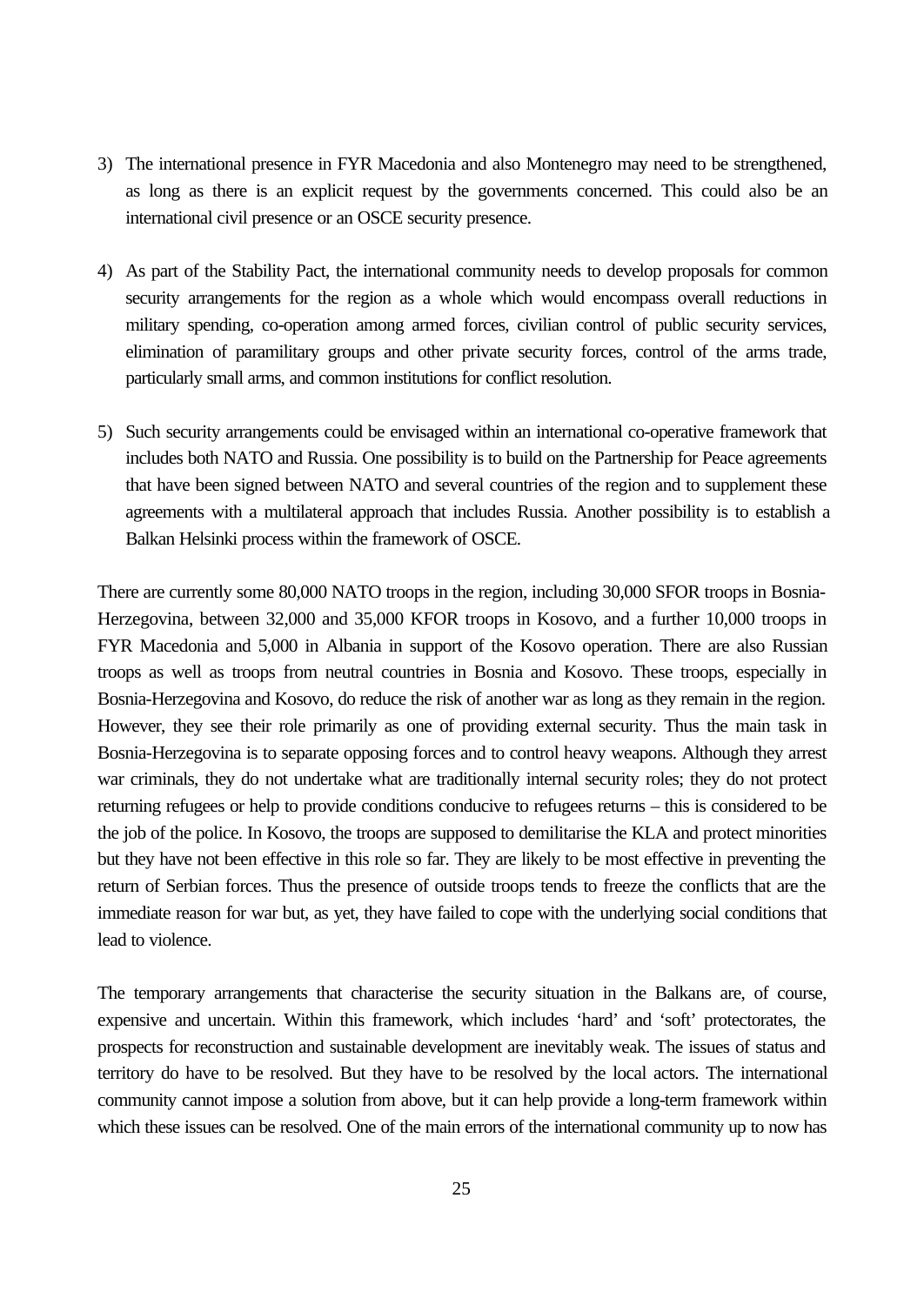been to focus on possible solutions or outcomes rather than on process and method. The question of where borders are situated can only be settled within a framework in which human rights are respected and conflicts are resolved through non-violent methods. What matters is not so much a specific solution, but what constitutes a legal and legitimate method of resolving these issues.

Many in the international community are currently arguing that a strong position needs to be taken from now concerning respect for borders and that the independence of Montenegro and Kosovo should be opposed because this will encourage further disintegration and Balkanisation as well as conflict between Albania and Serbia. There is much justification for this argument. On the other hand, the Yugoslav federal constitution does include a right for republics to secede. There is surely a political case for arguing that since other former Yugoslav republics have been recognised, it would be wrong to deny Montenegro the same opportunity, especially in view of its current situation as hostage to the Milosevic regime in Belgrade. Moreover, while the legal status of former provinces may be different from former republics which have the right to secede, is it not politically wrong to deny this right to Kosovo on the basis of a legal technicality?

We argue that neither position should be adopted. Any number of solutions are possible. What is important is that any solution is legalised and legitimised and that a politically acceptable framework for making a decision be established. For this to be the case, any permanent political solution has to satisfy the following three conditions:

- it has to be acceptable to the parties involved in the conflict
- it has to be acceptable to other affected countries in the region
- it has to be internationally acceptable

At present, however, the prospects for permanent solutions of this kind in any of the conflicts mentioned above seem remote. A precondition for this kind of agreement is acceptance of the rule of law both between states and within states - the notion that conflicts cannot be resolved through the use of force. It is impossible to envisage respect for the rule of law so long as extremist politicians remain in power, especially but not only in Serbia. And this in turn depends on how far the social conditions underlying violence can be changed. The most the international community can do is to try to create an environment conducive to the establishment of the rule of law through helping to provide security and to reduce the atmosphere of fear that nurtures extremist politicians.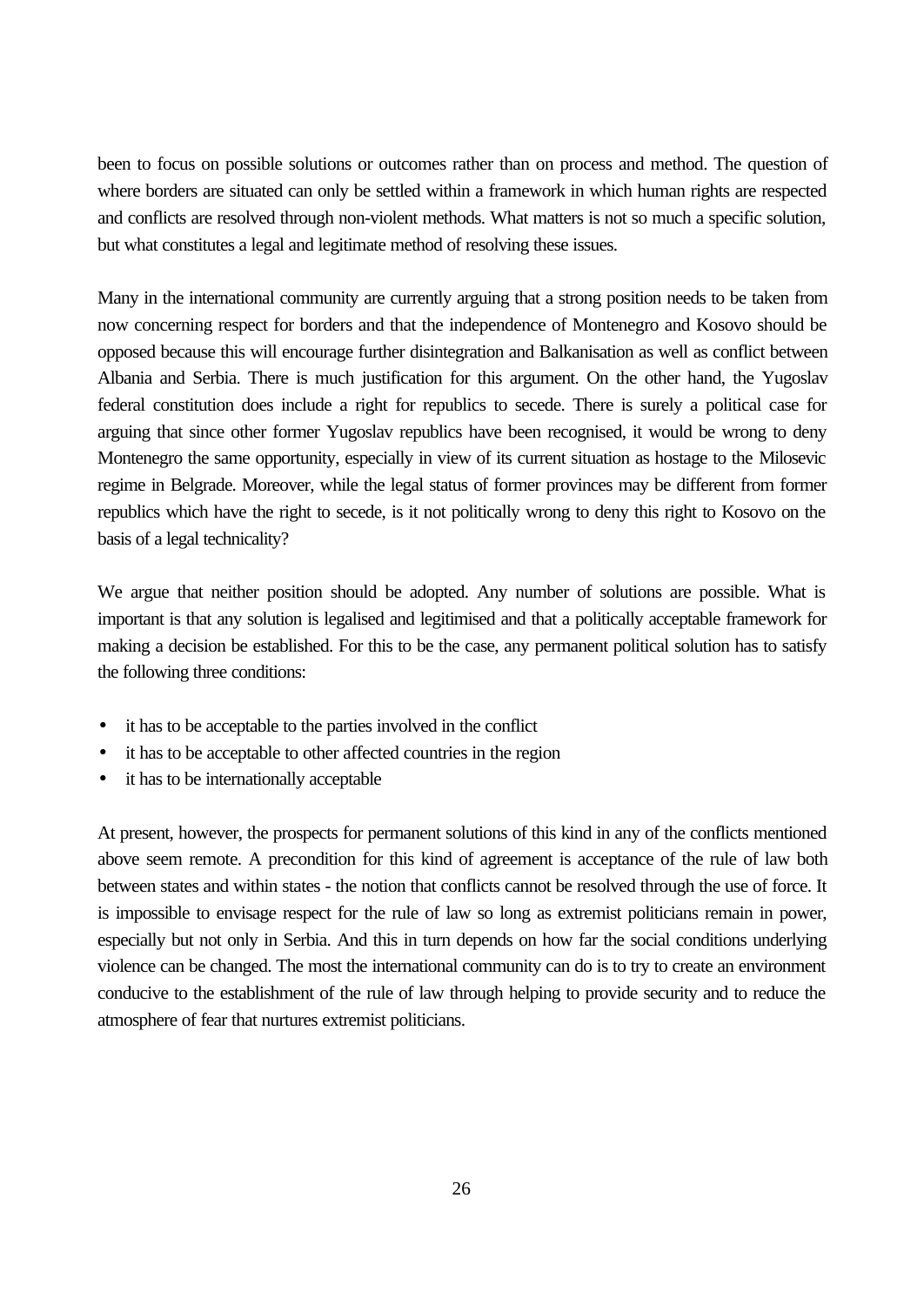#### **III.2 Democratisation**

What is happening throughout the Balkans could be described as an increasing polarisation between pro- and anti-democratic forces, between those seeking to mend the broken relationships in society and those who thrive on the negative dynamics of political extremism and criminality. The latter are strengthened by war and violence. The former have an opportunity to develop in conditions of relative stability, as was the case to some extent after the Dayton agreement and before the recent Kosovo crisis. They benefit from co-operation across borders and from international assistance.

The reconstruction effort has to find ways to strengthen the pro-democratic forces in society. In particular, in the aftermath of the Kosovo crisis, much of the European policy towards the Balkans and the Balkan policy towards Europe will depend on political developments in Yugoslavia, and that mainly means Serbia. At the moment, there are a number of unresolved issues as far as Serbia is concerned and those illustrate quite well the security, political and economic problems discussed above. It is worth noting, however, that it is equally important to strengthen the process of democratisation among Serbia's neighbours. A change of regime in Croatia, which is possible after the next elections, the success of the democratisation process in Montenegro, or further moves towards integration of Bosnia-Herzegovina, will also have knock-on effects on Serbia.

In what follows, we start by outlining the problems of Serbia and Kosovo and then put forward some more general proposals for the region as a whole.

#### *Regime change in Belgrade*

For both security and economic reasons, a regional approach is virtually impossible to conceive without political change in Serbia. From the point of view of security, Serbia is an example of a state without clear borders and this poses serious risks for the region as a whole. On one hand, the borders with Bosnia-Herzegovina are fuzzy, to say the least. On the other hand, the internal borders with Kosovo and Montenegro are in the process of becoming international borders.

From the economic point of view, non-inclusion of Serbia into the regional plans for the Balkans would present serious problems not only for Serbia but also for the wider region. Though it would be an overstatement to say that Serbia holds the power of veto on Balkan integration and on the integration of the Balkans into the European Union, there is no doubt that both would be easier if Serbia were involved. There is no need to stress the obvious fact that regional and European integration would also be beneficial to Serbia.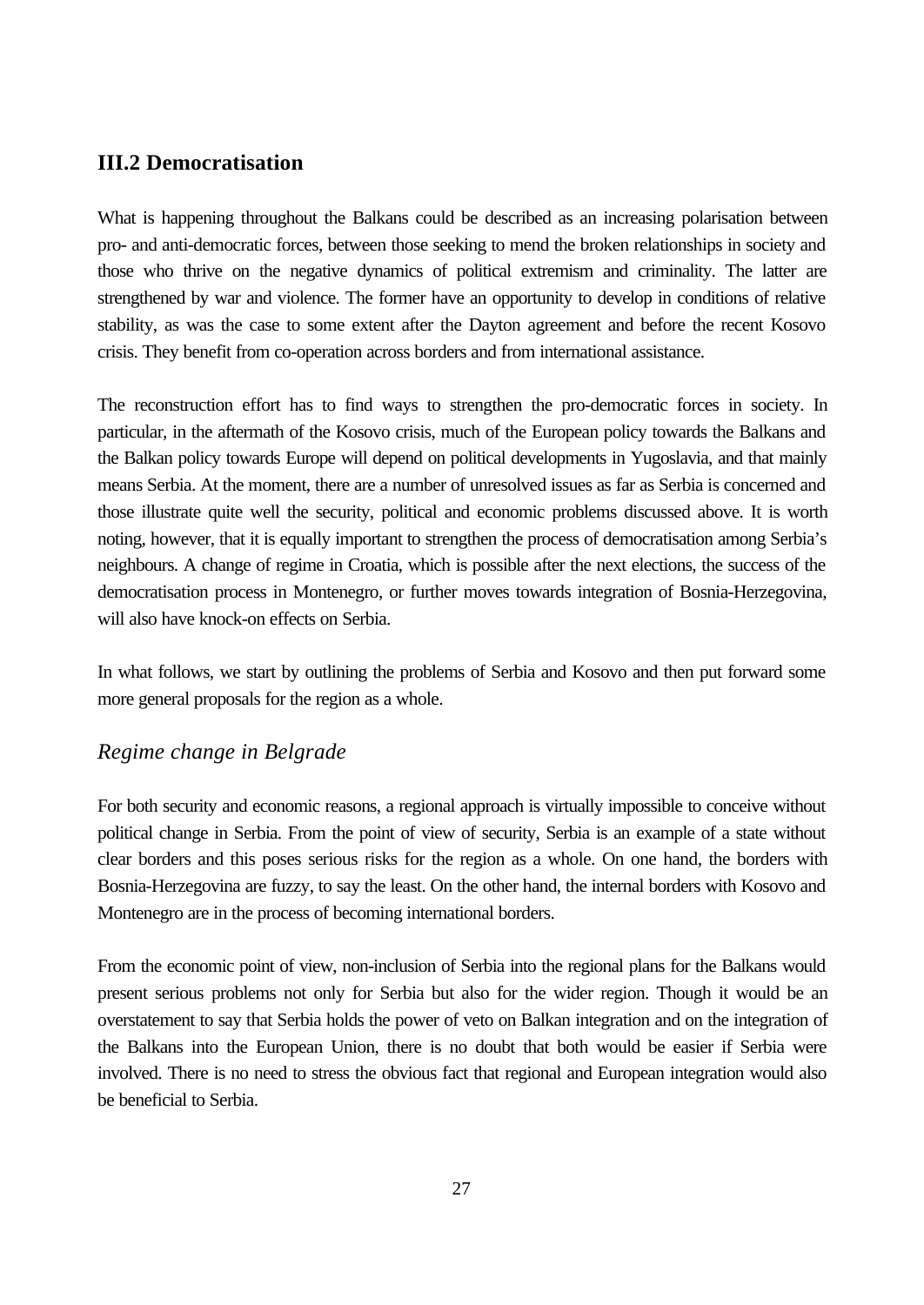From the political point of view, it is evident that none of the regional and international interests can be satisfied without a political change in Serbia which would lead to the democratisation of the country. None of the Serbian interests can be secured with the current regime. This being the case, the key question is how can the forces for change in Serbia co-operate with the international community and be helped by it?

Some Western leaders have suggested that Yugoslavia should be excluded from the reconstruction process until the Serbian people dispose of the Milosevic regime. The problem with this approach is that it increases the sense of isolation and victimisation that may actually help to underwrite support for the current regime. Some lessons should be learned from the experience with sanctions against Iraq. What is needed instead is an approach that isolates the regime while ending the isolation of Serbian society. The goal is to provide assistance in a way that sidelines the regime.

There are two ways in which this might be done. First, the EU and the international factors involved in the region should give legitimacy to the opposition by including their representatives in the ongoing international political activities. Opposition should include not only party leaders but also representatives of civil society – independent intellectuals and NGOs. Where possible they should also find ways to encourage communication and exchange – through town twinnings, student exchanges, media training and other forms of civil society networking. Secondly, given that Kosovo, although still nominally part of FR Yugoslavia, is under the control of UN and NATO forces, and also given that the Montenegrin government is co-operative, the international agencies should use these channels to help opposition forces and private businesses within Serbia financially and economically. This would require that the current system of sanctions be replaced by a system of selective sanctions aimed at isolating the current government, but not the Serbian economy and polity. In particular, humanitarian assistance should be provided through non-governmental channels directly to those in need.

At present, sanctions only apply to finance, travel for 300 identified members of the regime and to oil, although some countries, notably Russia, the Ukraine and Bulgaria have not imposed oil sanctions. If heating oil is in short supply, this is either because of financial constraints and/or because the regime is only willing to supply oil to the security forces and is using the sanctions as a scapegoat. The mayor of Nis, for example, has suggested that, if the international community were prepared to pay for heating oil, he would go personally to the Bulgarian border together with a group of citizens to escort the oil to his city and to make sure the oil is only used for humanitarian purposes.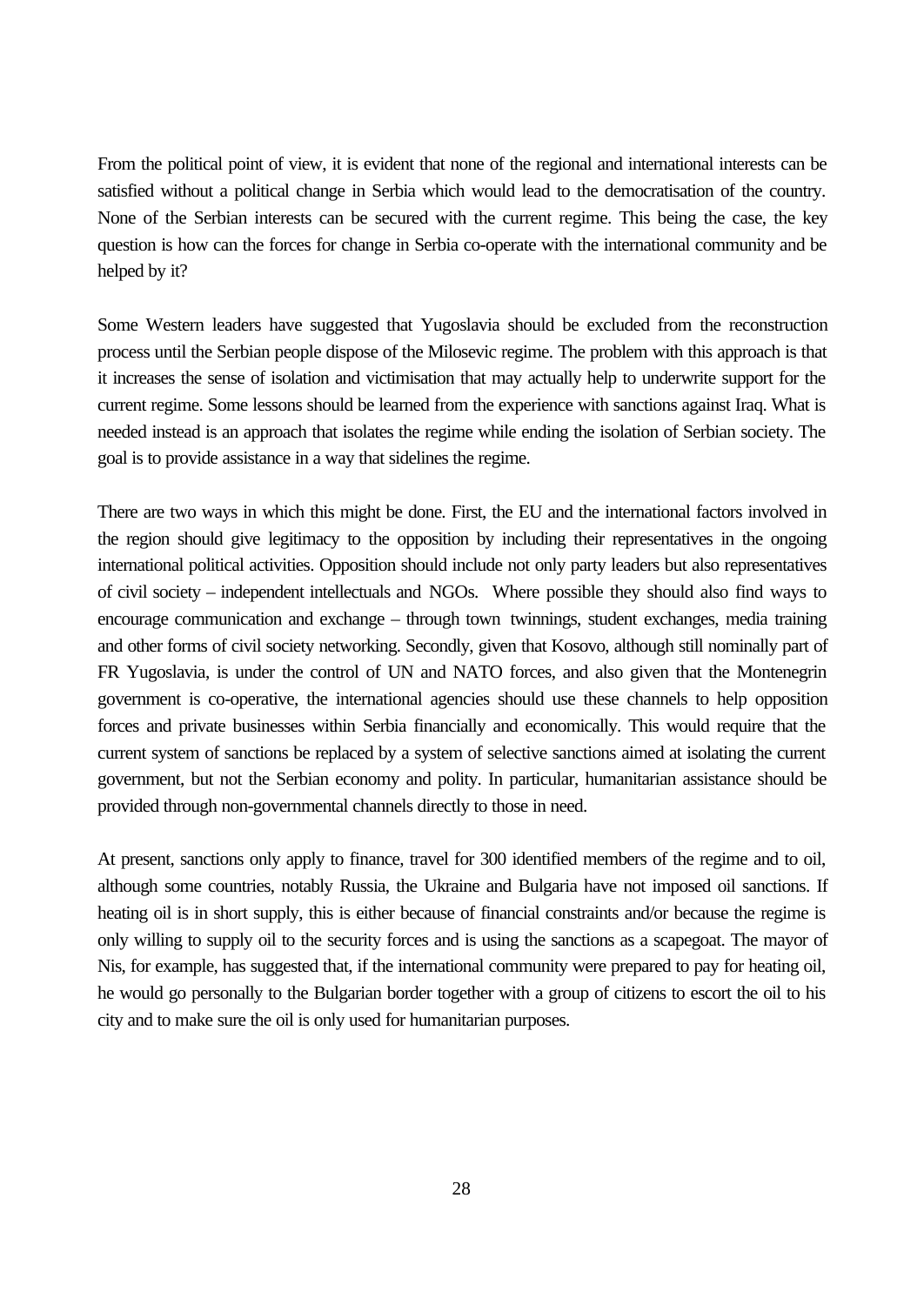#### *An international civil administration in Kosovo*

The United Nations has been slow to establish an international civil administration, especially policing. Morover, as in Bosnia, there is a plethora of international governmental and non-governmental organisations all competing for power with locally organised structures. Already disillusion and frustration is developing within ethnic Albanian society; while the desperation of the non-Albanian minorities represents a serious cause of future problems**.** There is a risk that the province could develop into a haven for various criminal gangs and that authoritarian tendencies among the Kosovar Albanians may gather pace.

It is important that the UN Administration develop some coherence in the international approach towards Kosovo; there is a real risk that the international community will find itself protecting a closed-in exclusivist authoritarian society. It must find ways to support the development of legitimate self-organised structures and create an environment conducive to democracy. The focus has to be on 'bottom-up' functions; the provision of security; minority rights, the organisation of elections, and support for civil society. There is a tendency, drawing on the experience of Bosnia, to establish various power-sharing arrangements with the Serbian community. This could turn out to be counter-productive given that the Albanian population represents the overwhelming majority. In the end, Serbs will only return if a democratic safe society can be built. In particular, it is important to avoid the creation of divided cities and ethnic enclaves as these could become the source of long-term tension and instability.

#### *Assistance to civil society throughout the region*

This is crucial both as a way of strengthening pro-democracy groups and as a way of integrating the region at the level of society. Negative nationalist and criminal networks are much stronger in this part of the world than civic-minded networks. There should be a formal citizens' dimension to the Stability Pact, through which citizens groups could have direct access to decision-makers. This would also provide a mechanism for including Serbian society while continuing to isolate the regime. Assistance to civil society could include:

• *Education*. It is vital to invest in the human resources that are needed to build a democratic political culture. The European Union's programmes on higher education should be extended to the whole region. They need to encourage student and faculty exchanges within the region as well as with the rest of Europe. There is an urgent need to provide assistance aimed at the reform of curriculums and to provide appropriate teaching material including electronic sources and new textbooks especially in the social sciences and humanities. It is also important to encourage the teaching of the different cultures and languages of the region and to organise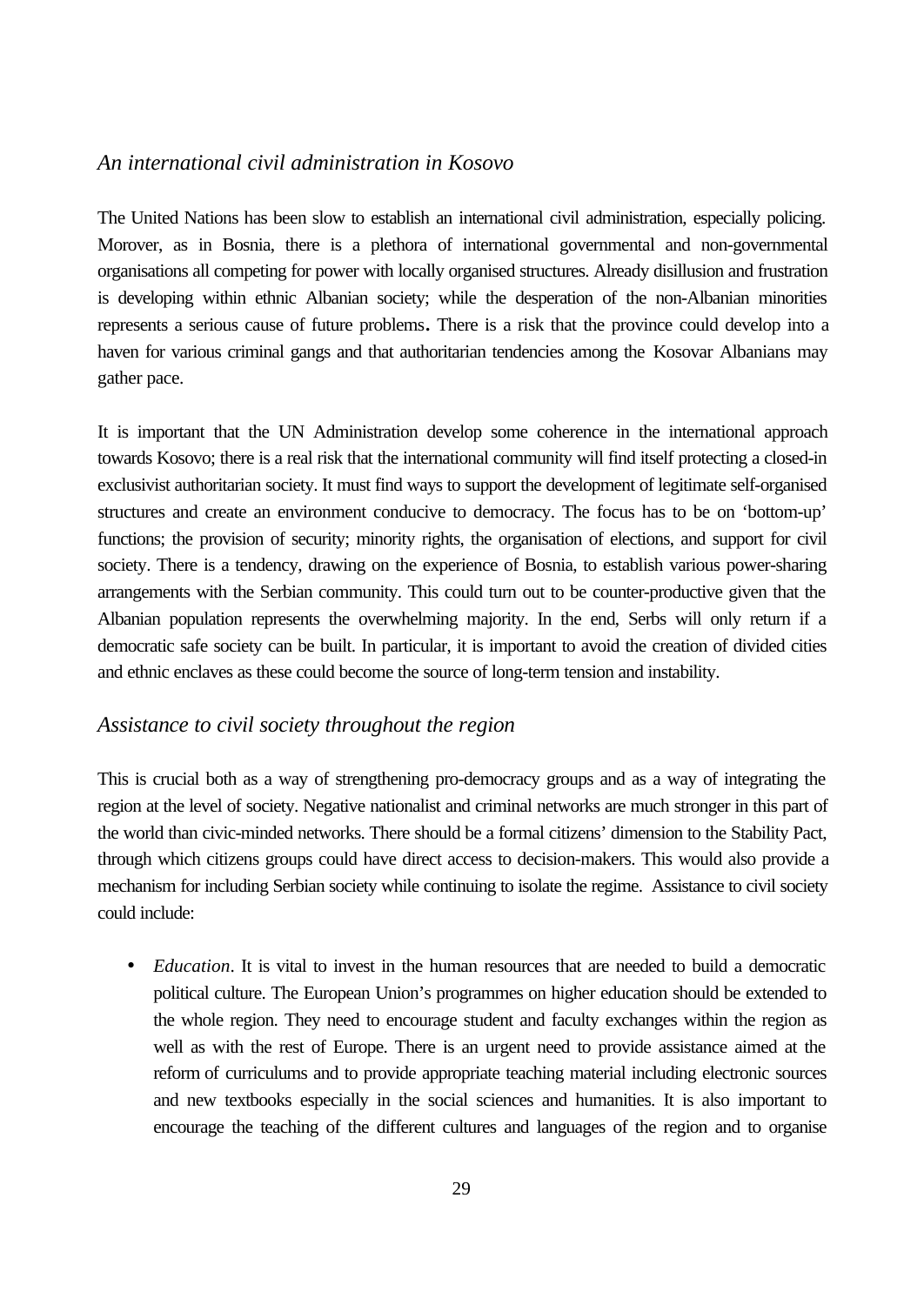Summer Schools and other events which bring together students, young people and teachers from all over the region.

- *Independent media*. Countering state propaganda is an essential element in any programme of democratisation. At present, television tends to be dominated by governments, although those with satellite dishes have access to international networks. This includes both the well-known networks like CNN, Sky or BBC World Service and programmes put out by Diaspora groups, such as the Albanian service broadcast from Geneva. The international administration in Bosnia-Herzegovina did take the lead in initiating a countrywide independent television network and although this does not yet have very wide access, it has had some influence. In the main, independent media tend to be newspapers and magazines or local radio. Independent local radio has had a significant influence especially in Serbia. It is very important to provide material assistance to these independent sources of information and commentary as well as other kinds of assistance such as training and participation in workshops and conferences where key political issues are discussed. It is also important to break the monopoly of state television in several countries, but especially Serbia. One proposal is to establish an independent station in Pristine.
- *Municipalities*. It is important to encourage participation at local levels and to build up municipalities as a check on centralised power. Town twinning within the region and between the region and the rest of Europe is a way engaging a wider array of people in transnational exchanges, fostering discussion about democracy at local levels and even providing various forms of concrete assistance. The experience of Tuzla in Bosnia-Herzegovina, which twinned with the town of Bologna at the height of the war there and has received assistance from a number of cities in Western Europe, offers a concrete example of the advantages of this strategy.
- *Entrepreneurs and Trade Unions*. The business community has an interest in the construction of a rule of law and the elimination of illegal trading and various forms of 'protection'. The establishment of a Balkan Business Forum could provide an opportunity for businessmen from the whole region to meet each other and discuss common interests and problems and even to act as a civil society lobby. The same could apply to trade union organisations.
- *NGOs*. Assistance needs to be provided to a variety of NGOs ranging from those who provide local social services to those who act as advocacy groups on human rights and poverty issues. NGOs can provide a mechanism for individual participation in civic life, they can help to spread the values and norms which underpin democracy and the rule of law, and they can put pressure on governments to check abuse and violations of the law. It is especially important to encourage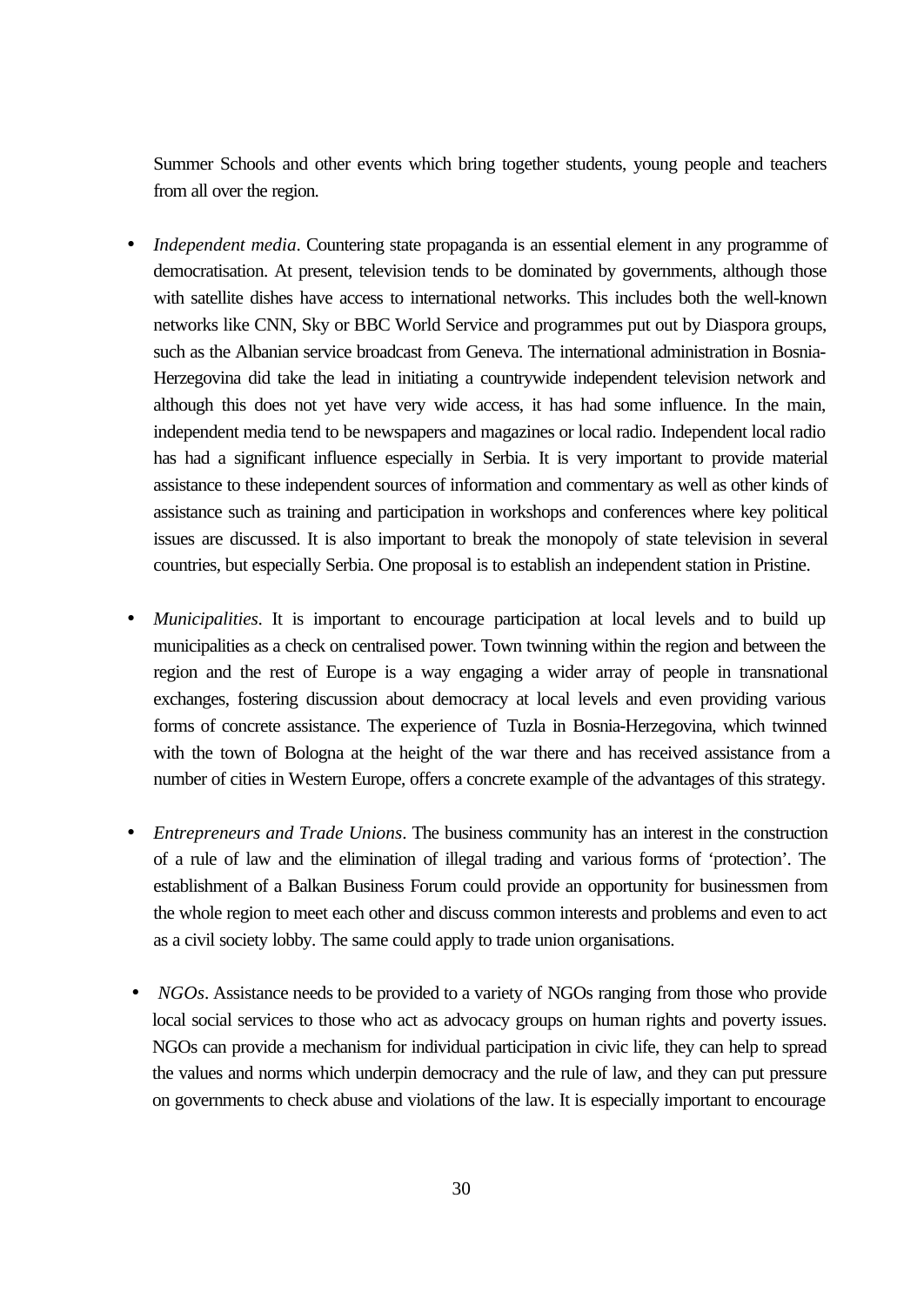women's groups, youth groups and independent trades unions and to provide funding to help establish Balkan-wide networks.

• *Religious institutions*. In this part of the world, churches and mosques have often been the site of nationalist propaganda. However, there have always been religious voices putting forward a message of peace and reconciliation. In recent months, constructive statements from the Serbian Orthodox Church have been heard. Links with Churches in the rest of Europe as well as ecumenical dialogue could help to stimulate and empower the more positive elements in the religious institutions.

#### **III.3 Economic Recovery**

Economic recovery in the post-communist Balkans and the progressive integration of all the countries of the region into the European system present some major challenges. The fundamental problems faced by these countries are the dramatic decline and even disappearance of productive capacity, the smallness of the regional market and the high level of investment risks. We argue that while the standard recipes for recovery/liberalisation and monetary stabilisation – need to be applied, they will not be effective unless accompanied by fiscal reform, public investment and micro-economic restructuring.

As the experience of transition clearly illustrates, the key issue is precisely the one of rebuilding the economic base of the Balkan countries. The experience of Bosnia-Herzegovina moreover underlines that the dominant approach, while focusing primarily on the issues of physical rebuilding and macroeconomic stabilisation, has neglected the importance of the process of micro-restructuring, which is necessary if the initial gains from the reconstruction effort are to be sustained. Macroeconomic stability by itself or the trade openness for that matter cannot accomplish the process of restructuring and modernisation that these economies must undergo in order to become internationally competitive. In fact, in some cases, good short term macroeconomic indicators, e.g, price and exchange rate stability, tend to disguise serious mismanagement of these countries. Effective enterprise restructuring is the key to strong growth and exports, and a set of policies supportive of these processes must be included in any programme of reconstruction.

#### *Macroeconomic Measures*

*Trade policy* is the first and key area to look into. The relevant considerations in devising the trade regime and policy are the following: (i) the Balkans are effectively (despite the existing barriers) integrated into the EU, because the EU is and will continue to be their dominant trading partner, (ii) regional trade is, in most cases, small and not expanding fast, (iii) barriers to trade both regional and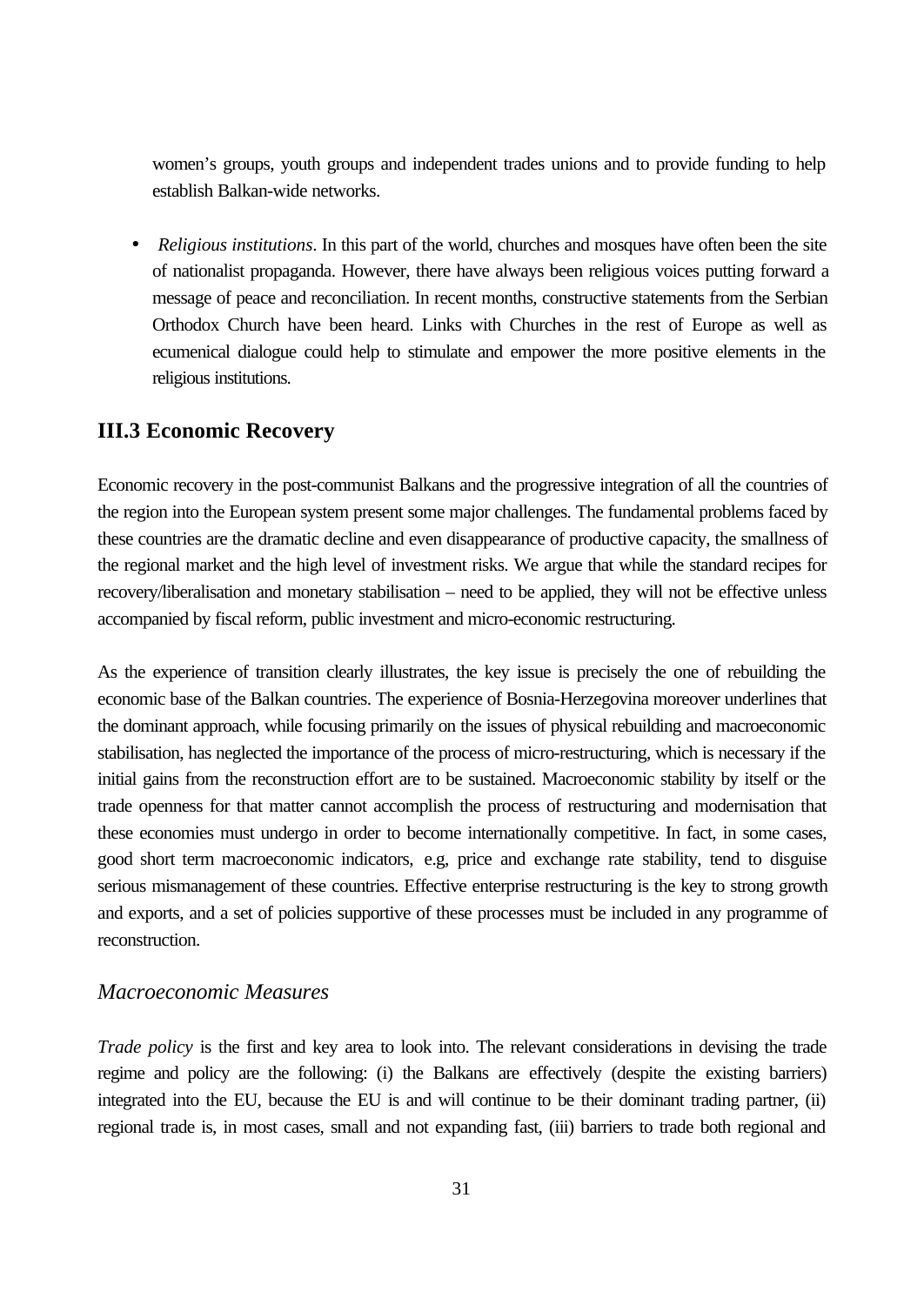those with the EU are significant, and (iv) contractual trade relations with the EU have an important element of asymmetry against the Balkan countries, because of the high level of protection of agricultural markets in the EU (Gligorov, 1999; see also Tables 2 and 3 in Annex I). Liberalisation of trade within the region is vital both to restore the regional market and for political and security reasons. Proposals for liberalising trade with the EU are discussed below.

*Monetary policy* is the other obvious area to consider. The following considerations are of major importance: (i) the EU is a monetary union, (ii) the German mark is the preferred currency in the region, (iii) monetary authorities have little or no credibility throughout the region, and (iv) the bulk of investments will have to come from abroad.

Taking into account the existing situation, the choice of monetary policy should be determined by the considerations of price stability and of the growth of output. The relationship between stability and growth may not be a straightforward one in many cases, but in the case of the Balkans it could be argued that, for reasons of history and geography, the choices have either already been made or are quite limited. The economies have already made the choice in terms of stability: reliance on foreign currency. Also, their growth will depend significantly on foreign investments. That leads to the use of foreign currency as an anchor for monetary policy. However, this still does not determine completely the actual choice of the exchange rate regime.

Experience with the fixed exchange rate regimes is not altogether encouraging. Experience with the currency boards seems to indicate that this arrangement is preferable to the other types of fixed exchange rate regimes in cases in which significant inflows of foreign money is to be expected. Obviously, if it is to be expected that there will be a significant and sustained flow of foreign investment and finance into the Balkans, the currency board would be preferable for a small and open economy which has had bad history with monetary policy (this description fits most of the Balkan countries). However, if, for various reasons, the inflow of foreign finance disappoints, the currency board arrangement can prove to be a liability, because it will deliver stability, but would sap growth.

What goes for currency boards goes for euroisation too (see also Calvo, 1999). The advantage of euroisation over currency boards is in the elimination of the residual exchange rate risk. This should, ceteris paribus, deliver lower interest rates in the euro zone than in the zone with a currency board. Still, the exchange rate risk is only one of the country-specific risks. Other elements of the overall country risk would remain even if the country were to adopt the euro. Albania would not stop being Albania because it adopted euro. It may be the case that the country risk would be lower for the lack of the devaluation risk, but even that may not be the case. Of course, if the banking system were to be run by foreign banks, euroisation would be the right policy choice. However, the rehabilitation and the privatisation of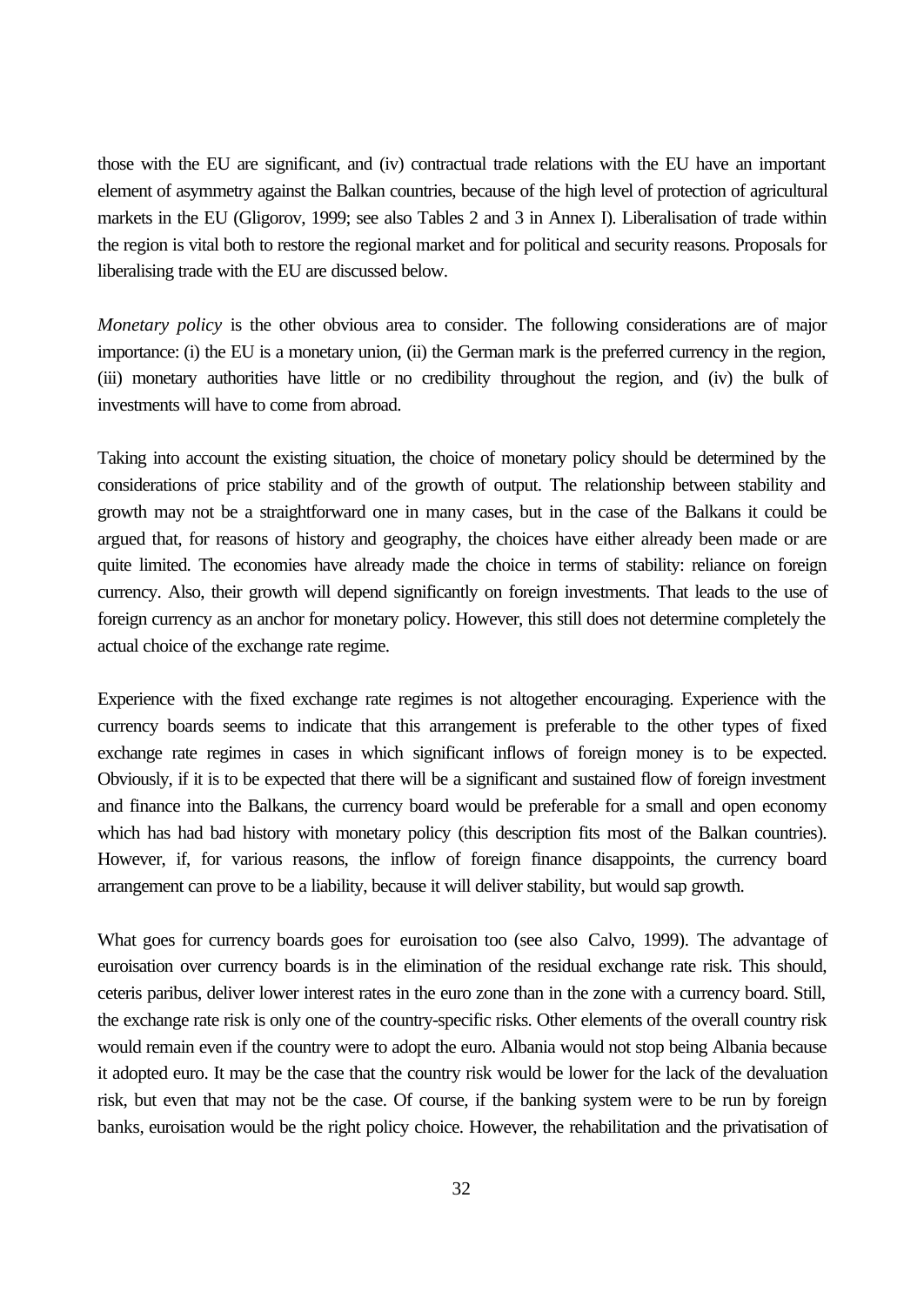the banking systems in the Balkans may take a while. And, in addition, the key issue is what can the choice of the monetary regime contribute to restructuring, not what is the best monetary regime in a country where the banking system is mostly owned by foreigners.

Therefore, the choice of monetary policy in the region depends on the overall economic expectations, which depend on all those regimes and policies that support investments and growth. In the end, if integration progresses, the region will join EU monetary union. However, the way to approach this need not be uniform. Monetary policies differ in the Central European countries (mainly as a consequence of the difference in the degree of the effective openness of the respective economy and due to different levels of exposure to foreign debt, accumulated and current) though they all aim at joining the euro zone. The same could be the case in the Balkans.

With this, it is natural to turn to issues of *fiscal policy*. Throughout the Balkans, the states are either bankrupt, run high budget deficits or have a hard time maintaining some kind of fiscal stability. The fiscal problems are essentially the consequence of (i) the collapse of economic activity, and (ii) inefficient fiscal systems.

What the whole debate about the virtues of supply-side economics has come to is the obvious point that growth is good for public finances. The key issue, however, is what system of public finance is good for growth? The current situation in the Balkans is a combination of high taxes, and other sources of revenue, that are a consequence of the collapsing tax base and of tax evasion, rent-seeking and corruption that are, at least partly, a consequence of the high tax rates. Thus, the obvious advice for fiscal reform is to lower the tax rates and to widen the tax base.

This type of fiscal reform would solve only one set of problems. The other would have to do with the fiscal deficit and with the level of public expenditure. For instance, the obligations embedded in social funds can hardly be honoured in full. Thus, a reform of the system of social security is unavoidable. In addition, the set of social services provided by the state has to be re-examined. Finally, much of what passes as the state's function as a redistributor of resources has to be reformed.

What emerges as a system of public finance in the Balkans may very well be a lean state that supports the allocation of resources, but not so much social solidarity and social justice. Whether this would be supportive of long-term growth is another matter. It could be argued that the role of the state in the reconstruction and development of the Balkans should be quite significant. However, the state in the Balkans has proved not to be altogether modernising. Therefore, a small, but efficient state, could be the most one can hope for.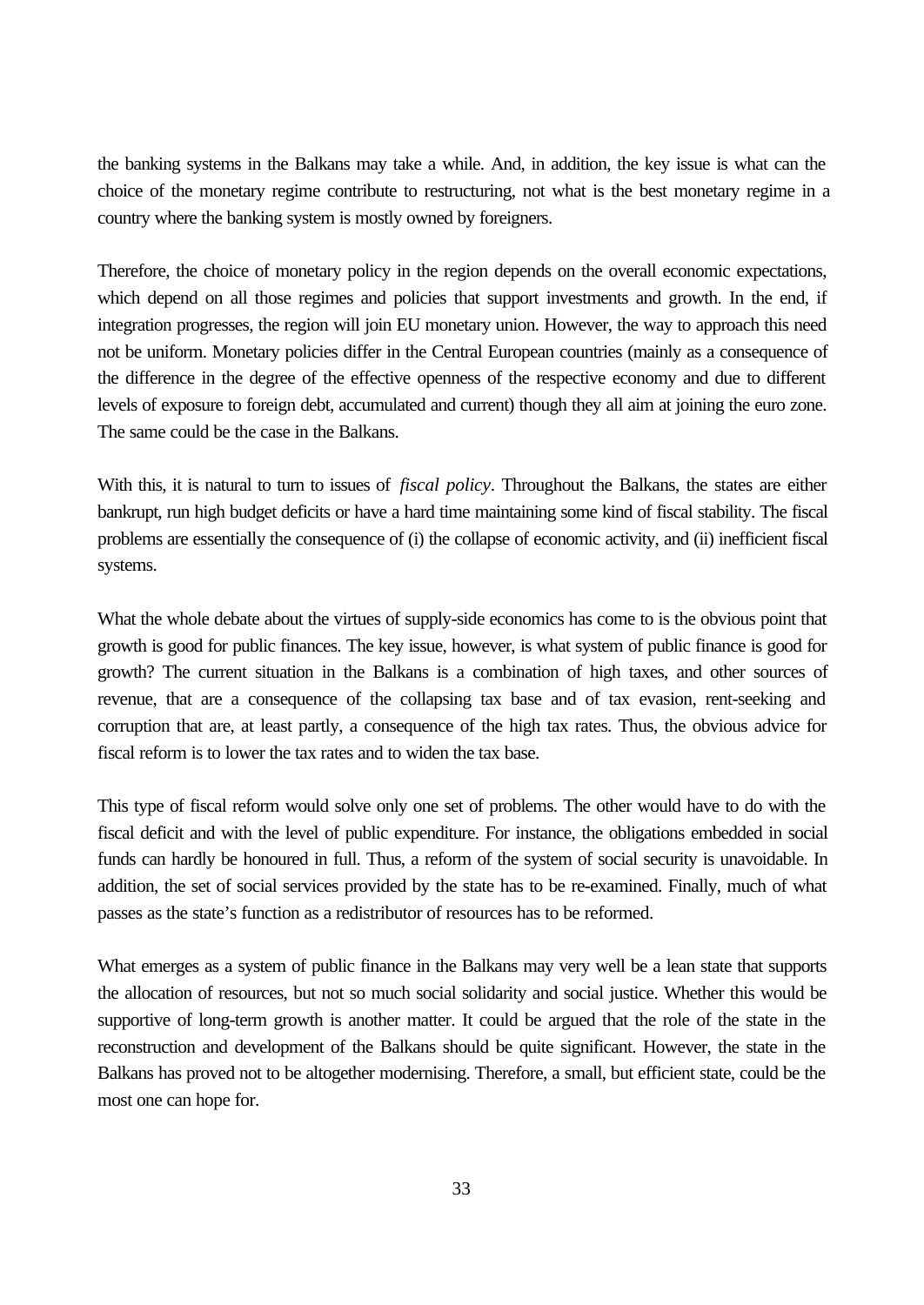#### *Microeconomic Measures*

In a classic article written in 1943, Rosenstein-Rodan argued that in a backward area like South East Europe, the problems of reconstruction were essentially microeconomic in nature. This is still true today, although the priorities may be different.

The first priority, emphasised by Rosenstein-Rodan, concerns the *upgrading of the infrastructure*. The costs of transportation must be brought down, otherwise trade will not prove to be the engine of growth. In addition nowadays, telecommunications are vitally important. The focus should not be merely on physical repair and upgrade but important policy issues related to finance and the quality of services ought to be addressed simultaneously. Every effort should be made to reintegrate infrastructure at the regional level so as to benefit from the economies of scale and ensure that the level of services is sustained. Under the donors' pressure to see the projects implemented quickly, there is a tendency to go for partial solutions which are not technically optimal and are more expensive.

The second priority is the *development of the private sector*. It can be argued that private investment will not be forthcoming, at least not as much as would be desirable, if the local risks are not somehow insured against. This means that as long as private business and especially the local banking sector is not developed enough, investments would have to be insured by the more developed governments. The key issue here is not so much to have price stability, but to have a sound and efficient banking system.

In addition, there is a need for specific schemes, which will facilitate the start up of new enterprises, particularly as the process of privatisation advances. This is necessary because most of these countries do not have substantial experience in micro-business enterprise, particularly outside sectors such as trade, catering, crafts and construction. This, among other things, involves more sophisticated forms of micro-credit finance.

A third priority is *industrial restructuring*. It can be argued that the foreign trade sector must become the engine of growth. Nowadays there is a need for a strategic vision of the kind of viable economic profile to which regions or localities can aspire. Most of these economies are burdened with a large proportion of economically non-viable capital stock, and its replacement is costly and time consuming. The manufacturing sector is usually dominated by mid-tech industries whose product quality is typically low; the proportion of heavy industry is generally significant.

What is needed is a sectoral approach to industrial restructuring along the lines the EU is trying to implement in Bosnia-Herzegovina. This would involve a strategic review of all sectors, particularly in industries with a significant domestic resource content, support to viable companies including the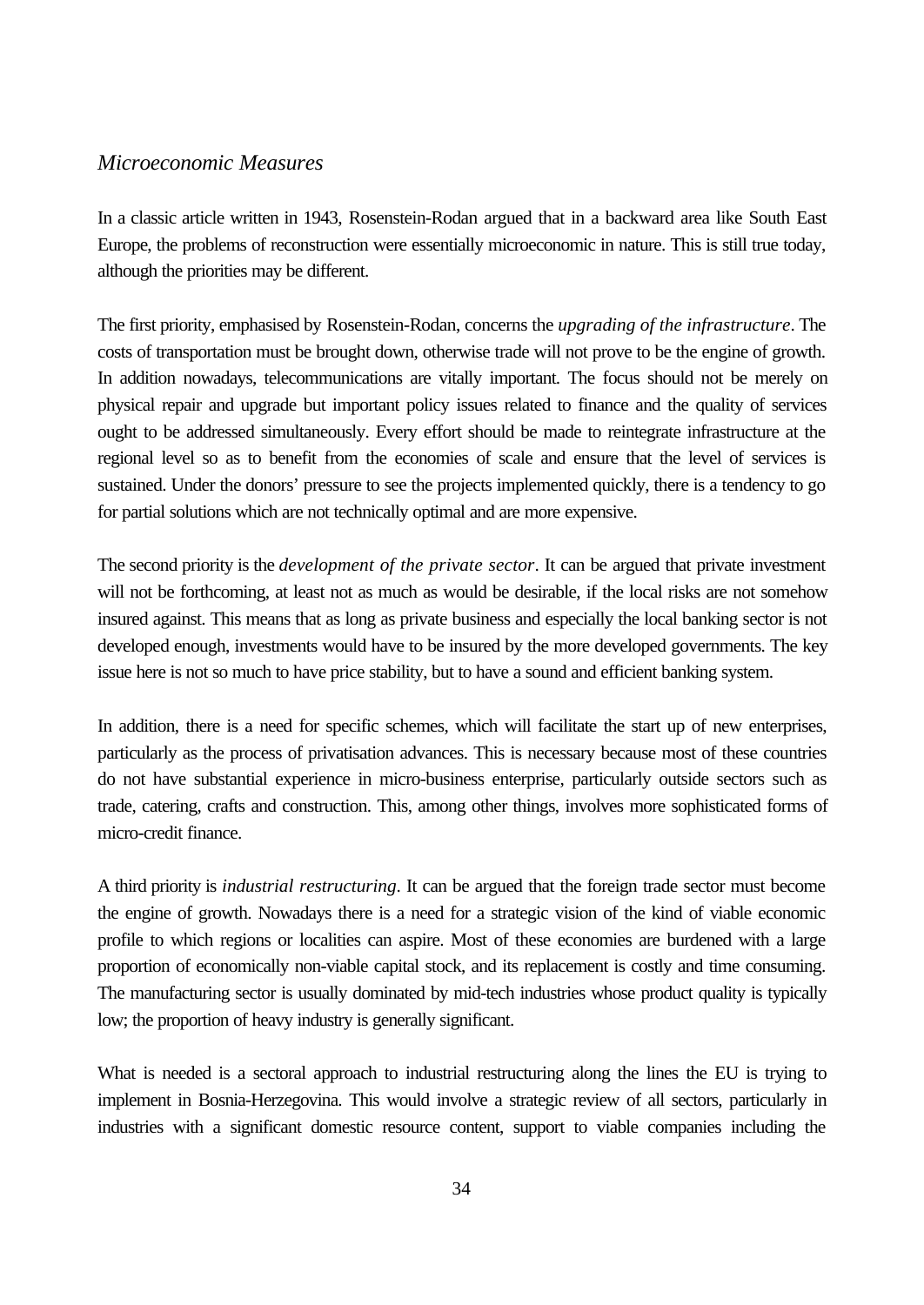preparation of privatisation plans, training, encouraging industrial co-operation and the development of industrial associations. In this context the issue of large state enterprises that are too big to be left to the market to restructure should also be addressed. Some form of support for their restructuring is necessary. They have been left in a conceptual and policy vacuum during the process of transition, which has devastated some of these economies' most technically advanced productive capacity. There is also a need to carefully design the donor programmes of financial assistance to enterprises, particularly various credit lines. All too often, donors are reluctant to provide finance for the purchase of equipment and instead focus on small scale credit towards working capital, which in the absence of domestic credit, prevents many enterprises from restarting their activity. Very often, what some of these firms need is a major injection of technology, capital and managerial know-how to turn themselves into a viable business enterprise.

In many cases, this involves a redefinition of a business portfolio, organisational redesign, technological restructuring and the redefinition of the target markets. *Corporate governance* has not been given adequate attention in the process of transition. Existing companies need technical assistance to help them create a new business structure, which would have a potential to survive in the changed environment. This in turn points to the need to formulate some sort of overall development strategy in the process of reconstruction.

Given the scale of change these countries are undergoing, there is a widespread lack of vision at the enterprise level as to what their competitive advantage will be in the long term. Instead, an overwhelming sense of uncertainty and lack of strategic thinking prevail, which reflect the lack of interest in engaging in production, and an attitude of going for quick gains, often in activities of speculative character. Assistance which would improve the level of information exchange and the co-operation between business people in the region would be helpful in breaking up the short-term and locally oriented mentality that are characteristic of the region's business community.

Special attention has to be given to the regional dimension in the process of economic recovery. Municipalities and other bodies dealing with regional development issues should be supported through a range of activities involving the local business community. It is possible to organise training programmes, support business advice centres etc. More flexible schemes that quickly respond to requests at the local level could be developed.

On the basis of the description of the current economic situation in the Balkans and in view of the tasks that reconstruction and recovery should accomplish, our recommendations with respect to economic policy measures are as follows: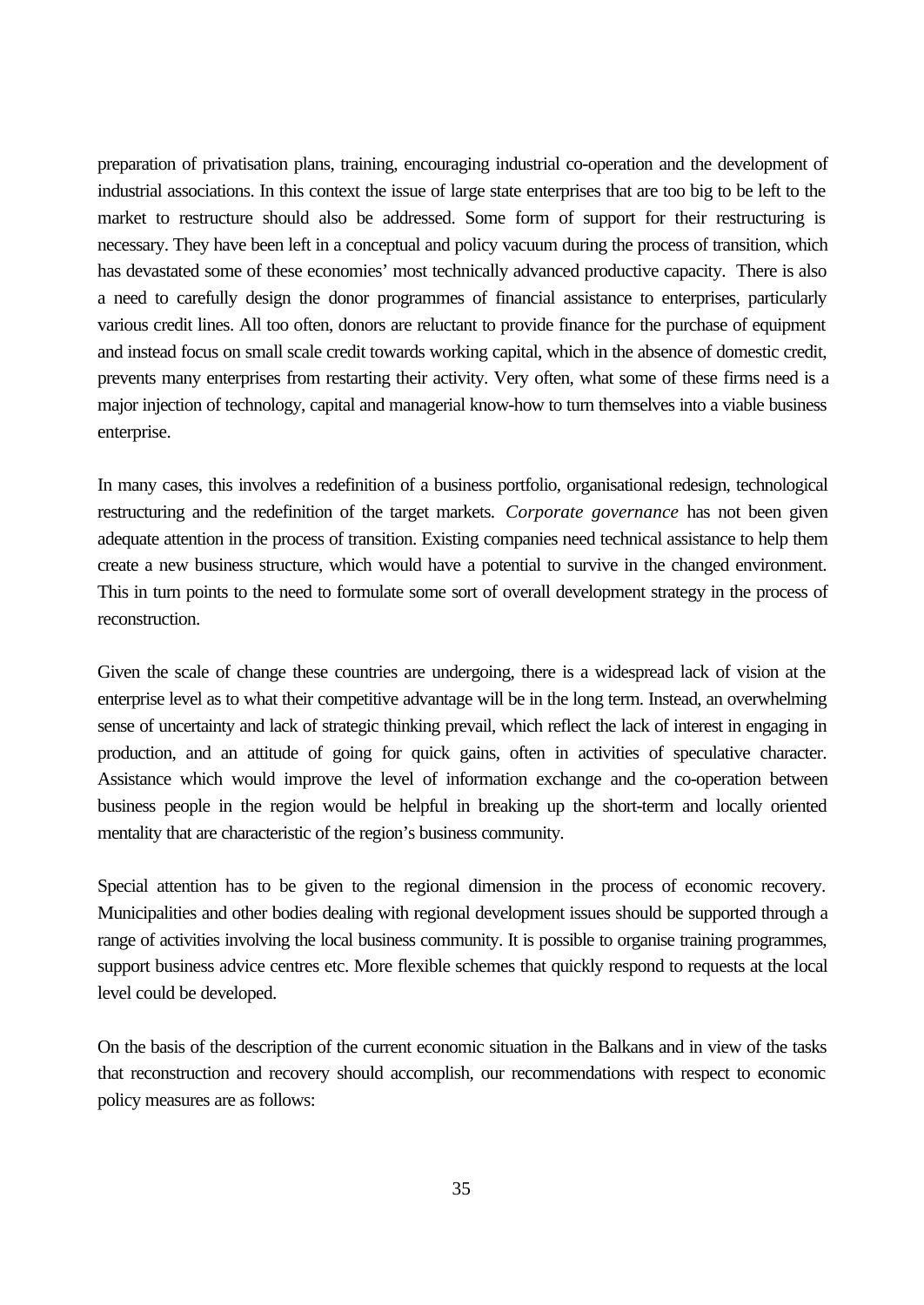*Monetary policy*: Given the current debate on euroisation, the initial dilemma in the Balkan countries might be whether to pursue any monetary policy at all. However, given that monetary policy is pursued, the real issue becomes the choice of policy. Based on the experience of other countries in transition and emerging markets in general, it can be argued that an independent central bank (instrument independent and not necessarily goal independent) should be the aim. In addition, monetary policy should aim at an interest rate that would be convergent, over a reasonable period of time, to that in the EU. The other powers within the jurisdiction of a central bank (e.g., licensing of commercial banks, supervision of the banking system, restructuring of commercial banks) should be geared towards delivering a low interest rate, i.e., a low cost of financial intermediation.

*Exchange rate policy:* Assuming that most of the countries in the Balkans will choose to rely on monetary policy, the choice of exchange rate policy will depend on the time distribution of the goals of monetary policy. In a number of cases, fixed exchange rate regimes may have to be used in the period when stability is the dominant worry of the monetary policy. Once policy can focus on growth, one or another type of less irrevocably fixed exchange rate regime should be chosen. The exchange rate policy and monetary policy should, in any case, aim at an optimal mix between exchange rate and interest rate volatility as answers to external and internal shocks. Support of the export sector as a prime motor of development and integration with the EU should be a major consideration.

*Fiscal policy*: Budgets have to be financed from revenues and public expenditures have to be at a sustainable level. These fiscal goals imply that budget deficits should be kept at reasonably low levels and that the share of public expenditure of the GDP should not be too high (e.g., not higher than one third). As for the system of taxation, it should be simple, business- and employment-friendly as well as convergent with that of the EU (e.g., it should make use of VAT). The tax structure must be targeted in order to support corporate development and thus the growth of employment. Long-term sustainability of social security arrangements (involving substantial reforms) should be high on the agenda.

*Trade policy*: Regional trade liberalisation is almost mandated by the Stability Pact. The appropriate arrangement would be some kind of a regional free trade area. A number of countries in the region are already members of CEFTA, which means that the two free trade areas could eventually merge into one. However, the key issue is that of trade liberalisation and integration with the EU. Irrespective of the ways in which the process of integration will actually proceed, it should in principle follow the logic of the Europe Agreements extending to cover the so-called sensitive areas too (e.g., agriculture). This means that liberalisation of trade between the countries in the Balkans and the EU should be asymmetric in favour of the former; in other words, EU markets should be opened up more quickly to imports from the Balkan countries. The added protection of the economies in the Balkans should as a rule not extend over more than the medium term and should be designed in such a way as to minimise special protection and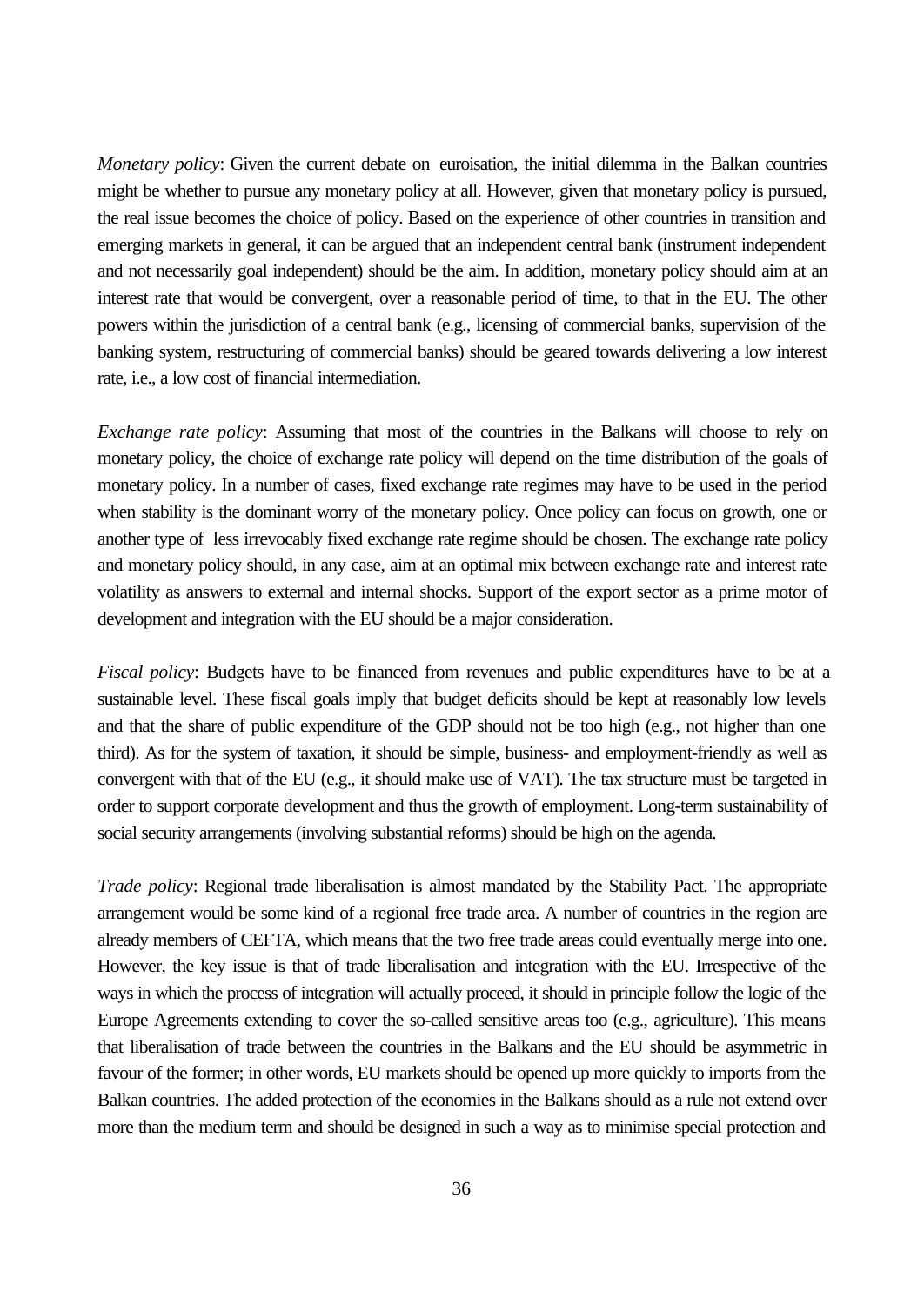rent-seeking in general. Given these goals and instruments of trade policy, it is to be understood that the main aims of trade policy are allocational and developmental, not fiscal.

*Labour market policies*: Given the high level of unemployment in the region, labour markets and labour market policies are essential. Three issues are of major importance: first, bringing down existing barriers to employment; second, legalising black market employment, when and where possible; and third, increasing and upgrading training and re-training activities. Strong emphasis should also be placed on reducing long-term and youth unemployment.

*Investment policies*: The economic policy measures discussed above should lead to an increase in investment opportunities and in the level of investment. Nevertheless, given the general backwardness of the region and given the significant level of microeconomic risk, additional measures should be taken both domestically and internationally to spur investment. This means that the specific risks should be identified and financial institutions devised that would insure investors against these risks. This should be done either via the existing international financial institutions, through the European institutions or through a regional development bank that would be institutionally connected with the development and investment banks in Washington and in Europe. Given that foreign direct investment has proven to be an essential agent of modernisation and development, capital account transactions should be liberalised gradually with the view of securing sustainable and longer term financial inflows rather than short-term capital movements.

*Financial sector development*: Experience has shown how extremely vulnerable and of key importance is the financial system in transition is. Lessons can be learned concerning the methods and timing of bank restructuring and the sound development of other institutions of financial intermediation. Attention must be given to the close monitoring and the setting-up of regulatory agencies and the building-up of the required expertise. Distortions in the lending operations of financial institutions in the transition are well known and could be partially corrected through the setting up of specific institutions (such as those targeting SMEs or those supporting exports). However, the root causes of such distortions should be dealt with (entry barriers for new entrants, information problems, inherited and evolving stock of bad loans, macroeconomic conditions).

*Reconstruction policies*: The reconstruction policies designed within the Stability Pact or in other regional initiatives should aim at those reconstruction efforts that would support higher and sustainable investments, specifically of indigenous corporate development (see some of the recent failures of international efforts in Bosnia-Herzegovina in this respect). This means that reconstruction should be aimed at the removal of those fixed costs that are making individual investment projects less than profitable. For instance, the reconstruction and development of infrastructure should have the required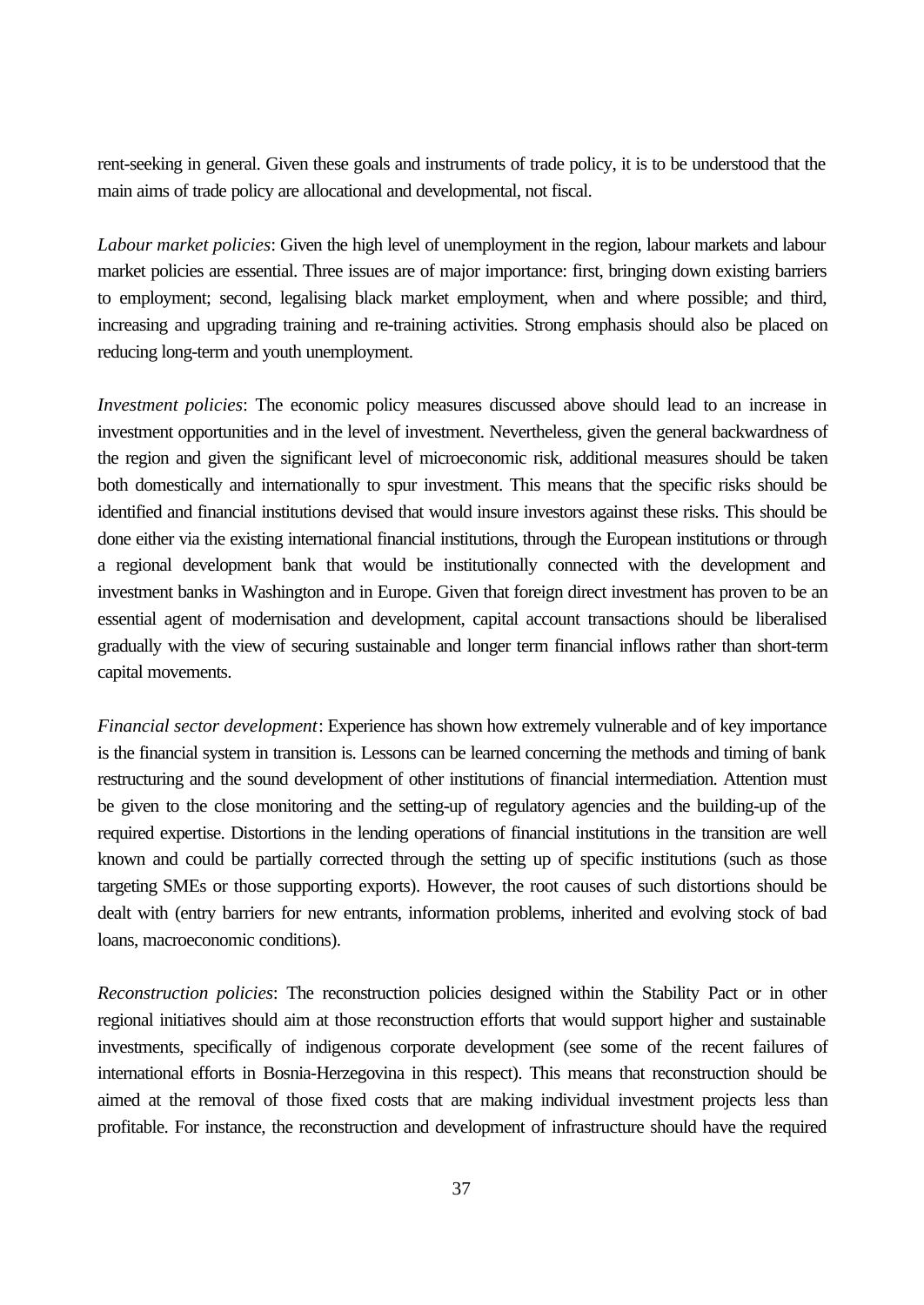beneficial effect on the overall business activity. Also, in the longer term, reconstruction should aim at supporting industrial production and the spread of modern technology, though in the short and medium term most of the employment will have to come from small and medium sized enterprises specialising in services. To support these activities, the reconstruction should aim at creating financial facilities that would support credits for these kinds of activities.

*Human and social capabilities*: The process of reconstruction and development requires investment in human and social capabilities. There is a general presumption that human capabilities are abundant in the region, though concrete studies are lacking. On the other hand, social capabilities are generally believed to be underdeveloped. In any case, the reconstruction and development process should take investment into human and social capabilities seriously and should rely on significant resources devoted to technical assistance and to institution building. Such programmes already exist and should be expended and made more targeted and efficient. External assistance will also be vital in supporting and reforming social security systems, which are in near collapse in most countries in the Balkans.

## **IV. European and Regional Integration**

'Joining Europe' in this part of the world has a powerful symbolic significance. On the one hand, the goal of 'joining Europe' has been assimilated into the discourse of nationalism as some ethnic groups claim to be more 'European' than others. Indeed, it can be argued that competition to join the European Union was a factor in the disintegrative process as better-off regions tried to separate themselves from more backward regions. On the other hand, the term 'European values' is widely used by those who favour democracy to contrast themselves from the exclusive and illegitimate stance of the nationalists.

There has been until now a patchwork of institutional and other relations between individual countries of the Balkans and the EU. Diversity and bilateralism have been the name of the game, despite various periodic attempts to add some coherence to the policy pursued by the Union towards the region as a whole.

With one member country in the region, since Greece joined in 1981, the EU now has extensive bilateral relations with two other Balkan countries, namely Bulgaria and Romania, which are included in the list of 11 (to date) candidate countries (10 Central and Eastern European countries plus Cyprus). These relations include trade liberalisation measures in the context of the Europe Agreements; the provision of financial aid, mostly in the form of technical assistance, under the PHARE programme; regulatory alignment as part of the preparation for full integration in the European internal market; and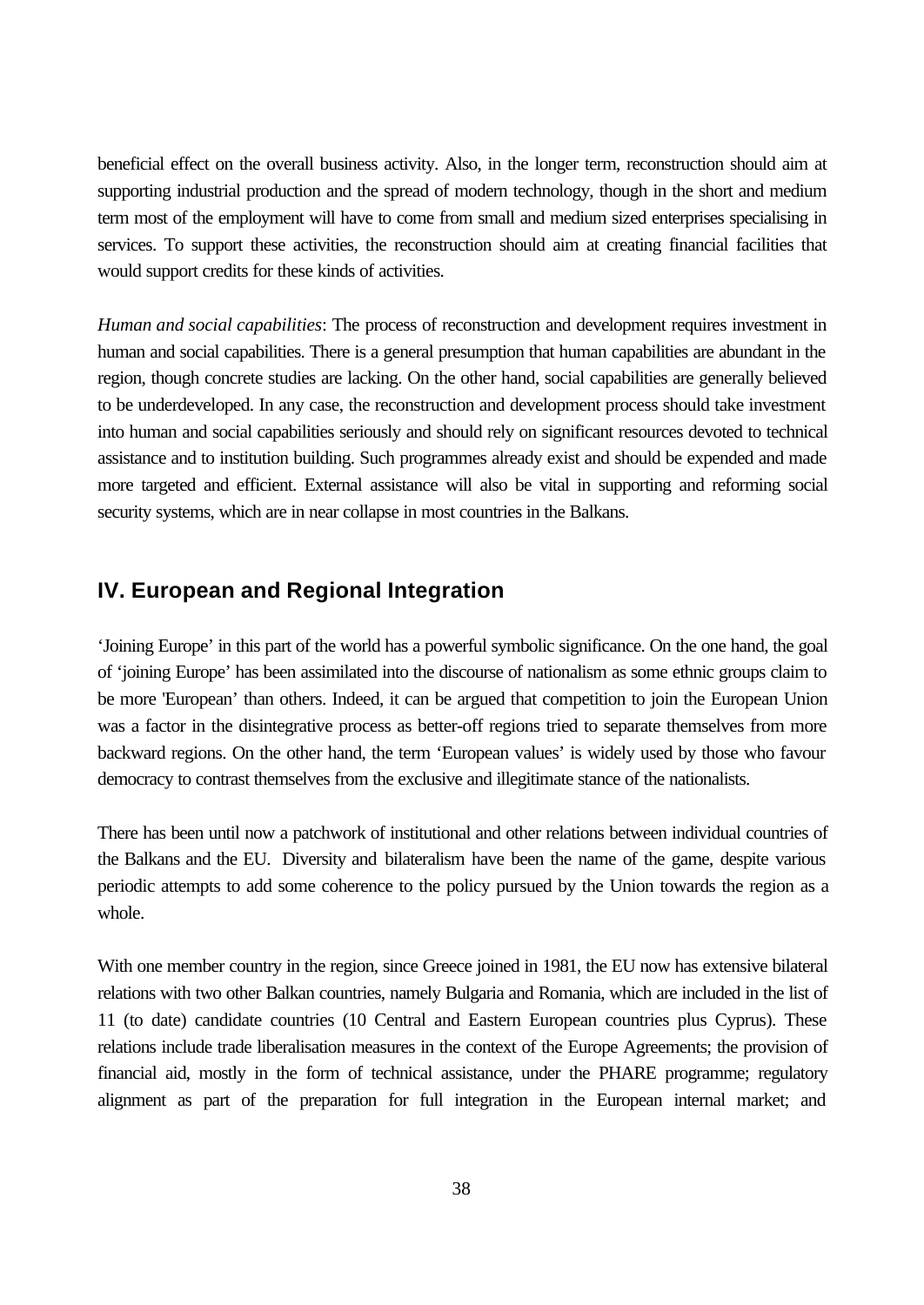institutionalised dialogue. These are all now being complemented by Accession Partnerships, which will allow the flow of pre-accession aid to the candidate countries.

However, both Bulgaria and Romania have been until now on the slow track leading to accession, because of the relatively limited progress they have registered in meeting the criteria for membership set out by the European Council in Copenhagen in 1993. On the basis of the progress reports published by the European Commission in October this year (European Commission, 1999), it now appears very likely that the two countries will begin accession negotiations sometime in the year 2000, even though the date of entry may still look rather distant.

Turkey has a customs union agreement as well as a long and turbulent history of institutional relations with the EEC (and later the EU). Its status, concerning eligibility for membership, is still not clearly defined, although there is now a serious possibility that it will be granted the status of candidate country at the European Council in Helsinki next December. It will, however, have a long distance to cover in meeting the political and economic criteria for membership.

The successor republics of former Yugoslavia and Albania are trailing far behind in the race to Brussels: FYR Macedonia and Albania have co-operation agreements, and the others much less, while relations with FR Yugoslavia have been completely frozen for several years, marked by a whole range of official restrictions and embargoes. On the other hand, Slovenia, also a constituent republic of former Yugoslavia, has been promoted out of the Balkan league. Accession negotiations with the EU were opened in March 1998.

The emphasis had been until recently on bilateralism and differential treatment of individual countries. The Royaumont process initiated in 1995 and the so-called Regional Approach towards the Western Balkans adopted in 1997 were the exceptions, which did not substantially change the rule. In recent years, initiatives aiming at regional co-operation in the Balkans have come from both inside and outside the region, with relatively few, albeit not insignificant, results until now.

During the painful transition from communism in the Balkans, marked by the bloody disintegration of former Yugoslavia, the dramatic decline in living standards and the criminalisation of large parts of the economy and society in the region as a whole, the EU has evidently had little success in trying to export stability, democracy and economic development. As it befits a civilian power, the influence which the EU can exert on third countries is generally a function of trade, aid and, most importantly when it comes to European countries, the prospect of membership. The further the prospect of membership, the smaller the influence. Trade and aid are in turn partly dependent on it. This general rule fits very well in the case of the Balkan countries. Furthermore, given the underdeveloped nature of the Common Foreign and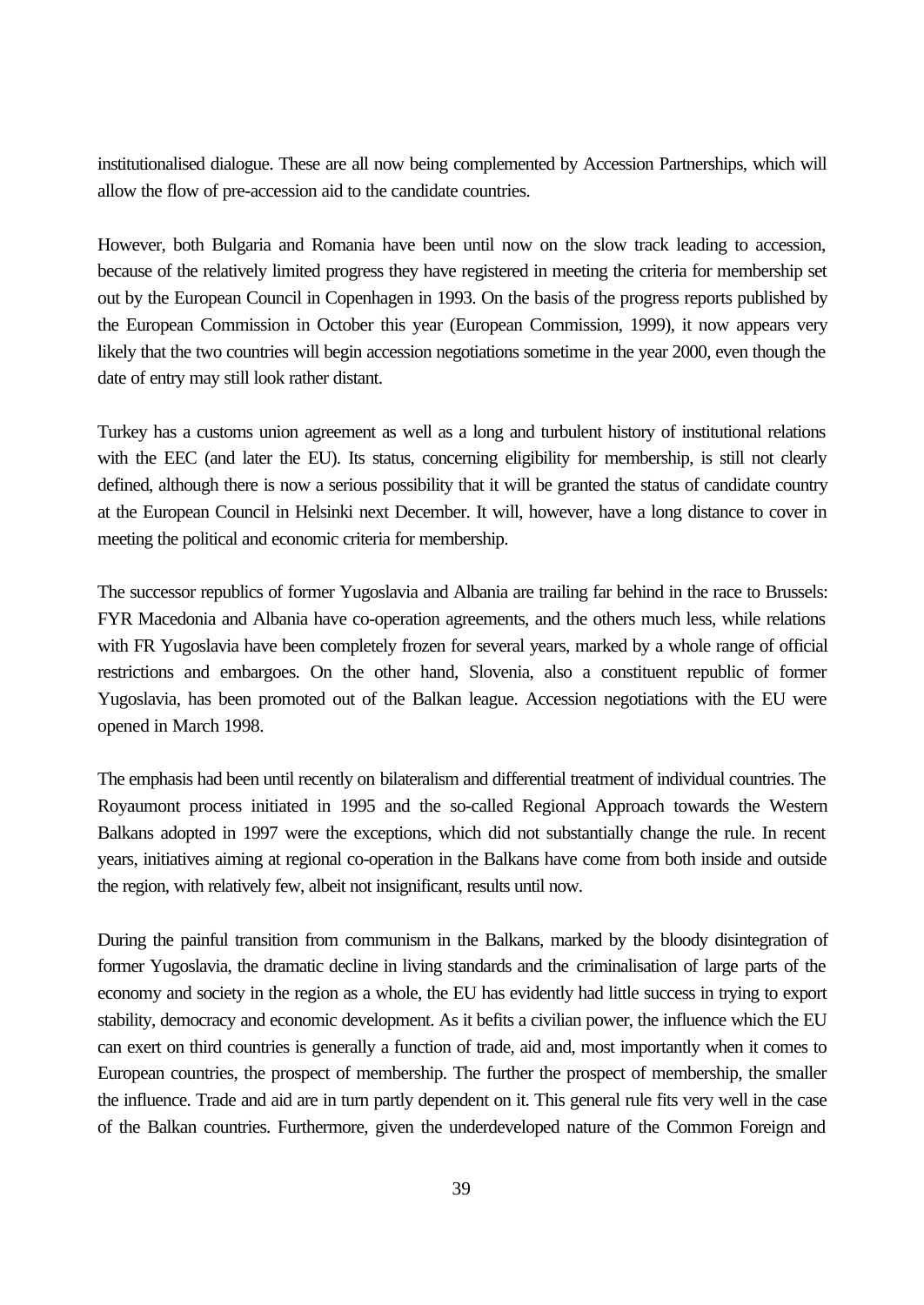Security Policy (CFSP) until now, when the guns began to sound in the region, the EU had little or nothing to say.

#### *A New Policy for the Balkans*

The EU will have to play a central role in any reconstruction effort in the Balkans. It is, of course, a question of moral responsibility; but it is also a matter of wise investment for a region which is close to home. Instability tends to spill over national frontiers; and so do economic and political refugees. Indeed, it can be argued that the future legitimacy of the Union, as has historically been the case for other political entities, depends on the extent to which it is seen to provide both external and internal security. The founders of the European Union envisaged economic integration largely as a means to an end; the goal was to prevent another war in Europe. The prevention of further wars in Southeastern Europe can be viewed as an essential component of any future European identity.

There are already concrete signs, such as the initiative which has led to the adoption of the Stability Pact and the proposals on the Stabilisation and Association Process for the countries of the Western Balkans, which indicate that the EU may be ready to move in this direction. The new Commission should be expected to act as a driving force. Yet, there is still a big gap between general declarations of intent and hard commitments, both in terms of financial resources and institutional perspectives. As the sight of wretched refugees and bombed sites fades away from our television screens, there is indeed a danger that politicians in the prosperous countries of Europe will shift their attention to other domestic priorities, thus leaving the Balkans trapped once again in the vicious circle of economic misery, crippled democracy and insecurity, which has been repeatedly made worse in the past by destabilising foreign interventions.

For the EU to play an effective stabilisation and modernisation role in the region, it will require:

- political will
- financial resources
- innovative ideas.

It will have to offer a clear prospect for the progressive integration of all countries concerned into the European system, even though it will have to make clear that full membership of the EU is not likely to happen before long. The Union needs to enlarge its membership in stages, eventually incorporating all European countries which may wish to join, without sacrificing the goal of ever deepening integration. Generosity and flexibility will need to be combined with conditionality and continuous monitoring. This in turn means that a regional approach is not incompatible with differential treatment of individual countries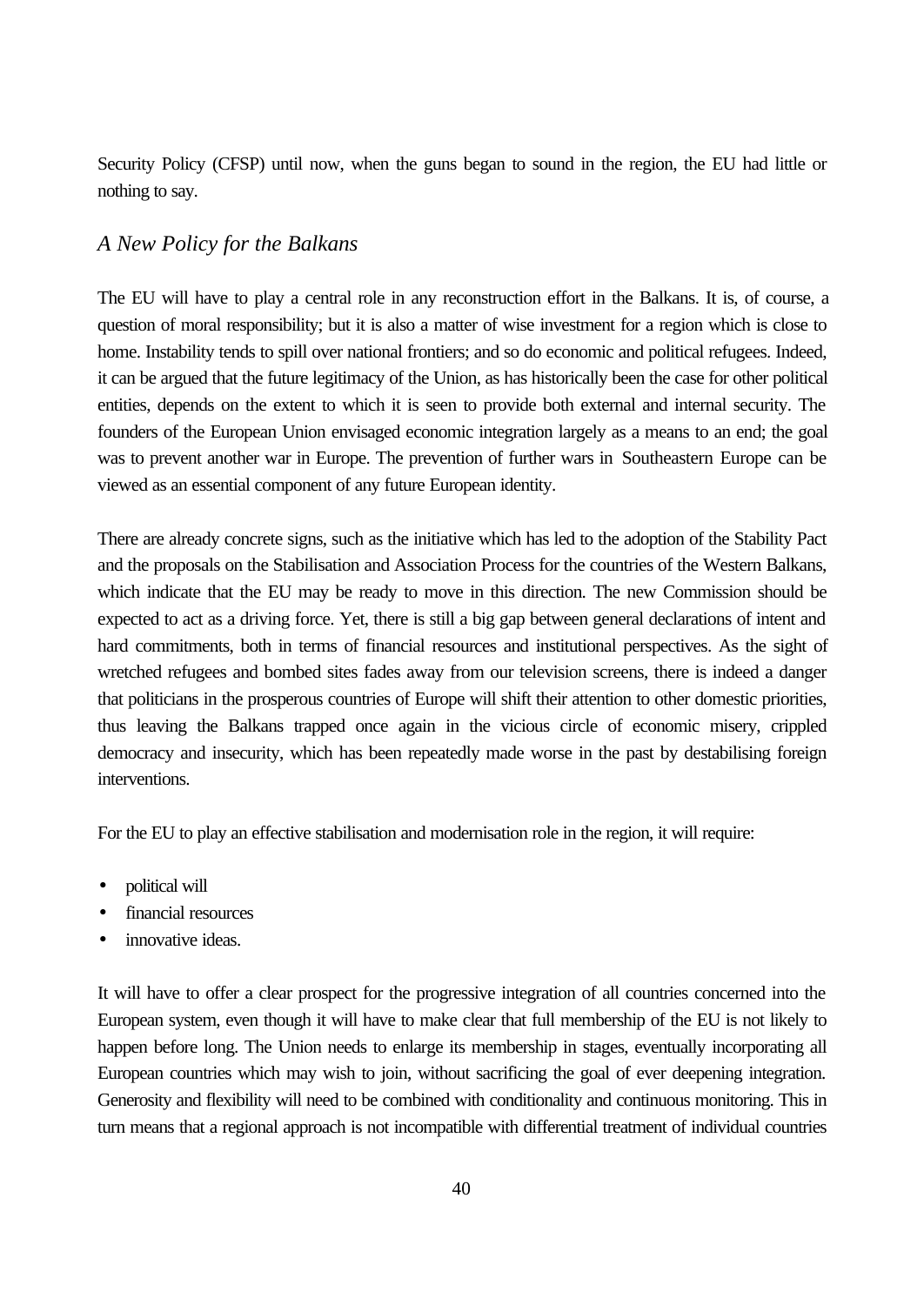as a means of rewarding success, as long as it is based on some generally applicable rules. Thus, an EU regional approach to the post-communist Balkans should in no way be interpreted as a means of delaying the accession to the EU of countries such as Bulgaria and Romania, which are in this respect far ahead of any other country in the region, although still quite a long distance from becoming full members.

In the process, the EU will need to rethink its European policy; to define new categories of associate (or virtual membership); to draw some hard lessons from the experience of Bosnia-Herzegovina; to assess critically the efficiency of established programmes of dispensing aid to third countries; to invent flexible management structures; and last but not least, to decide whether the treaty articles on the Common Foreign and Security Policy (CFSP) are meant seriously or not. If the EU fails to pursue an active policy in the Balkans, it is difficult to imagine where else it would successfully do so (see also Bildt et al, 1997).

Another general question which will need to be dealt with concerns the relationship between increasing participation of the Balkan countries in European integration on the one hand and cooperation/integration at the regional level on the other. There is certainly no incompatibility between the two processes. On the contrary, they should be viewed as closely linked to each other and mutually reinforcing; and the EU should ensure that they remain so.

Regional co-operation/integration is desirable for economic, political and security reasons. But given the history of the region, it may have to proceed at a modest pace, at least initially, and even more so, as long as final political settlements accepted by all parties concerned are pending, especially as regards parts of former Yugoslavia. Past experience seems to suggest that the emphasis, at least in the early stages, should be on low politics, thus offering large scope for the old Monnet method. One thing should, however, be made clear: regional co-operation/integration can never be a substitute for integration in the wider European system. The region is too small in economic terms<sup>4</sup> and peripheral in geopolitical terms, and none of the countries concerned would accept such an alternative.

*Trade liberalisation* should be a key component of the new EU policy towards the Balkans. Improved access to trade can be more important than economic aid. Some immediate steps should include:

As a minimum, the EU should offer tariff-free access for industrial exports from all countries in the region. This is in fact very close to what already applies. This measure could therefore be decided very soon (applicable from 1/1/2000?).

l

<sup>4</sup> Although there is undoubtedly considerable scope for growth in intra-regional trade, the latter would start from a very low basis indeed (see Table 3).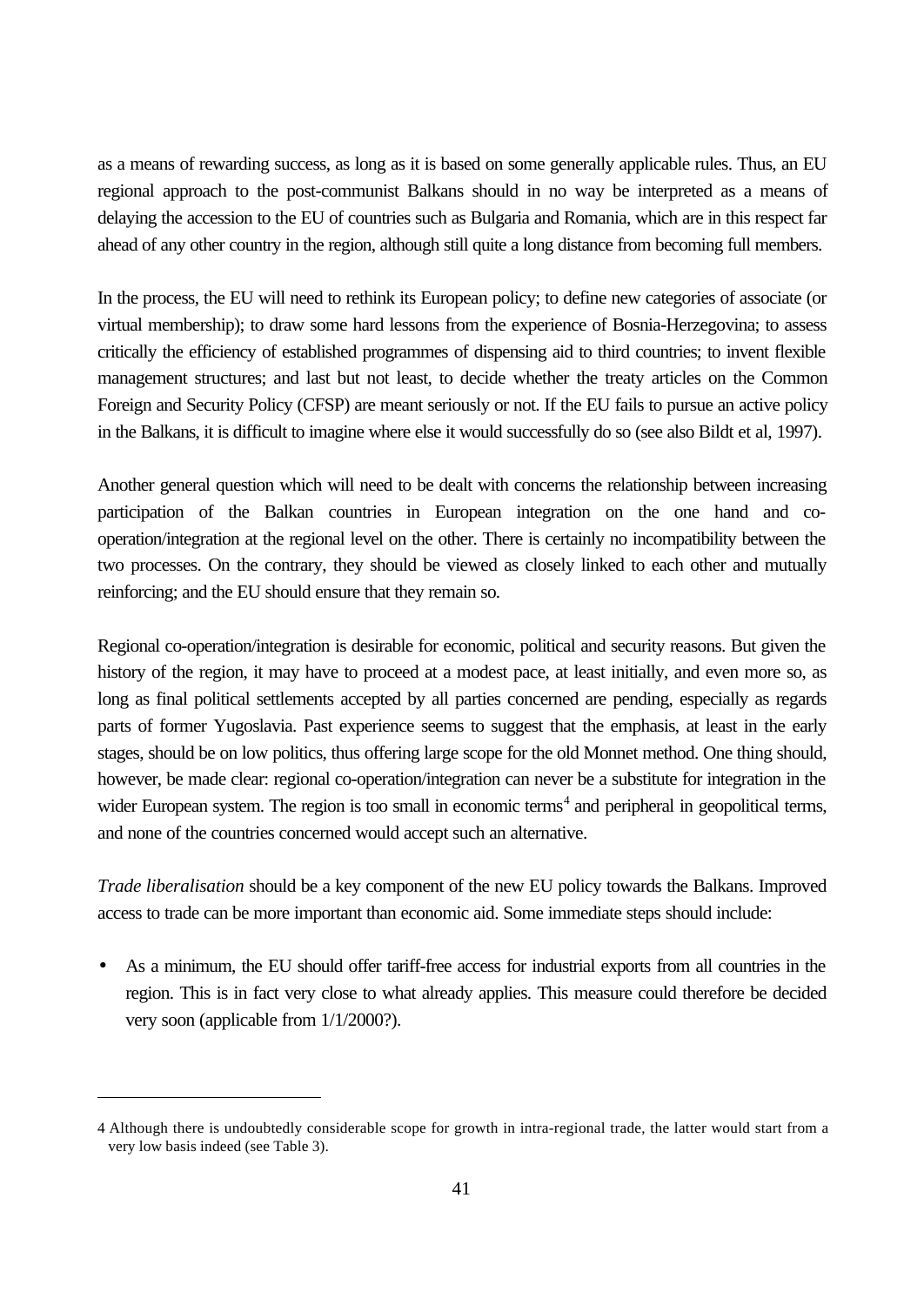- Free access for agricultural exports from the countries of the region will be more difficult to obtain, given the highly protectionist character of the CAP. Liberalisation of agricultural trade is very important, since farming represents a large share of total production in many countries of the region. Liberalisation will, of course, depend on the pace of internal reform of the CAP. As a first step, there should be a generous increase in agricultural export quotas offered to the countries in the Balkans.
- There is now a big asymmetry in trade relations between the EU and individual countries in the Balkans, as expressed by the large deficits incurred by the latter. There is also, arguably, an asymmetry in terms of trade liberalisation between the two sides, working again at the expense of the Balkan countries, because of the restrictions imposed by the CAP in agricultural trade. If anything, this asymmetry needs to be reversed, in order to take into account the different levels of economic development of the two sides. Thus, the timetable for trade liberalisation should allow some breathing space for restructuring on the side of the partners of the EU. Admittedly, transition periods for adjustment are not usually profitably used. Instead, they often provide a convenient excuse for delaying painful decisions. However, immediate liberalisation of external trade in the Balkan countries would further exacerbate the already huge problem of unemployment, while also leading to the permanent closure of many inefficient firms, some of which could survive with proper and timely restructuring. A clear timetable of tariff liberalisation extending to five (?) years should be adopted.
- Liberalisation of intra-regional trade should be applied more easily, thus leading to the creation of a free trade are in the Balkans, which should become part of the wider European free trade area. This could start from the year 2000. However, given the structure and size of individual countries in the Balkans, the immediate prospects for growth in intra-regional trade should be relatively modest (see Table 3). In the context of intra-regional trade, improved relations among the successor republics of former Yugoslavia should allow for at least some part of the old intra-Yugoslav economic exchange to start again. On the other hand, the growth of intra-regional trade, as well as trade with the rest of Europe, very much depends on the improvement of transport networks.

In the world of mixed economies, and especially in the context of the EU and the preparation for accession, trade liberalisation should be intimately linked with regulatory alignment (see also Majone, 1996; Tsoukalis, 1997). A great deal of the effort in preparing the 11 candidate countries for full membership has been spent on the progressive alignment of national rules to the internal market *acquis* on the basis of the White Paper of 1995. Thus, the candidate countries have been required to undertake most of the regulatory adjustment prior to their accession; and sometimes, at a not insignificant cost for them (e.g., environmental rules). The wisdom of this policy is under some doubt.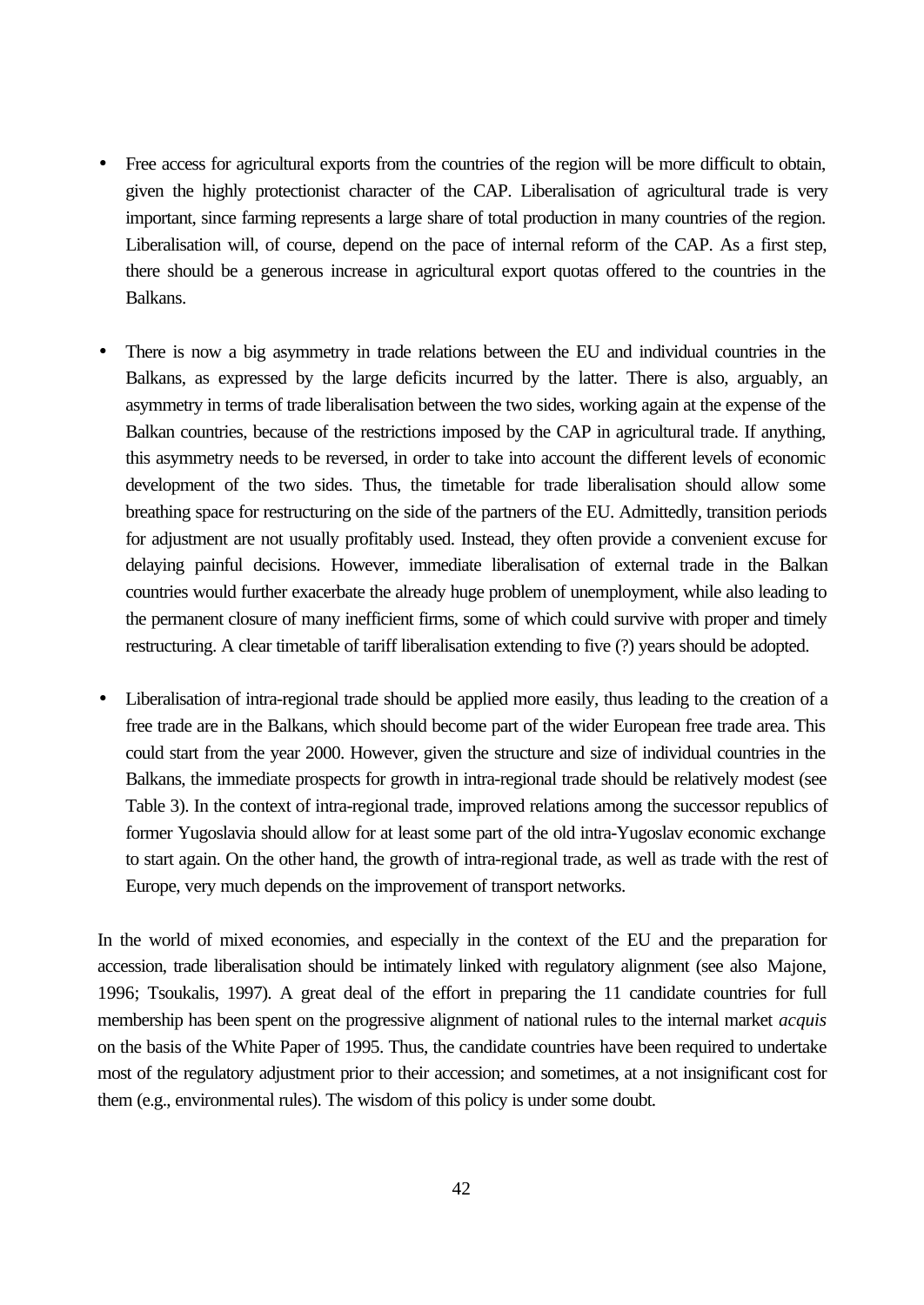Although the harmonisation of rules is an essential part of the preparation for EU membership – and this should be clearly the long-term goal for all the countries of the Balkans – too much emphasis on it at an early stage would be counter-productive, given the much lower level of economic and institutional development of the Balkan countries. There is much basic institution building that will need to be done first.

*Euroisation* could have great symbolic significance as a way of linking the Balkans with EMU and the euro. The replacement of national currencies by the euro should, however, be a gradual process extending over a period of ten years and allowing for different speeds to cater for the special characteristics of individual countries. The progressive euroisation of the Balkan economies needs to be accompanied by technical assistance, financial aid and a whole range of internal reforms, especially as regards the financial sector.

*Economic aid* should be an integral part of the overall package to be offered by the EU to all the countries of the region. The launching of the Stability Pact needs to be followed by sizeable financial commitments on behalf of the EU and the other potential donors. The amounts committed until now are almost exclusively directed at physical reconstruction in Kosovo. *The European Agency for Reconstruction* (EAfR) should therefore take responsibility for the Balkan region as a whole, while also adopting a wide definition of the term reconstruction.

The political decision to proceed with a comprehensive plan for reconstruction and regional cooperation in the Balkans will need to involve substantial sums of money over a period of years. The EU will have to operate within the budgetary ceiling of 1.27% of GNP until the year 2006. On the basis of present projections of expenditure, this ceiling does, however, leave considerable margin for manoeuvre. Given the small economic size of the region, even modest sums of money by EU standards would represent very substantial transfers for the recipient countries; and there is, of course, a limit to their absorptive capacity. At current market prices and exchange rates, the combined GDP of Albania, Bulgaria, Romania and the successor republics of Yugoslavia (excepting Slovenia and Croatia) is smaller than the GDP of Greece. In other words, it represents approximately 1% of the GDP of EU-15. Thus, annual transfers of the order of 3-5 billion euros to the whole area of post-communist Balkans should be within the limits of the budgetary ceiling of 1.27% for the period 2000-2006; and wisely used, this sum could make a great deal of difference in the region. On the other hand, there is considerable scope for additional funds to be made available in the form of grants from individual donors and loans through the EIB and international financial institutions.

The efficient use of funds will require strict conditionality and continuous monitoring. This in turn implies flexible management structures and a kind of operation which is human resource intensive on behalf of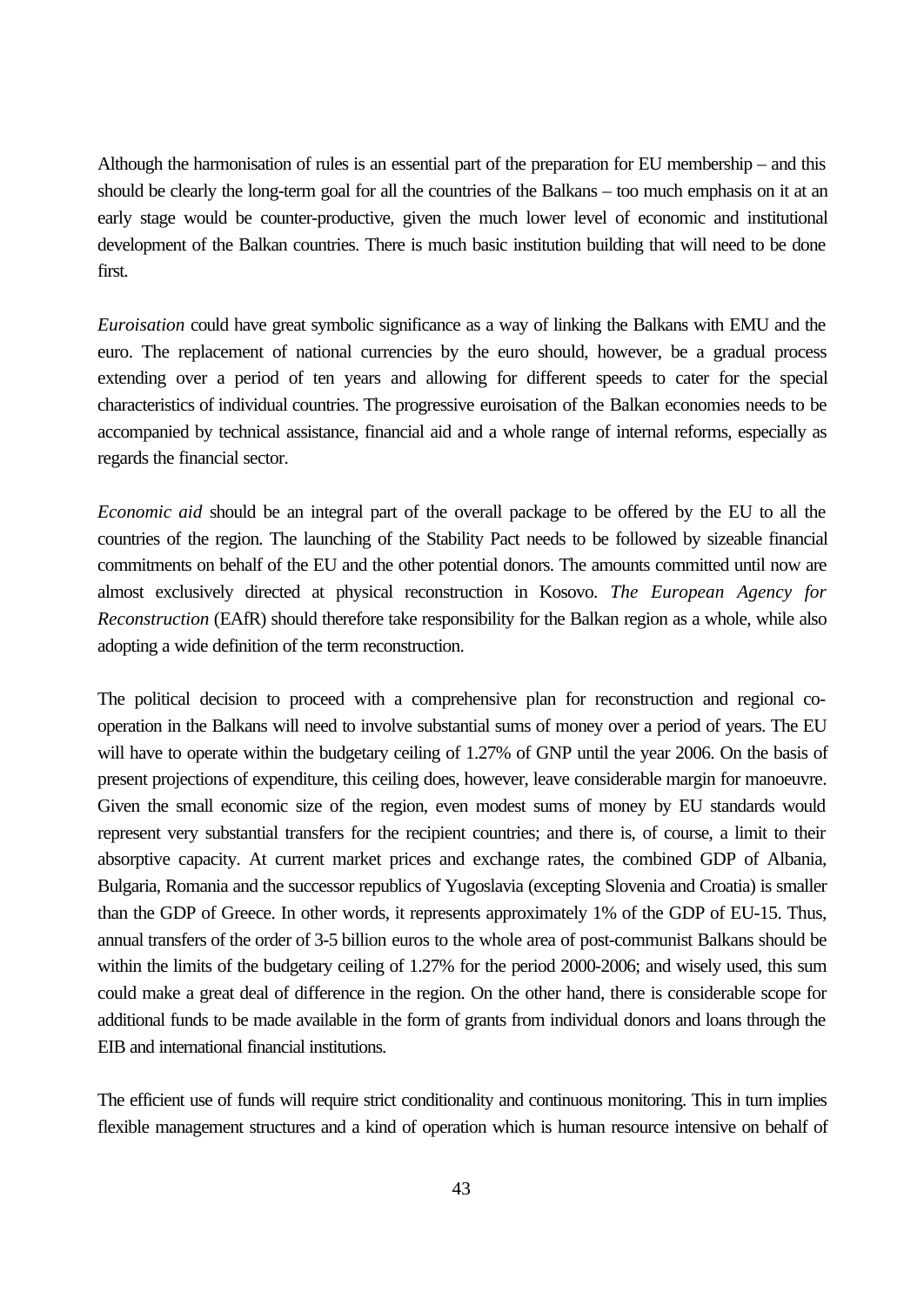the donors. Thus, money will not be the only constraint. Lessons will have to be learned from the experience of aid to Bosnia-Herzegovina: the large sums of money spent until now, when they have not gone down the corruption drain, may have produced new bridges and schools. But they have hardly succeeded in creating the conditions for sustainable economic development. The Commission will also need to learn from its own experience in providing structural aid. The experience with aid giving through the PHARE and TACIS programmes for the countries of Central and Eastern Europe and the former Soviet Union leaves something to be desired.

What follows below is an indicative list of priorities for EU economic aid:

Top priority should be given to the improvement of *public infrastructure*, and especially transport and telecommunications networks. Trade liberalisation both within the region and with the EU depends on it. The plans for the pan-European corridors, as an extension of trans-European networks (TENs), are already there. All the countries of the region now need to be involved in the process. The financing should combine official grants, loans as well as other schemes relying more heavily on the private sector. Today in the Balkans, infrastructural investment should be a powerful integrating factor, arguably the equivalent of coal and steel in Western Europe in the 1950s.

Balance of payments aid should be primarily the responsibility of international financial institutions. On the other hand, transfers through the EU budget should be directly linked to progressive euroisation and the *restructuring of the financial sector*, which will be absolutely crucial for economic development. Consideration could also be given to the EU undertaking part of the *social security* burden, especially if this is linked to further restructuring and the laying off of workers. Furthermore, special attention should be given to *private investment and the generation of new employment*, with particular emphasis on new technologies and SMEs. EU grants in this area should be primarily aimed at reducing the high-risk premium of new investment in the Balkans.

A major priority of EU aid should be the whole area of *institution building*. We have now learned from bitter experience that weak institutions and non-transparent rules explain much of the painful and largely unsuccessful transition of post-communist countries in the Balkans. Institution building should involve a great deal of technical assistance from other European countries. Basic groundwork should be followed by progressive harmonisation of rules in anticipation of EU membership.

Given the special characteristics of the Balkans, a good deal of EU aid should bypass central governments aiming at the strengthening of the private economy as well as *civil society and NGOs*. We need to strengthen pro-democracy forces in Balkan societies, which may act as counterbalance to the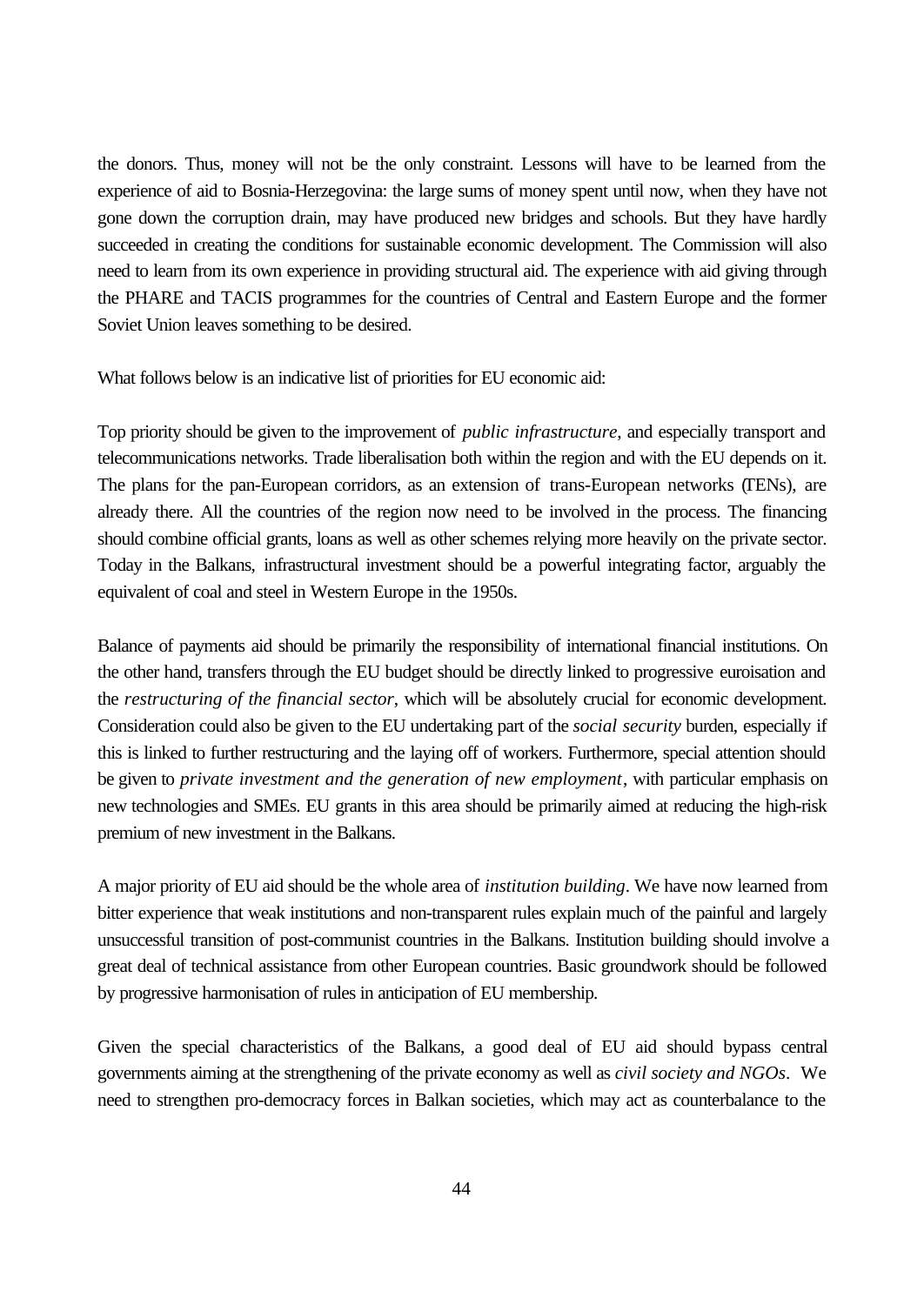centralising and authoritarian tendencies of the state, and also forces which may help to build bridges across frontiers.

High consideration should be given to projects which extend beyond the frontiers of a single country, thus helping to lay the foundations of *Balkan co-operation* and starting mainly in areas of low politics. Transport, energy, telecommunications, water resources as well as visas, frontier control, drugs and organised crime are some examples of the kind of areas in which there is rich scope for Balkan cooperation, with the EU acting, when necessary, as a catalyst. Cross-regional training efforts and corporate support programmes should also be given priority. Regional co-operation should go hand-inhand with closer integration of the Balkan countries in the EU.

*Justice and home affairs* already represent a significant part of EU legislation. The gradual lifting of restrictions on the free movement of people between the EU and the countries of the Balkans will have to be directly linked to an ever closer co-operation between the two sides, which should also include the fight against organised crime and drug trafficking.

This finally brings us to *institutional relations*, which should aim at reconciling the new regional approach of the EU with the traditional hub-and-spoke relation between the Union and individual associate members. The new agreements to be signed with those countries of the Balkans, which do not have as yet the status of associate and/or candidate member, should bring with them the institutional and other benefits of association with the EU, including institutionalised dialogue at different levels and gradual access/participation in different EU policies. The speed of integration of each associate member will, of course, vary depending on the ability to meet clearly defined economic and political criteria. At the same time, the new associate members, together with the old ones, will be invited to participate actively in different manifestations of regional co-operation, in which the EU as such will also play a part. The regional dimension of institutional relations should not be limited purely to low politics. It should also include periodic meetings at the ministerial level as well as annual meetings of the heads of state or government.

## **V. Conclusions**

The Stability Pact is an immensely ambitious project. Most of the post-communist societies of the Balkans are deeply disabled. Borders are disputed; the rule of law is weak or non-existent; hundreds of thousands of people have been displaced from their homes and constitute a long-term source of frustration and insecurity; several regimes are characterised by political extremism and disregard for international norms, especially that in Serbia. The economies of the region are on the verge of collapse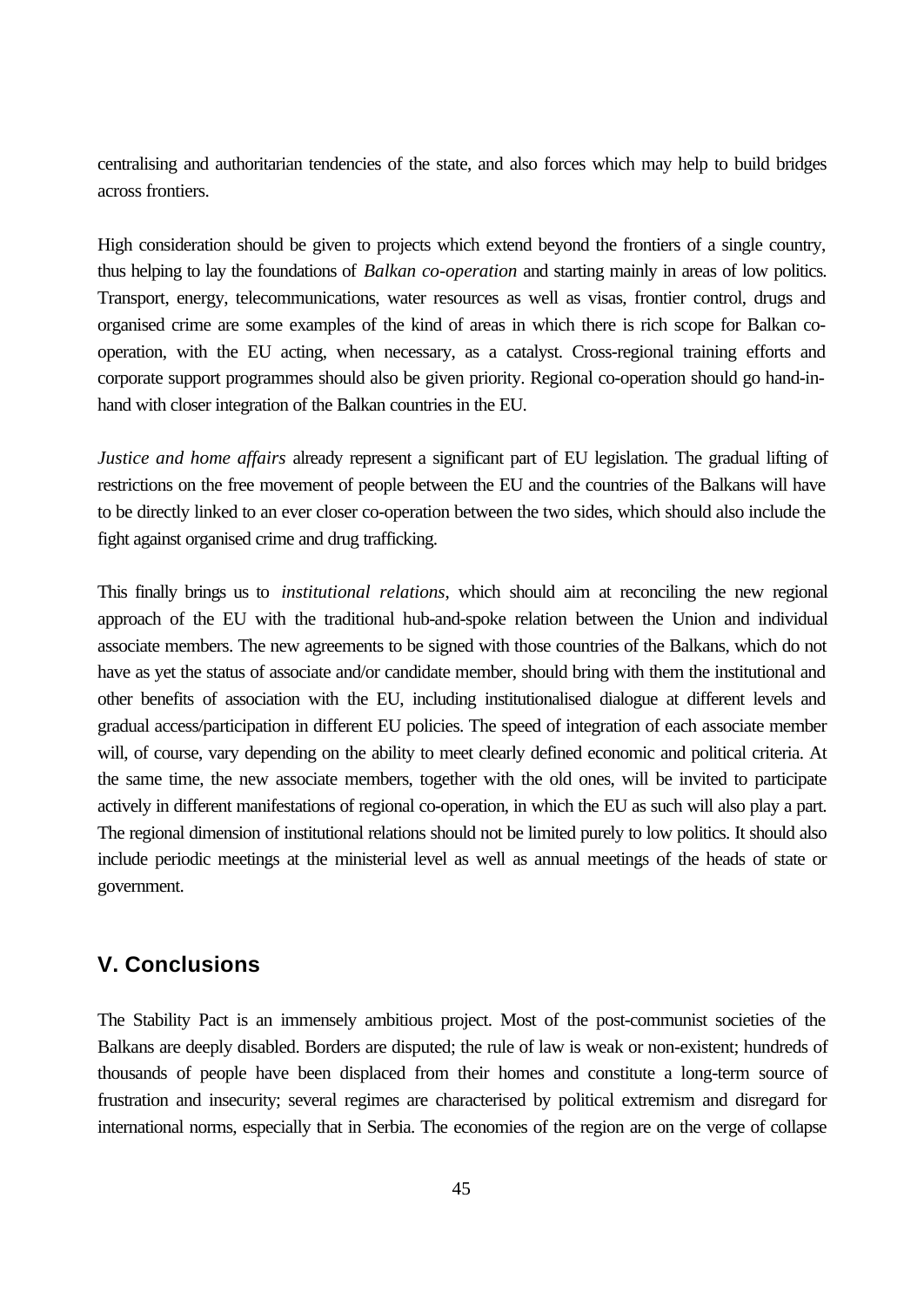with high and unsustainable external deficits, high and increasing unemployment, and, in several cases, with public finance close to bankruptcy. Productive capacity has been destroyed as a result of political disintegration and above all war, and the financial sector hardly functions. In this context, the war in Kosovo and the NATO bombing has left a trail of disasters with political tension mounting in Montenegro, FYR Macedonia and inside Serbia, and further interruptions to trade and production. Both Serbia and Kosovo are likely to face a humanitarian crisis this winter with inadequate power and heating supplies.

In this paper, we have emphasised that the task of reconstruction is not only physical and economic, but also social and institutional. In particular, we argue that a 'bottom-up' approach is required. It should be aimed, first and foremost, at building and enforcing the norms and institutions required to guarantee the rule of law and civil society. The goal is to provide a framework for normalisation of everyday life in which seemingly intractable problems can be managed. Public security, respect for human rights, employment opportunities, functioning health and education systems are all essential components of such normalisation. We also stress the need for an integrative approach to the region as a whole and in relation to the rest of Europe. Without a serious commitment in all fields simultaneously – security, democracy and economy – the Stability Pact has little chance of success.

In the field of security, we argue that the international community has to fill the security vacuum until permanent political settlements can be reached according to international law. This means a continued presence in Kosovo and Bosnia and an enhanced presence in FYR Macedonia, Montenegro and Albania, which may will be in the form of an international civil presence or an OSCE security presence. Moreover, the international community has to develop the capacity for internal as well as external security either through international policing or reform of local police and judiciaries. In the longer term, proposals need to be developed for a regional security system which would reduce military spending and control arms trade, integrate armed forces, eliminate paramilitary groups and criminal gangs, and institutionalise mechanisms for conflict resolution.

We also argue that the key to the establishment of a rule of law is the strengthening of democratic groups and individuals in society. The most important obstacle to the establishment of the rule of law is the existence of undemocratic regimes led by extremist politicians linked in to networks involving security services, criminal networks and paramilitary groups. These regimes should be sidelined; this is especially important in Serbia where a distinction must be drawn between the regime and Serbian society. At the same time, assistance should be provided to democratic opposition groups. It is also important to support democratic developments in neighbouring regions, particularly Montenegro and Kosovo. Throughout the region, the international community should promote civil society and the construction of citizens' networks, through municipalities, schools and universities, independent media, businessmen's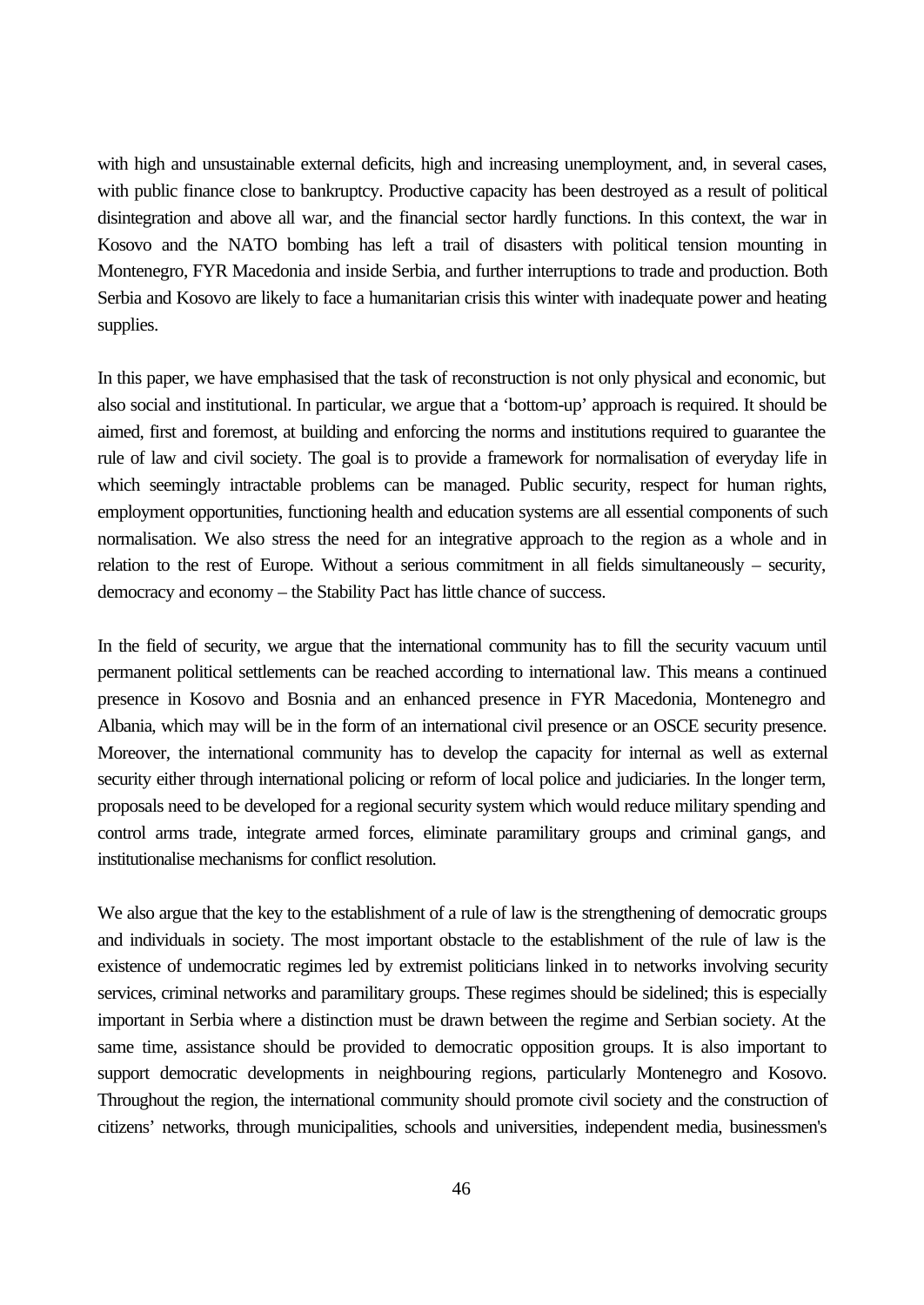associations, NGOs, and religious institutions. In particular, we propose that there should be a formal citizens' dimension to the Stability Pact.

Economic recovery and, in particular, increased employment opportunities and improved social security can also help to provide the conditions for the rule of law and democratisation. We agree that trade liberalisation both within the region and with Europe, stable currencies, as well as fiscal reform are important for macroeconomic stability. But these measures will not work unless accompanied by an injection of foreign funds and by microeconomic restructuring. The latter must be conceived as part of an overall industrial strategy which includes the upgrading of infrastructure, especially telecommunications, the development of the private sector including schemes for micro-credit and for investment insurance, the restructuring of existing public enterprises, the reform of corporate governance, and local economic development.

Finally, we believe that the European Union has a special responsibility for ensuring the success of the Stability Pact because of its size, proximity, wealth and political importance. The EU model of integration starting with economics and low politics can be fruitfully applied to the Balkan region. In particular, it is very important that the EU improve the trade access of Balkan countries, including tariff-free access for industrial goods and increased agricultural quotas. Trade liberalisation should be complemented with substantial financial transfers on the basis of conditionality and subject to continuous monitoring. We propose that the target for EU aid to the region as a whole should be of the order of 3-5 billion euros annually, extending for a period of at last 5 years. The priorities for aid are public infrastructure, financial restructuring, employment generating projects, especially new technologies and local development, and institution building including public governance and civil society. As regards euroisation, we believe that the conditions are not yet ripe. However, this should constitute a key long-term target for all the countries of the region. The European and more specifically the EU vocation of the Balkans should be clearly recognised and also translated in the appropriate economic, political and institutional terms. Furthermore, European integration and regional integration should be seen as integral parts of the same process.

A serious commitment to the region is important not just for the Balkans but for the whole of Europe. The disintegrative processes that the Balkans have experienced are, unfortunately infectious. A genuine effort to reverse those processes could provide the opportunity for the European Union to redefine its basic mission. Indeed, it could be argued that the future of the European project depends on whether the Union is able to rise to the risks and challenges posed by the situation in South East Europe.

\* \* \* \* \* \* \* \* \* \* \*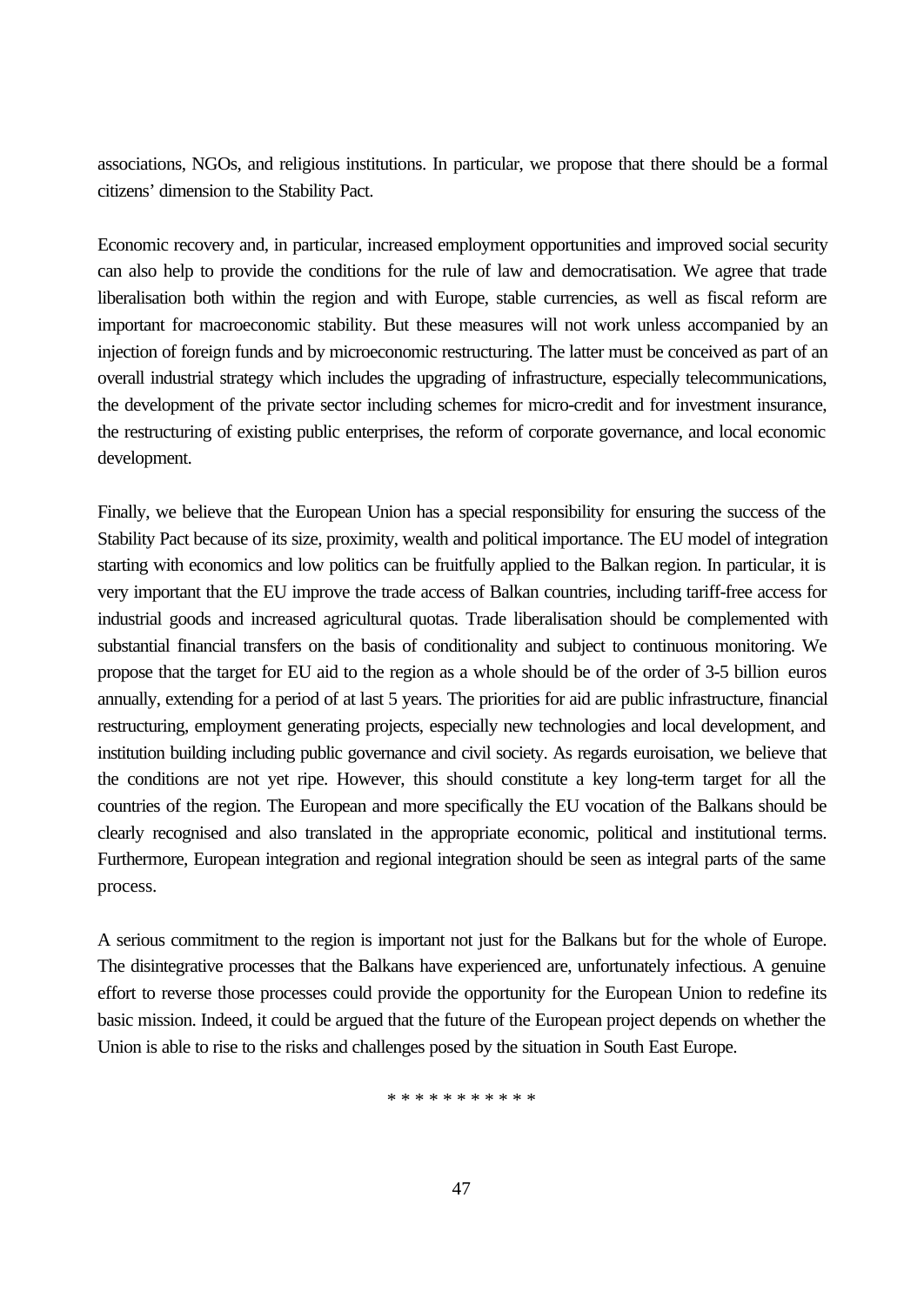## **References**

Ash, T. G. (1999), "Cry the Dismembered Country", *The New York Review of Books*, January.

Bildt, C., Cheysson, C., Jordan, B., Lindsey, L.B., Tsoukalis, L., Vranitzky, F. (1997), *What global role for the EU?*, The Philip Morris Institute Discussion Paper No 13, September 1997.

Boone, P., Gomulka, S., Layard, R. (eds.) (1998), *Emerging from Communism – Lessons from Russia, China and Eastern Europe*. Cambridge-London: MIT.

Calvo, G. (1999), "On Dollarization", *Working Paper*.

CEPS (Centre for European Policy Studies) (1999), *A System for Post-War South-East Europe*, Working Paper 131, May 3, Brussels

"Economic, Humanitarian and Ecological Consequences of NATO Aggression against Yugoslavia – Basic Facts and Appraisals" (1999), *Yugoslav Survey* 1-2.

European Commission (1999), *Regular Report from the Commission on Progress towards Accession by each of the Candidate Countries*, October.

Gligorov, V. (1999a), "The Kosovo Crisis and the Balkans: Background, Consequences, Costs and *WIIW Country Analysis and Country Profiles* 13, June.

Gligorov, V. (1999b), "Delaying Integration", *Working Paper*, to be published.

Gligorov, V. (1994), *Why Do Countries Break Up? The Case of Yugoslavia*. Uppsala: Acta Universitatis Upsaliensis.

Gros, D. (1999), "An Economic System for Post-War South-East Europe", *CEPS Conference Paper*, May 19.

ICG (1998), "Intermediate Sovereignty as a Basis for Resolving the Kosovo Crisis", November 9.

Kaldor, Mary (1999), *New and Old Wars: Organised Violence in a Global Era,* Polity.

Krugman, P. (1994), "The Fall and Rise of Development Economics", http://web.mit.edu/krugman/www/.

Majone, Giandomenico (1996), *Regulating Europe*, London and New York: Routledge.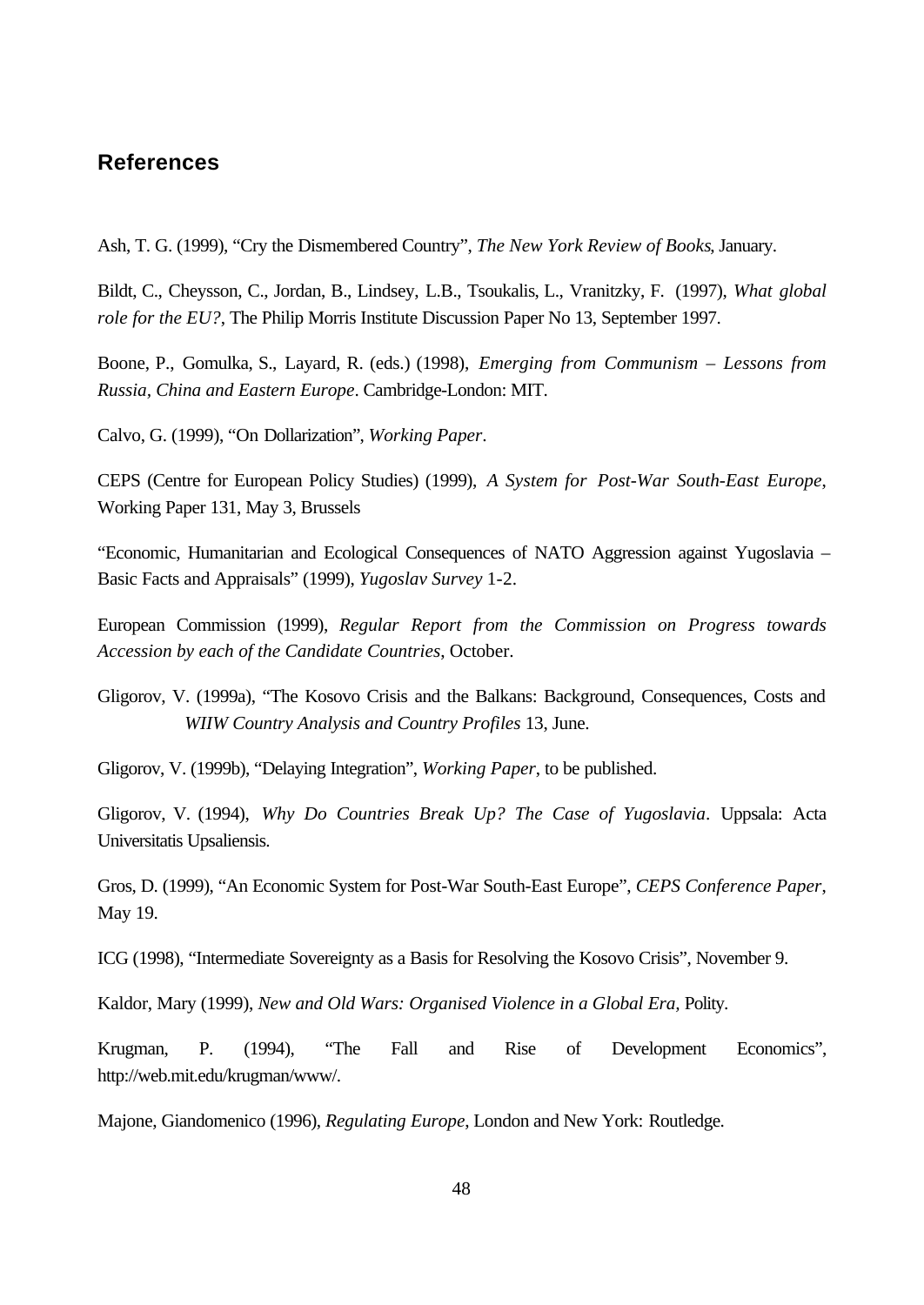Murphy, K., A. Shleifer, R. Vishny (1989), "Industrialization and the Big Push", *Journal of Political Economy* 97: 1003-26.

Mustafa, Muhamet (1999), "Post War Order for South-East Europe: Kosova's Country Paper", http://www.ceps.be/SEE\_nw3.htm.

Mustafa, Muhamet (1998), "Economic Activities and Democratic Development of Report, http://www.kosova.com/RIINVEST/indexa.htm.

Rawls, J. (1999), "The Law of Peoples", in S. Shute, S. Hurley (eds), *On Human Rights: The Oxford Amnesty Lectures*. New York, NY: Basic Books.

Rosenstein-Rodan, P. N. (1943), "Problems of Industrialisation of Eastern and *Economic Journal* (June-September): 201-211.

Sachs, J. D., X. Yang (1999), "Gradual Spread of Market-Led Industrialization", *CID Working Paper* 11, April.

Tsoukalis, Loukas (1997), *The New European Economy Revisited*, Oxford University Press.

Venables, A. J. (1999), "Regional Integration Agreements: A Force for Convergence or Divergence?" *Paper prepared for ABCDE*. Paris, June.

World Bank (1997), *The State in a Changing World*, The World Development Report, Washington.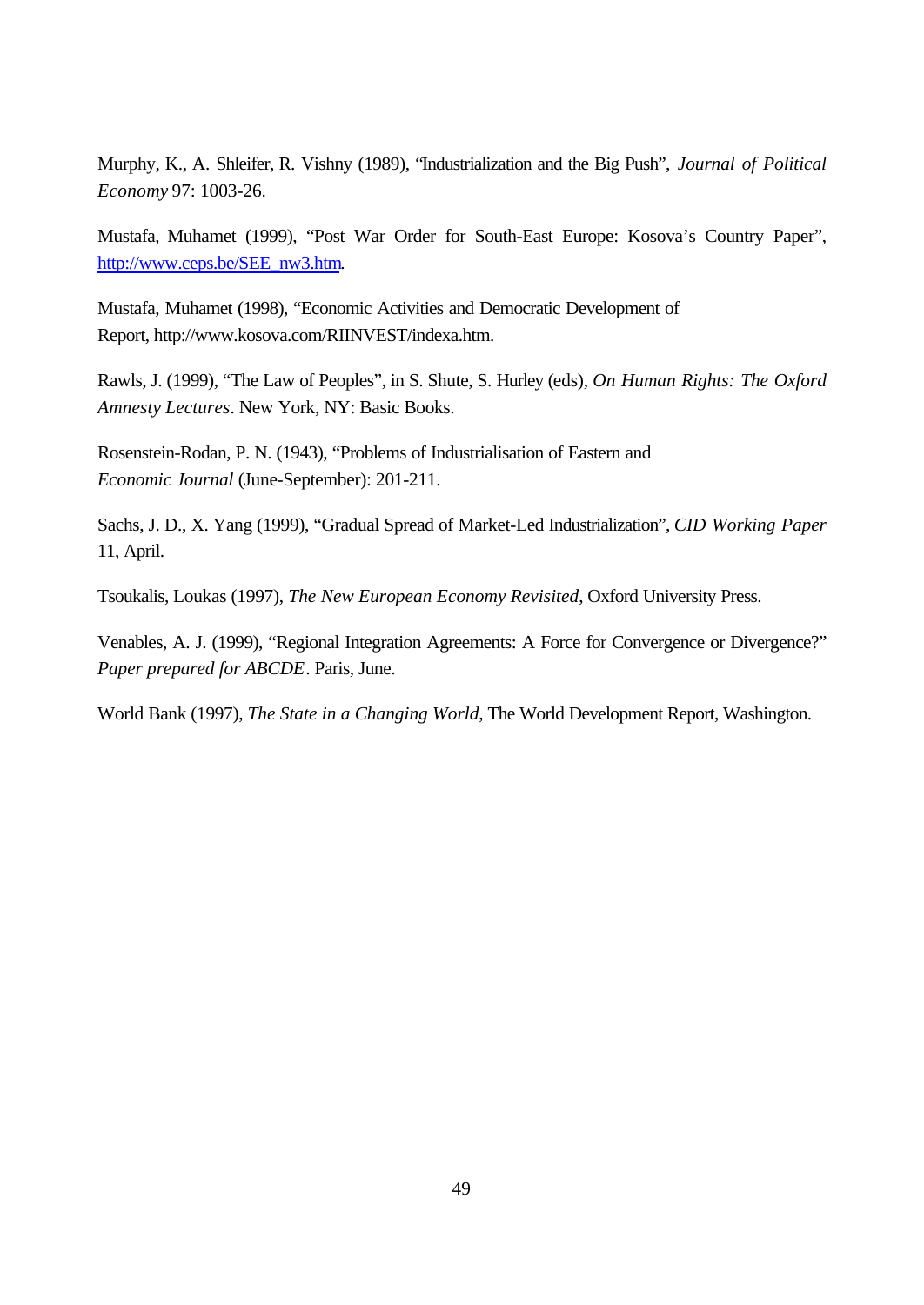# **ANNEX I**

Table 1: Basic macroeconomic indicators (1998)

Table 2: Exports to and imports from some major trading partners (% of total, 1998) Table 3: Intra-regional trade: Exports and imports as % of total (1998)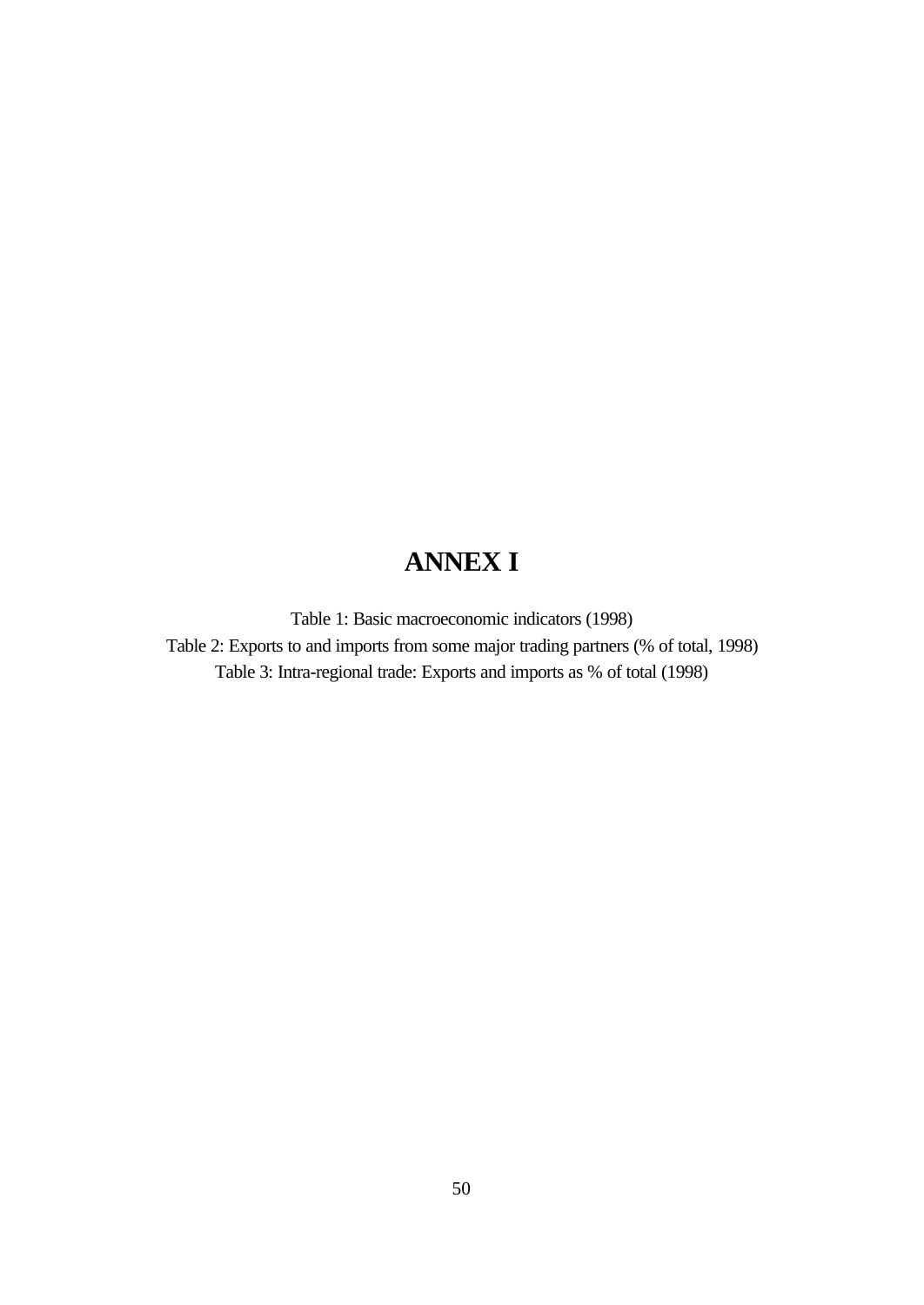|                        | <b>GDP</b> | Industrial<br>production | <b>Consumer</b><br><b>Price Index</b> | Unemployment | <b>Current</b><br>account |
|------------------------|------------|--------------------------|---------------------------------------|--------------|---------------------------|
|                        |            |                          |                                       |              |                           |
| Czech Republic         | 95         | 79                       | 11                                    | 8            | $-2$                      |
| Hungary                | 95         | 103                      | 14                                    | 10           | $-5$                      |
| Poland                 | 117        | 119                      | 12                                    | 10           | $-4$                      |
| Slovak Republic        | 100        | 79                       | 7                                     | 16           | $-10$                     |
| Slovenia               | 104        | 76                       | 8                                     | 15           | 0                         |
| Bulgaria               | 66         | 48                       | 22                                    | 12           | $-2$                      |
| Romania                | 76         | 46                       | 59                                    | 10           | -8                        |
| Croatia                | 78         | 57                       | 6                                     | 19           | $-7$                      |
| Bosnia and Herzegovina | 40         | 9                        | 16                                    | 40           | $-50$                     |
| FYR Macedonia          | 71         | 47                       |                                       | 35           | -8                        |
| FR Yugoslavia          | 52         | 46                       | 30                                    | 27           | $-8$                      |
| Albania                | 89         | 28                       | 20                                    | 18           | $-12$                     |

### **Basic macroeconomic indicators (1998)**

Notes: GDP and industrial production are presented as indices where 1989=100. In some cases, retail prices are used instead of CPI. Current account is presented as % of GDP.

*Source*: National statistics and WIIW Database.

#### Table 1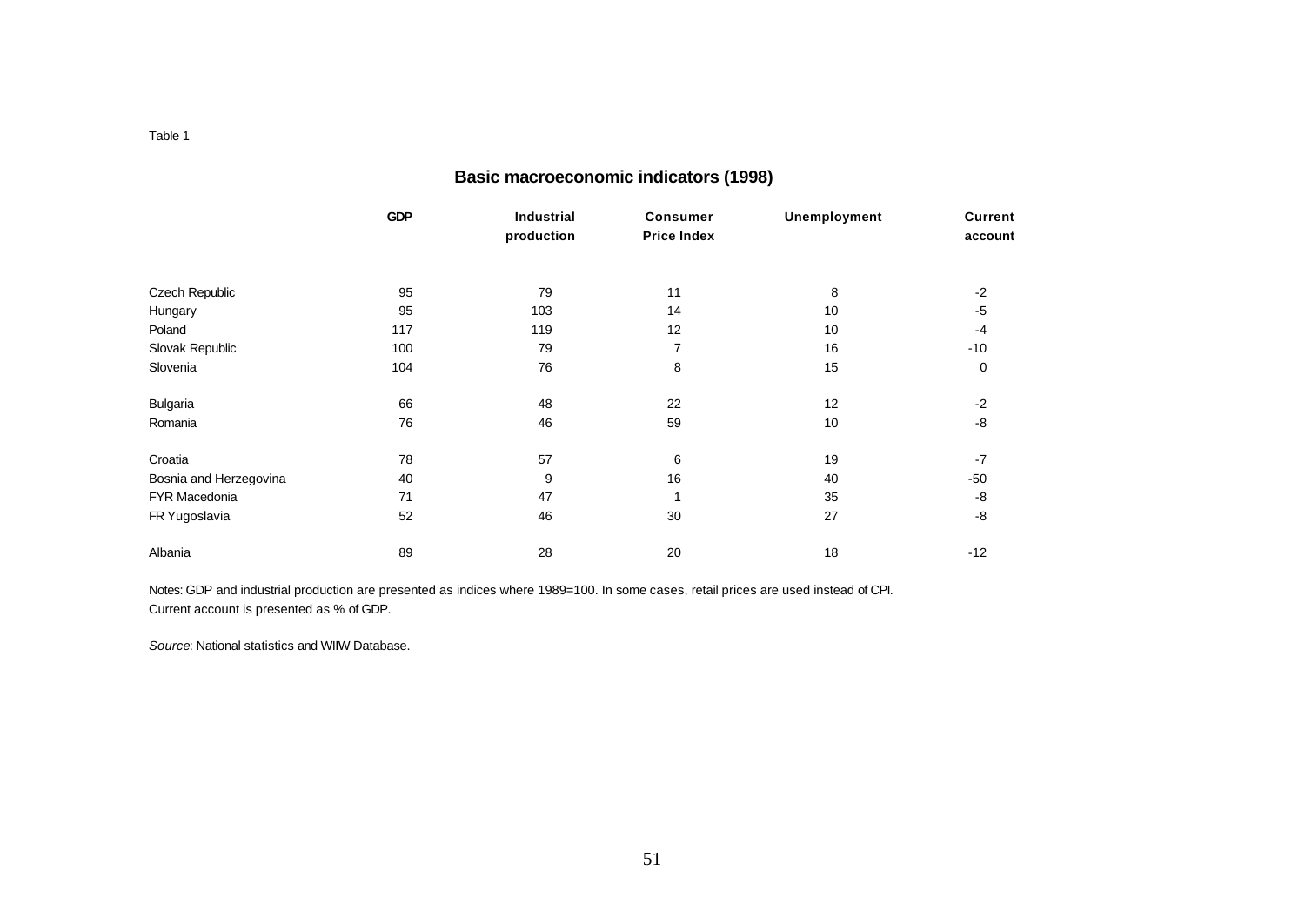|                        |      | EU   |      | Germany | <b>Italy</b> |      | Russia |      |  |  |
|------------------------|------|------|------|---------|--------------|------|--------|------|--|--|
|                        | X    | M    | X    | M       | X            | M    | X      | М    |  |  |
| Albania                | 89.7 | 75.4 | 8.3  | 8.5     | 59.5         | 41.8 | 0      | 0.3  |  |  |
| Bosnia and Herzegovina | 51.6 | 41.8 | 19.0 | 14.9    | 22.7         | 11.9 | 0      | 0.5  |  |  |
| <b>Bulgaria</b>        | 49.7 | 45.0 | 10.4 | 13.7    | 12.7         | 7.7  | 5.5    | 20.1 |  |  |
| Croatia                | 47.6 | 59.4 | 16.9 | 19.3    | 17.7         | 17.9 | 3.6    | 4.8  |  |  |
| Greece                 | 52.6 | 63.0 | 15.4 | 14.1    | 10.1         | 17.4 | 1.0    | 1.3  |  |  |
| Hungary                | 73.0 | 64.1 | 36.6 | 26.2    | 5.8          | 7.6  | 2.8    | 6.5  |  |  |
| <b>FYR Macedonia</b>   | 47.6 | 55.5 | 20.5 | 15.1    | 10.4         | 9.4  | 2.2    | 0.1  |  |  |
| Romania                | 64.5 | 57.7 | 19.6 | 17.4    | 22.0         | 17.4 | 1.0    | 9.0  |  |  |
| Slovenia               | 65.5 | 69.4 | 28.4 | 20.7    | 13.9         | 16.8 | 2.6    | 1.8  |  |  |
| Turkey                 | 49.9 | 47.4 | 20.5 | 16.9    | 5.7          | 8.8  | 1.7    | 4.2  |  |  |
| FR Yugoslavia          | 35.0 | 40.0 | 11.7 | 13.5    | 12.8         | 12.1 | 5.7    | 11.3 |  |  |

## **Exports to and imports from some major trading partners (% of total, 1998)**

*Source:* IMF, *Direction of Trade Statistics*; WIIW Database

#### Table 2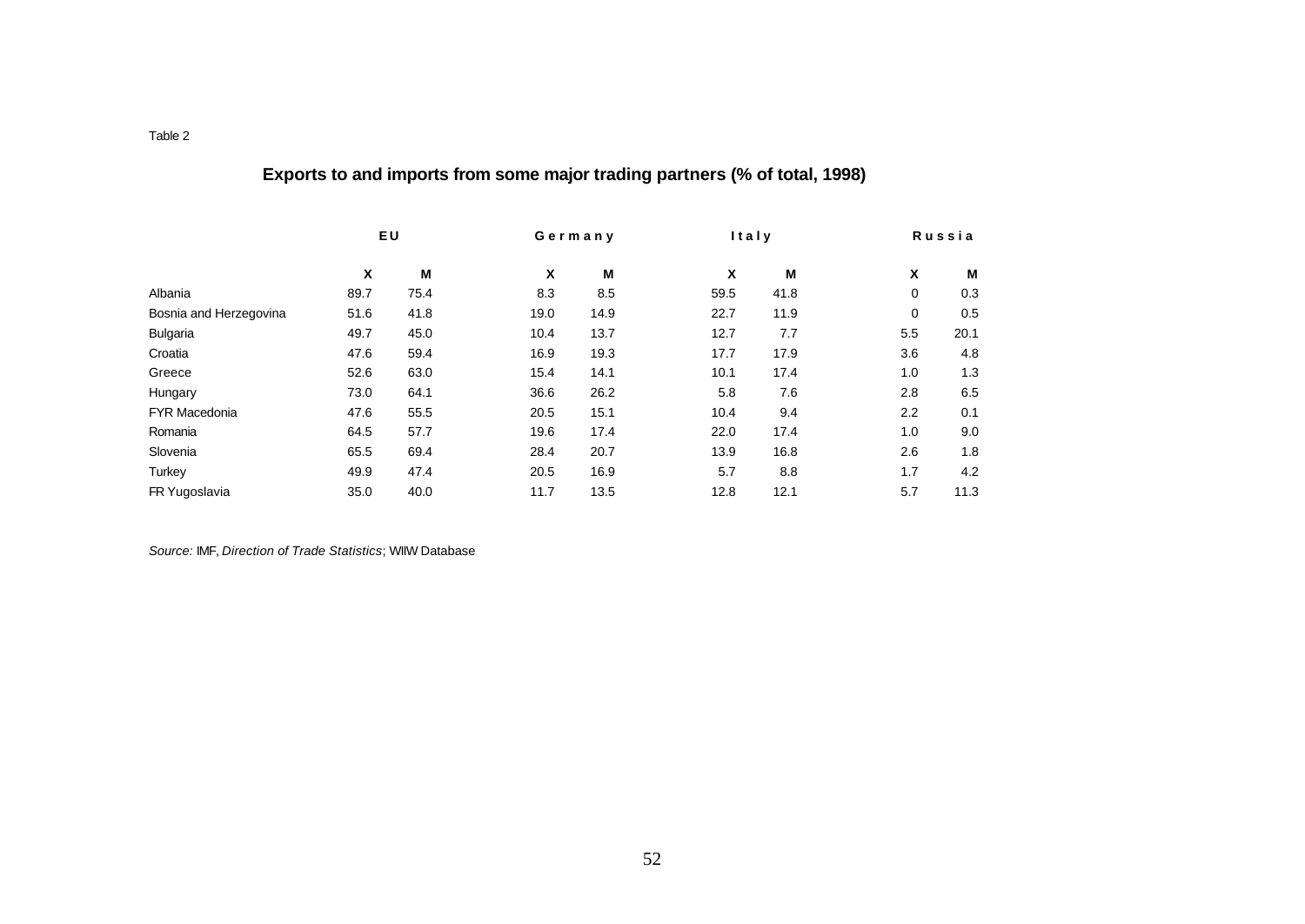## **Intra-regional trade: Exports and imports as % of total (1998)**

|               | Albania              |                      | <b>B&amp;H</b> |                      | Bulgaria     |                      | Croatia              |             | Greece      |                      | Hungary      |             | <b>FYR</b><br>Macedonia |              | Romania     |          | Slovenia     |             | Turkey       |              | <b>FR</b><br>Yugoslavia |                |
|---------------|----------------------|----------------------|----------------|----------------------|--------------|----------------------|----------------------|-------------|-------------|----------------------|--------------|-------------|-------------------------|--------------|-------------|----------|--------------|-------------|--------------|--------------|-------------------------|----------------|
|               | Χ                    | M                    | X              | M                    | X            | M                    | X                    | M           | X           | M                    | X            | M           | X                       | M            | X           | M        | X            | M           | X            | M            | X                       | M              |
| Albania       | $\ddot{\phantom{0}}$ | $\ddot{\phantom{0}}$ | $\mathbf 0$    | $\mathbf{0}$         | $\mathbf{0}$ | 3.4                  | $\mathbf 0$          | 0.8         | 1.3         | 23.5                 | $\mathbf{0}$ | 0.9         | 1.8                     | 1.6          | $\mathbf 0$ | 0.6      | $\mathbf{0}$ | 0.8         | $\mathbf{0}$ | $\mathbf{0}$ | $\mathbf{0}$            | $\mathbf 0$    |
| Bosnia and    |                      |                      |                |                      |              |                      |                      |             |             |                      |              |             |                         |              |             |          |              |             |              |              |                         |                |
| Herzegovina   | $\mathbf 0$          | $\overline{0}$       |                | $\ddot{\phantom{0}}$ | $\mathbf 0$  | 0.4                  | 29.0                 | 29.5        | $\mathbf 0$ | $\mathbf 0$          | $\mathbf{0}$ | 5.5         | $\mathbf 0$             | $\mathbf 0$  | $\mathbf 0$ | 0.6      | 8.6          | 14.0        | $\mathbf{0}$ | 1.6          | $\ddotsc$               |                |
| Bulgaria      | 0.6                  | $\mathbf 0$          | 0.3            | $\mathbf{0}$         |              | $\ddot{\phantom{a}}$ | 0.2                  | 0.1         | 8.8         | 5.9                  | 0.8          | 0.7         | 2.3                     | 0.8          | 1.2         | 1.2      | 0.7          | 0.4         | 7.9          | 2.6          | 2.2                     | 0.8            |
| Croatia       | $\mathbf 0$          | $\mathbf 0$          | 14.4           | 1.9                  | $\mathbf 0$  | 0.1                  | $\ddot{\phantom{a}}$ | $\ldots$    | 0.2         | 0.2                  | 1.1          | 2.5         | 1.4                     | 0.7          | 0.2         | 0.2      | 9.5          | 8.6         | 0.2          | 0.3          | $\mathbf{0}$            | $\overline{0}$ |
| Greece        | 1.6                  | $\mathbf{0}$         | $\mathbf 0$    | $\mathbf 0$          | 2.4          | 1.4                  | 1.7                  | 0           | $\ddots$    | $\ddot{\phantom{0}}$ | 0.5          | 0.3         | $\mathbf 0$             | 0.4          | 1.7         | 0.7      | 0.2          | 0.1         | 4.1          | 1.2          | 0.8                     | 0.1            |
| Hungary       | 0.1                  | $\mathbf{0}$         | 0.6            | $\mathbf{0}$         | 0.2          | 0.1                  | 0.9                  | 0.2         | 0.3         | 0.2                  | $\ddotsc$    | $\ddotsc$   | 0.1                     | $\mathbf 0$  | 2.5         | 0.7      | 1.1          | 0.6         | 0.4          | 0.3          | 0.6                     | 0.2            |
| FYR Macedonia | 1.0                  | 0.3                  | $\mathbf 0$    | $\mathbf{0}$         | 2.6          | 5.4                  | 3.6                  | 4.2         | 1.6         | 2.1                  | 0.3          | 1.3         | $\ddotsc$               | $\ddotsc$    | 0.3         | 0.3      | 3.3          | 9.0         | 2.4          | 4.9          |                         | 9.6 12.0       |
| Romania       | 0.1                  | $\mathbf{0}$         | $\mathbf{0}$   | $\mathbf{0}$         | 0.9          | 0.4                  | 0.2                  | $\mathbf 0$ | 2.4         | 1.7                  | 2.6          | 4.6         | 0.1                     | $\mathbf 0$  | $\ddotsc$   | $\sim$ . | 0.4          | 0.4         | 3.9          | 2.3          | $\mathbf{0}$            | $\overline{0}$ |
| Slovenia      | $\mathbf 0$          | $\mathbf{0}$         | 3.5            | 0.5                  | 0.2          | 0.5                  | 9                    | 4.3         | 0.3         | 0.2                  | 1.6          | 2.4         | 1.8                     | 0.5          | 0.5         | 0.2      | $\sim$       | $\ldots$    | 0.6          | 0.4          | 1.1                     | 0.7            |
| Turkey        | 0.2                  | $\mathbf{0}$         | 0.1            | $\mathbf{0}$         | 0.4          | 0.7                  | 0.1                  | $\mathbf 0$ | 0.1         | 0.1                  | 0.5          | $\mathbf 0$ | 0.3                     | $\mathbf{0}$ | 0.9         | 6.9      | $\mathbf{0}$ | $\mathbf 0$ |              | $\ddotsc$    | $\mathbf 0$             | $\mathbf{0}$   |
| FR Yugoslavia | $\mathbf 0$          | 0                    | 18.9           | 5.9                  | 1.4          | 1.8                  | 2.5                  | 0.5         | 4.3         | 4.2                  | $\ldots$     | $\ldots$    | 9.3                     | 6            | 1.7         | 1.7      | 1.6          | 1.6         | $\mathbf{0}$ | 1.5          | . .                     | $\sim$ $\sim$  |

*Source:* IMF, *Direction of Trade Statistics*; WIIW Database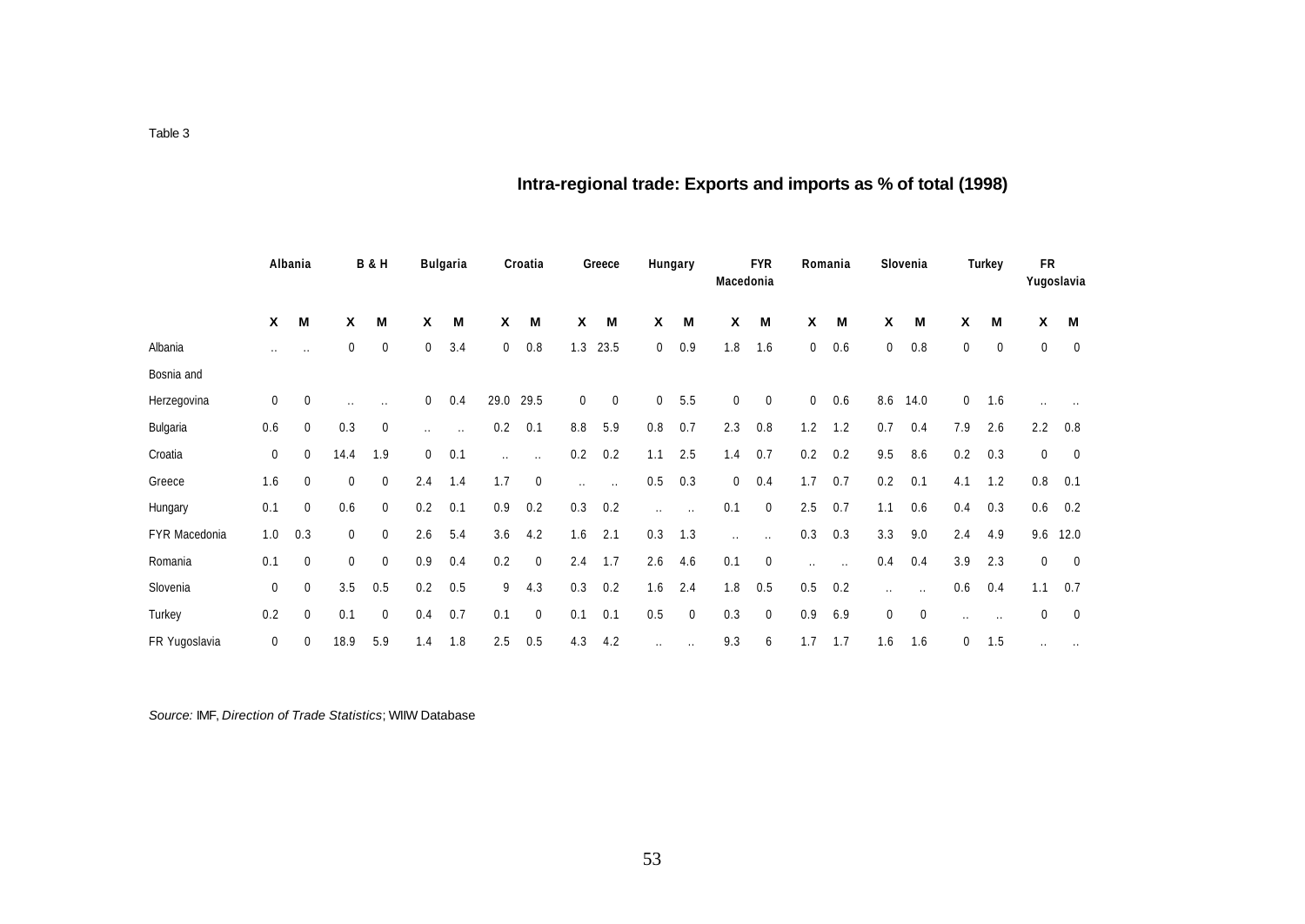# **ANNEX II**

List of Participants at the Meeting held in Vouliagmeni, Greece, 8-10 July 1999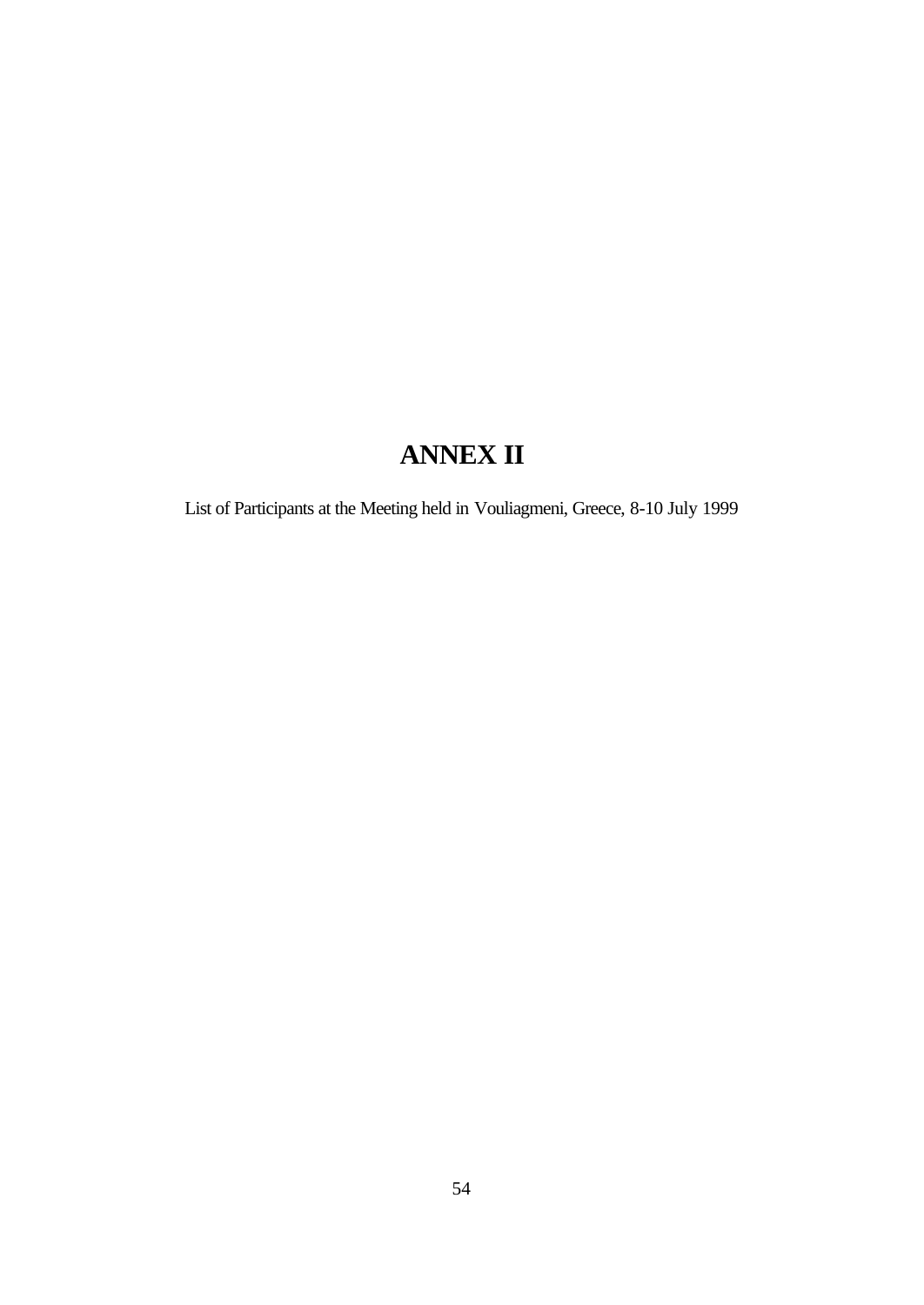### **LIST OF PARTICIPANTS**

## **Meeting held in Vouliagmeni, Greece on 8-10 July 1999**

- **Anastasakis, O.,** Research Officer, The Hellenic Observatory, LSE
- **Avgouleas, S.,** Secretary-General, Ministry of National Economy, Athens
- **Bicanic, I.,** Professor, Institute of Economics, Zagreb/ C.E.U., Budapest
- **Bishev, G.,** Vice-Governor, National Bank of Macedonia, Skopje
- **Bojicic, V., Research Fellow, Centre for the Study of Global Governance, LSE**
- **Daianu, D.,** Former Minister of Economics, Bucharest
- **De Largentaye, B.,** Policy Planners, Ministère des Affaires Etrangères, Paris
- **De Menil, G.,** Professor, Ecole des Hautes Etudes en Sciences Sociales, Paris/CRPE, Bucharest
- **Dimitrov, V.,** Lecturer, Department of Government, LSE
- **Dinkic, M.,** Professor of Economics, University of Belgrade
- **Djunic, D.,** President, Economic Institute, Belgrade
- **Årtugrul, O.,** Embassy of the Republic of Turkey, Athens
- **Faber, M.,** Secretary General, Interchurch Peace Council, The Hague
- **Gehart, F.,** Consultant & Former Envoy, Ministry of Foreign Affairs, Vienna
- **Gligorov, V.,** Senior Economist, The Vienna Institute for International Economic Studies
- **Hughes, K.,** Director, The European Institute Policy Unit, LSE
- **Ivanic, M.,** Professor, University of Banja Luka, Former Presidential Candidate
- **Ioakimides, P.,** Advisor, Ministry of Foreign Affairs/University of Athens
- **Kaldor, M.,** Director, Global Civil Society programme, LSE
- **Kekic, L.,** Director of Transition Economies, Economist Intelligence Unit, London
- **Krastev, I.,** Director, Centre for Liberal Strategies, Sofia